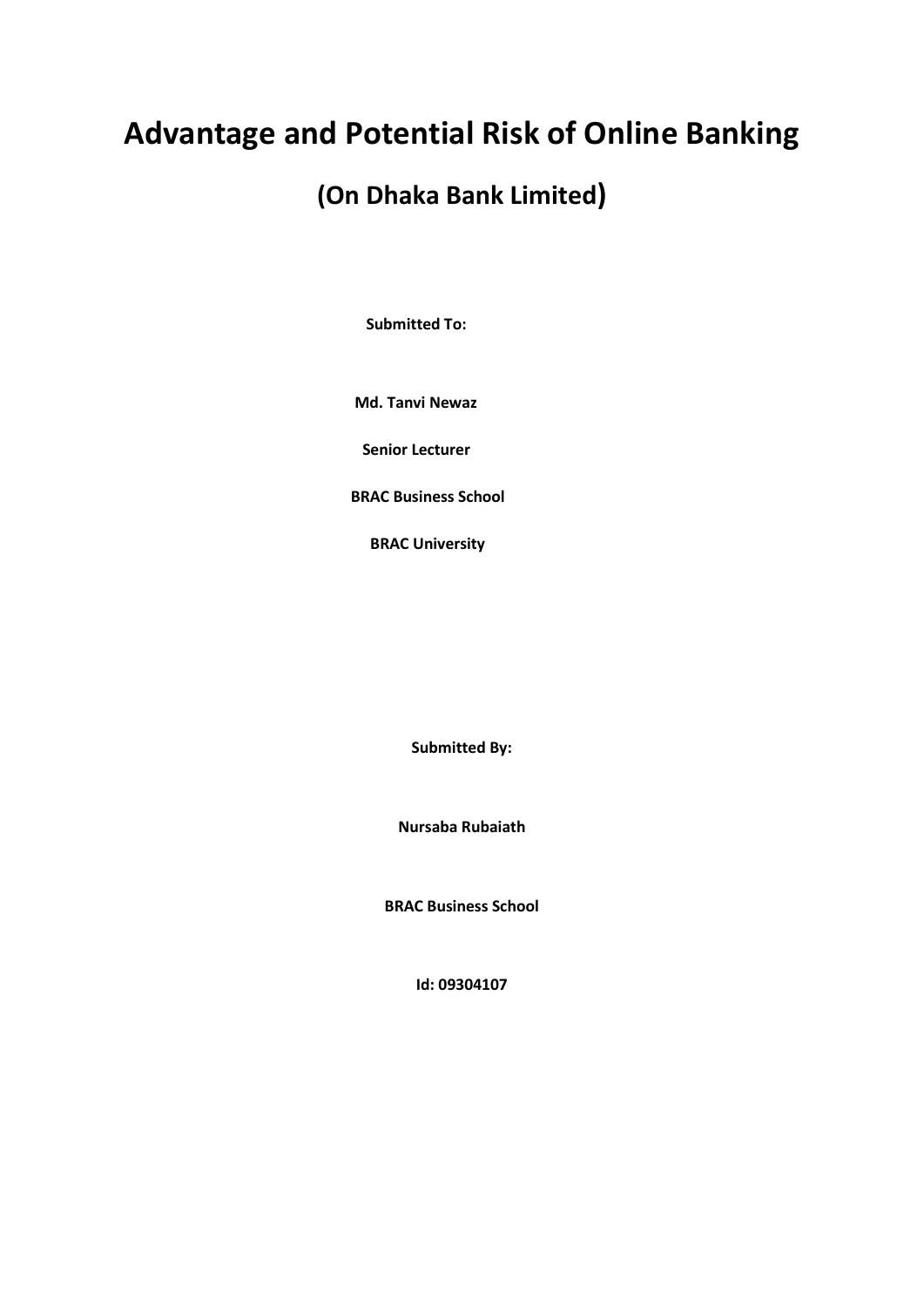# LETTER OF TRANSMITTAL

26<sup>st</sup> August, 2013 Md. Tanvi Newaz Senior Lecturer BRAC Business School BRAC University

**Subject:** Internship Report Submission

Dear Sir,

I am very glad to submit my internship report on "Advantage and Potential Risk of Online Banking". This in one of the most important requirements of completing BBA. This report is an outcome of internship program I had gone through. All the works presented is done with the utmost honesty. I have tried my best to make report comprehensive and forthcoming.

I hope that this report will merit your approval and will be pleased to answer any query of you thereby.

Respectfully yours,

-------------------------------

Nursaba Rubaiath

ID: 09304107

BRAC Business School

BRAC University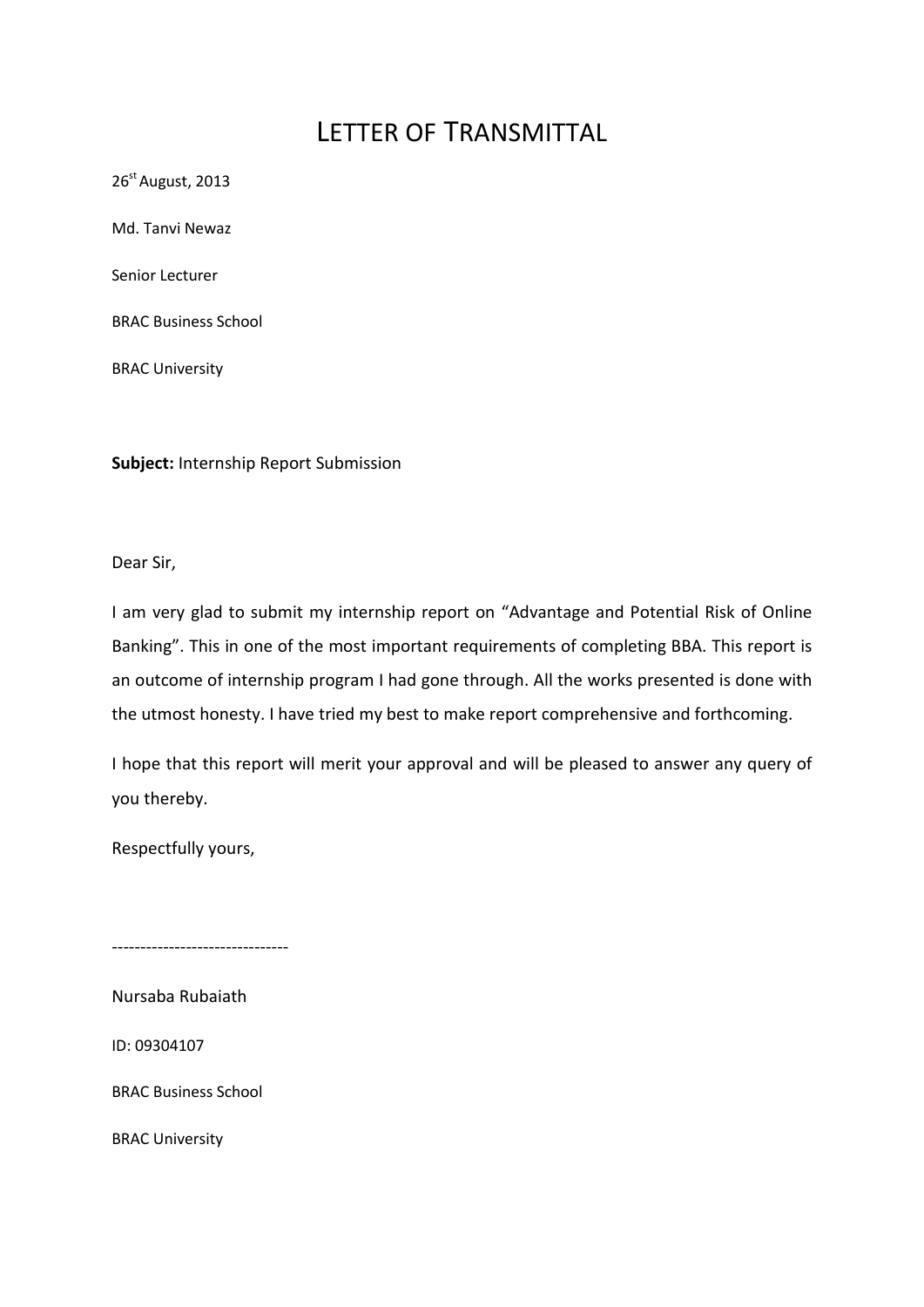# **ACKNOWLEDGEMENT**

This internship Report could not have been written without the generous, expert assistance.

First, I would like to thank Almighty Allah for giving me such an opportunity which helped me to utilized my academic learning as well as make them solid in this sector.

My honourable supervisor Senior Lecturer Md. Tanvi Newaz for letting me know on this topic and also for her compassionate consideration and guidance from time to time while preparing the paper.

Then my heartiest gratitude goes to Mrs Kaniz Maksuda, Officer, Foreign Exchange Branch, Dhaka Bank Limited, Motijheel; for his direction and kind-hearted support in every sphere of my study.

A special word of appreciation goes to my parents, superiors, friends, seniors and all the members of Foreign Exchange Branch of Dhaka Bank Limited for their overall assistance was of great help regarding my internship report.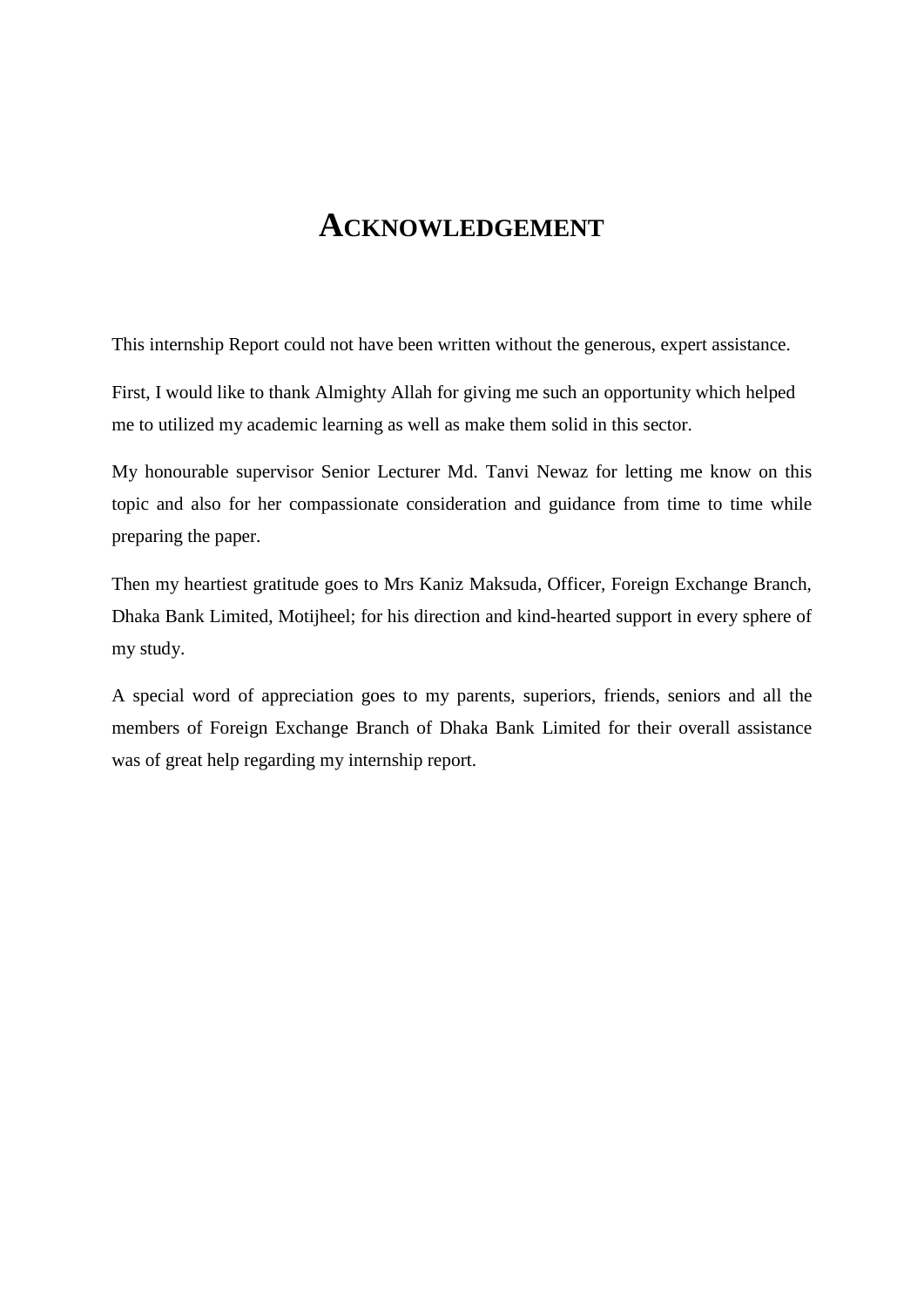#### **EXECUTIVE SUMMARY**

This internship report has been prepared to fulfil the requirement for the getting BBA degree. As a part of our course it is mandatory to get involved with an organization for a certain period of time acquire the practical knowledge following our completion of BBA program. As i was an employee of Dhaka Bank Limited, i was assigned to work on "Advantage & the Potential Risk on Online Banking".

Online Banking is playing a significant role in banking sector. Now-a-days online banking is a common feature of any bank. Technological development brought many innovations in different service sector. Online banking is one of them where people can do their business operation through internet and data network. Online banking facility offers many advantages, that are why banking institution and their clients are using it every day. But the system also bears some disadvantages and risk. Since the system is based on networking and internet, computer hackers always tried to penetrate the security system of online banking. According to my topic, I will discuss the advantage and potential risk of online banking in general.

The whole works to complete my study have been segregated into 5 chapters. In chapter 1 I gave introduction of the study. Chapter 2 covers the background of the report. Chapter 3 covers research methodology, chapter 4 covers findings and analysis and chapter 5 includes recommendation and conclusion of the study. All this chapters explain my working in Dhaka Bank Limited, which indicates my effective learning through the internship program.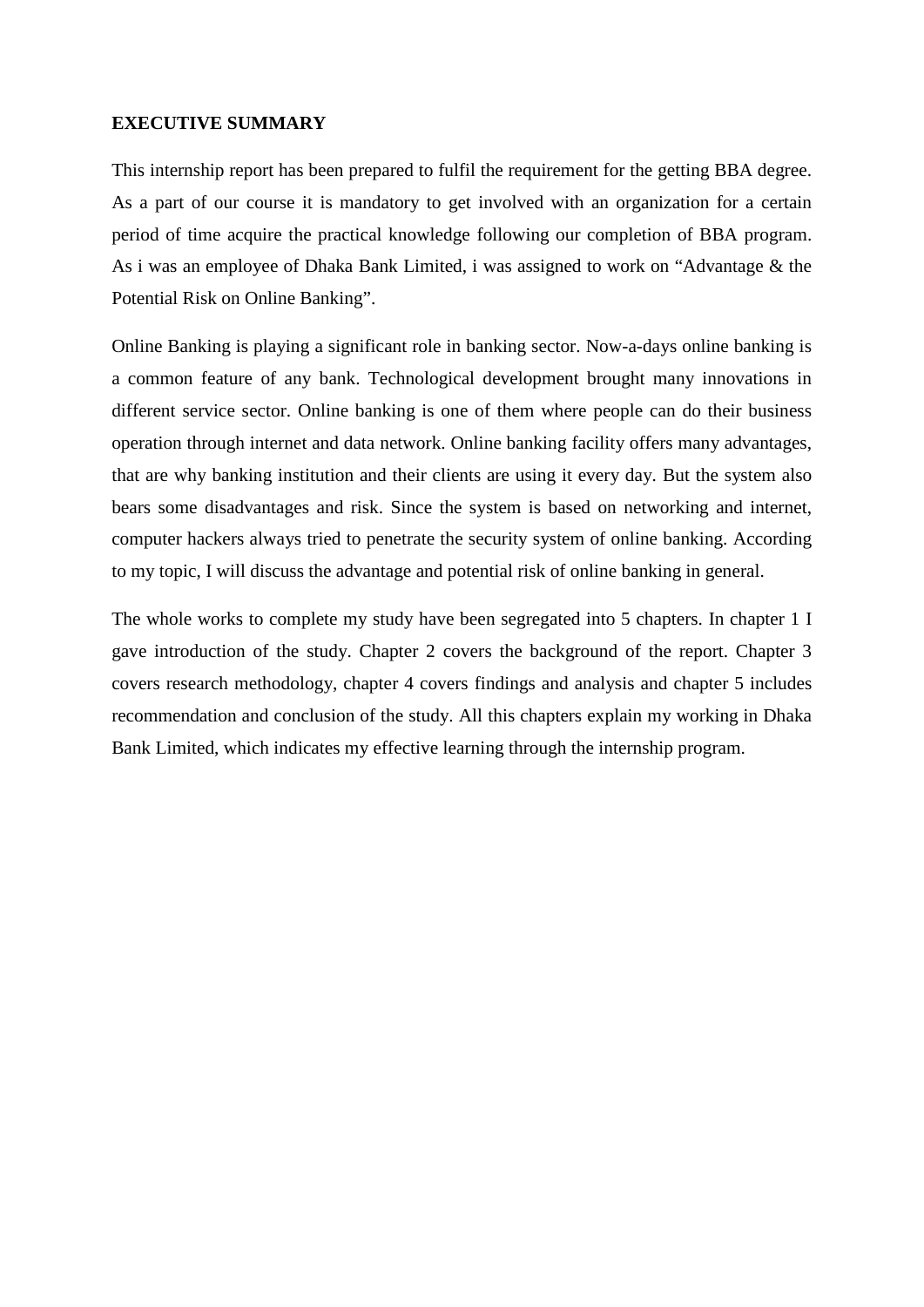# Table of Contents

| Chapter<br>Number | <b>Chapter Title</b>                       | Page<br>Number |
|-------------------|--------------------------------------------|----------------|
|                   | Letter of Transmittal                      | Ť              |
|                   | ACKNOWLEDGEMENT                            | ii             |
|                   | <b>EXECUTIVE SUMMARY</b>                   | iv             |
| Chapter-1         | Introduction                               | $\overline{2}$ |
|                   | 1.0 Organizational Overview                | $2 - 3$        |
|                   | <b>Vision Statement</b>                    | 3              |
|                   | <b>Mission Statement</b>                   | 3              |
|                   | <b>Strategic Objective</b>                 | $3 - 4$        |
|                   | <b>Management System</b>                   | $\overline{4}$ |
|                   | <b>Branches of Dhaka Bank</b>              | $4 - 5$        |
|                   | 1.1 Products & Services of Dhaka Bank      | $5-6$          |
|                   | 1.2 Organizational Structure of Dhaka Bank | $6 - 7$        |
|                   | 1.3 Organogram of Dhaka Bank:              | 8              |
|                   | 1.4 Divisions of Dhaka Bank                | 9              |
|                   | 1.5 Departmental Overview                  | $10 - 17$      |
| Chapter-2         | Background of the Report                   | 18             |
|                   | 2.0 Origin of the Report                   | 19             |
|                   | 2.1 Rational for Choosing this Topic       | 19             |
|                   | 2.2 Objective of the Report                | 19             |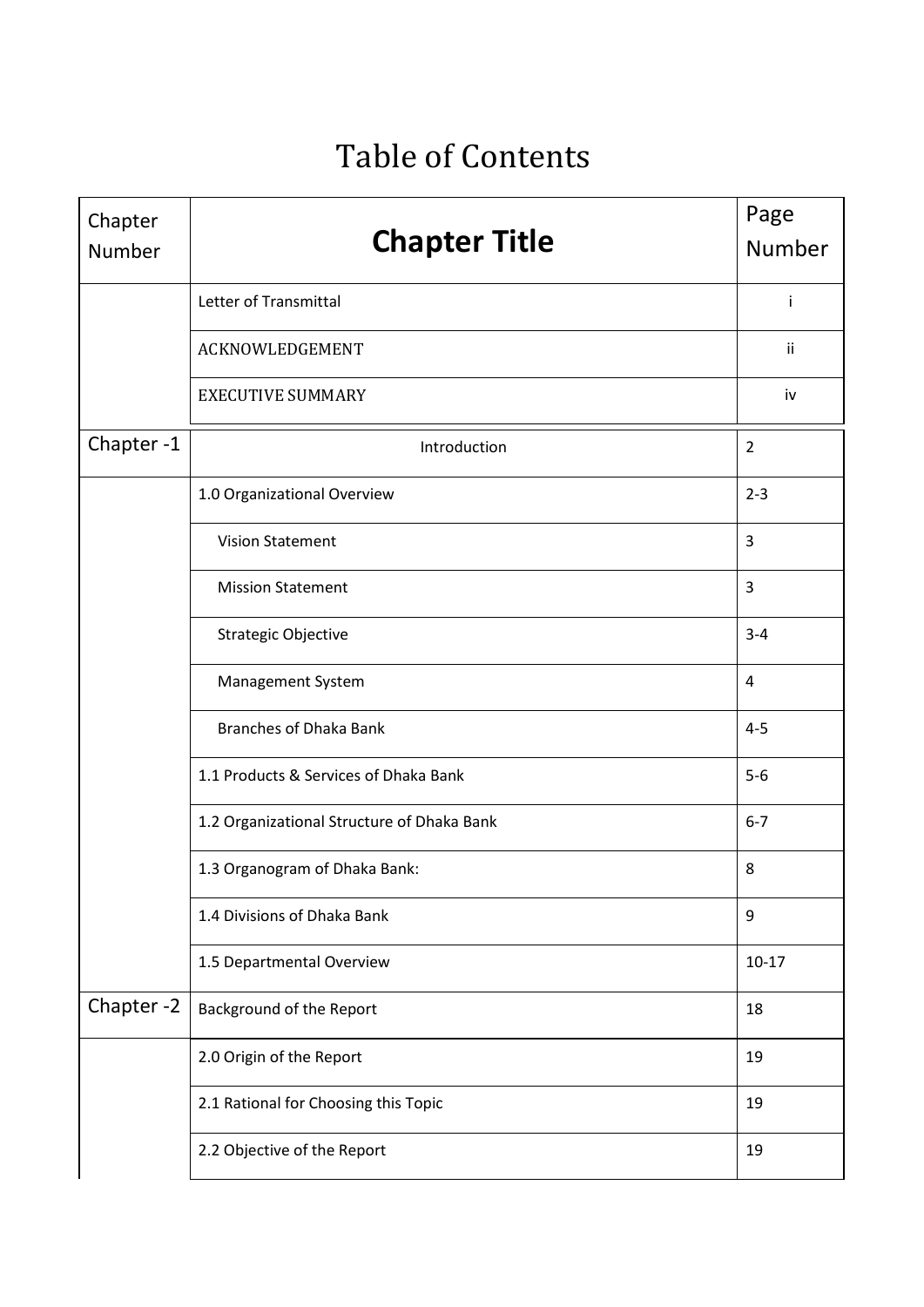|           | 2.2.1 Specific Objective                         | 20        |
|-----------|--------------------------------------------------|-----------|
|           | 2.2.2 Scope of the Study                         | 20        |
|           | 2.2.3 Limitation                                 | 20        |
|           | 2.2.3.1 Limitation of the Report                 | 20        |
|           | 2.3 Online Banking                               | 21        |
|           | 2.4 Features                                     | $21 - 22$ |
|           | 2.5 History                                      | $22 - 23$ |
|           | 2.6 Advantage & Potential Risk of Online Banking | 23        |
|           | 2.6.1 Advantage                                  | 23-26     |
|           | 2.6.2 Disadvantage & Potential Risk              | $26 - 28$ |
|           | 2.7 Job Description                              | 29        |
|           | 2.7.1 Internship Experience                      | 29        |
|           | 2.7.2 General Banking                            | 29        |
|           | 2.7.3 Account Opening Section                    | 29        |
|           | 2.7.4 Types of Account                           | 30-31     |
|           | 2.7.5 Remittance Section                         | 32        |
|           | 2.7.5.1 Telegraphic Transfer                     | 32        |
|           | 2.7.5.2 Demand Draft                             | 32        |
|           | 2.7.6 Pay Order                                  | 33        |
|           | 2.7.7 Clearing Section                           | 34        |
|           | 2.7.8 Cash & Cheque Section                      | 34        |
| Chapter-3 | <b>Research Methodology</b>                      | 35        |
|           | 3.0 Research Design                              | 36        |
|           | 3.1 Sources of Data Collection                   | 36-37     |
|           | 3.2 Data Collection Technique                    | 37        |
|           | 3.3 Data Collection Time                         | 37        |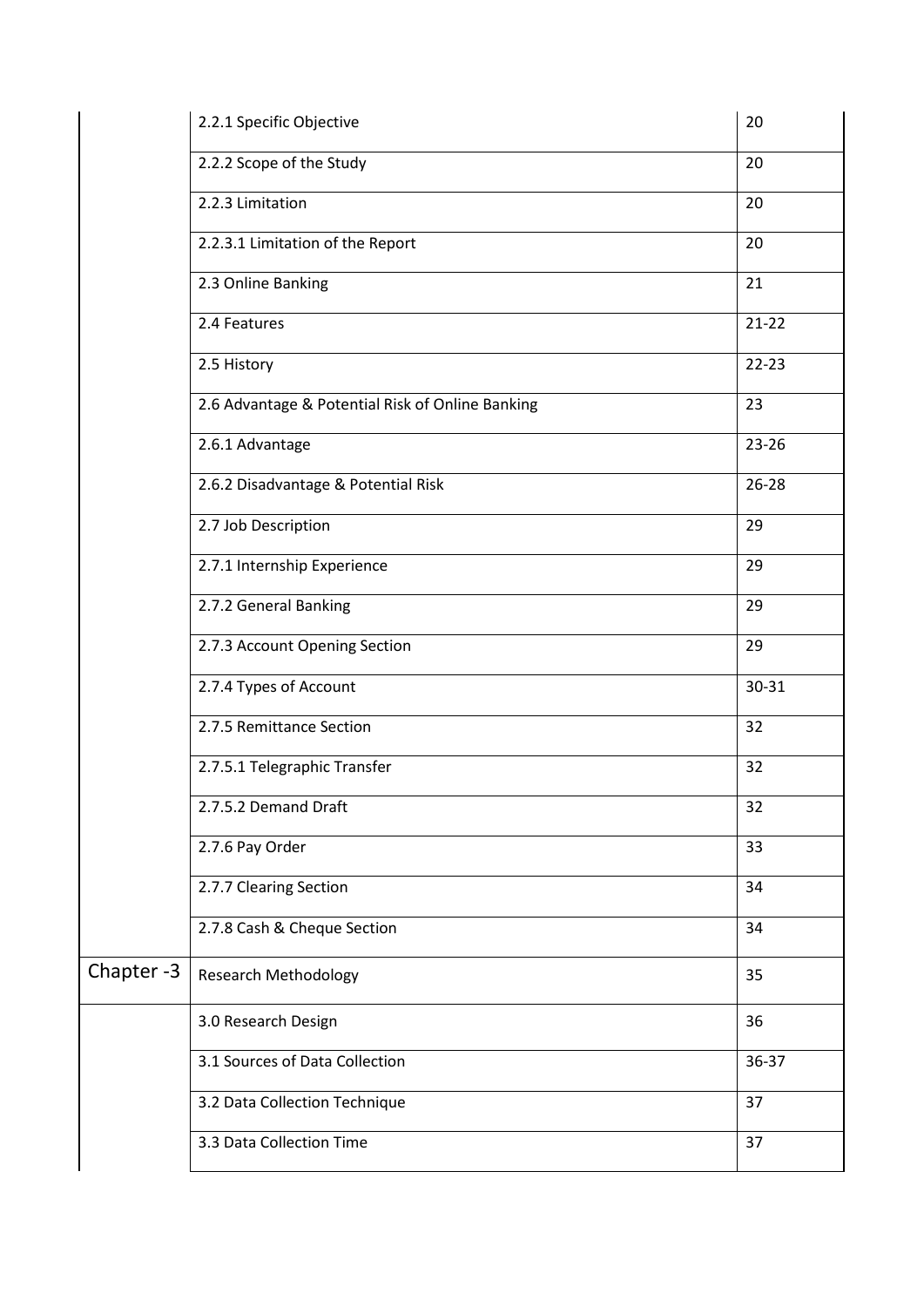|           | 3.4 Population      | 37    |
|-----------|---------------------|-------|
|           | 3.5 Sample          | 38    |
| Chapter-4 | Findings & Analysis | 39-53 |
| Chapter-5 | Recommendation      | 54-55 |
|           | Conclusion          | 56    |
|           | Bibliography        | 57-58 |
|           | Appendix            | 59    |
|           | Appendix 1          | 60-61 |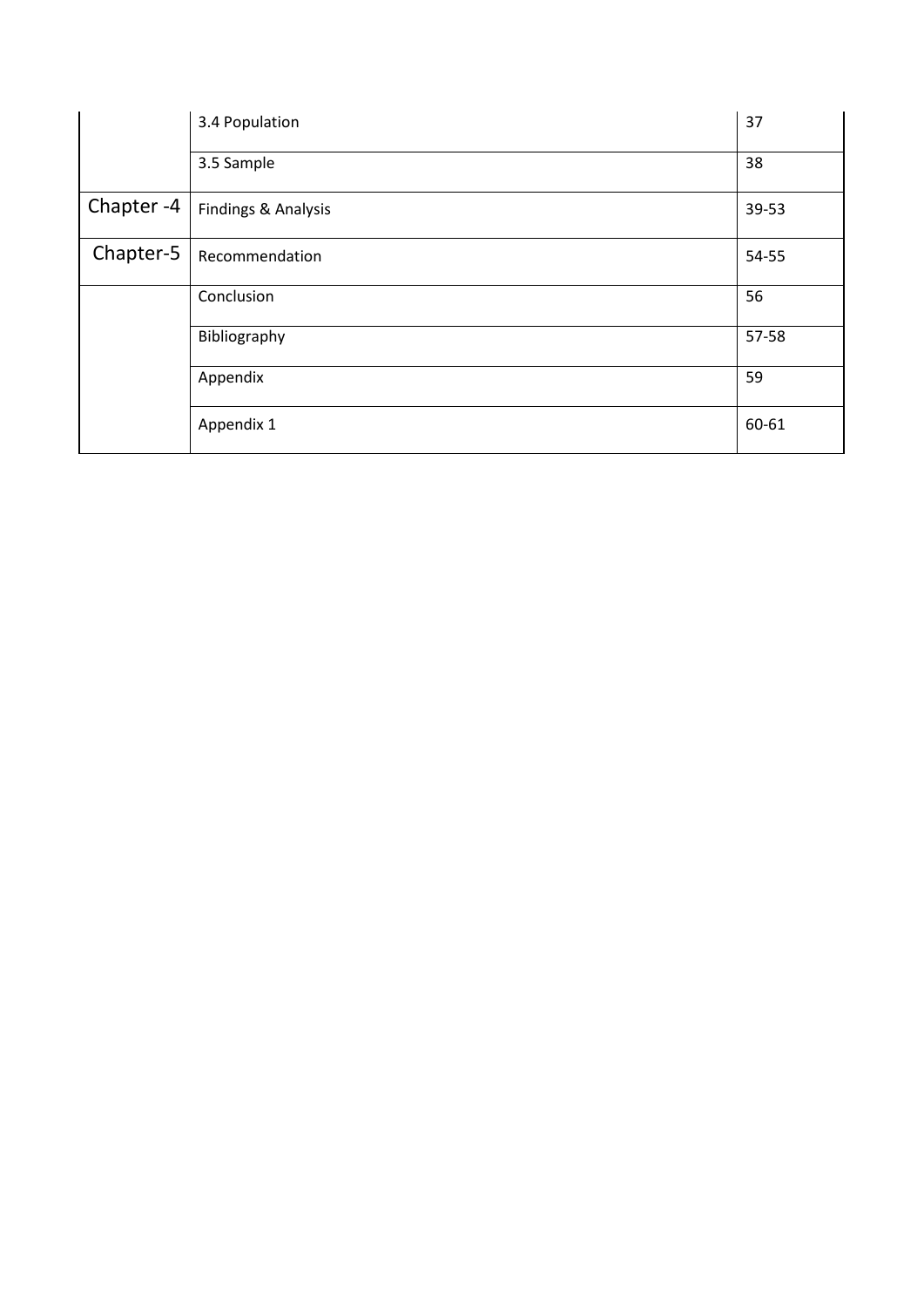Chapter -1

Introduction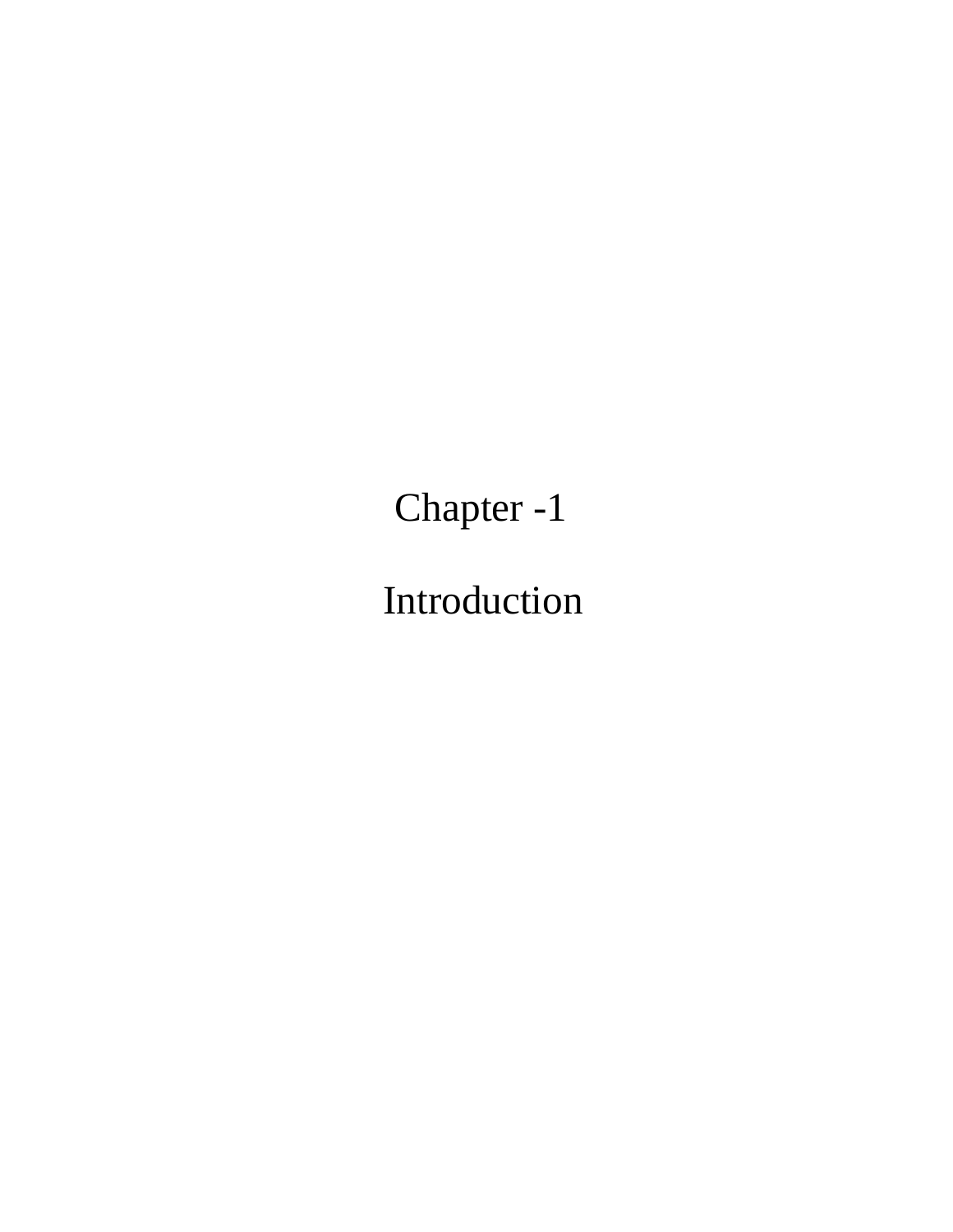<span id="page-8-0"></span>Banking system occupies an important place in a nation's economy because of its intermediary role; it ensured allocation and keeps up the momentum of economic activities. A banking institution is indispensable in a modern sociality vide its various socio-economical perspectives. It plays a crucial role in the economic development of country and forms the care at the money market in any costly. Bangladesh economy has been experiencing a rapid growth since the 90's. Urbanization and lifestyle changes concurrent with the economic development created demand for banking products and services. In a developing country like Bangladesh the banking system as a whole has a vital role to playing the progress of economic development and growth. The overall purpose of banking is not only the collect money from surplus unit and transfers it to the deficit unit, but also grip the foreign exchange business with utmost emphasis to the earning of foreign exchange by the means of export and wages earners remittance to well contribute in favor of economic growth and development of the emergent nations like Bangladesh.

Bangladesh pursues a liberal market economy. Bangladesh Bank is the Central Bank of Bangladesh and the chief regulatory authority in the sector, which is responsible for promoting healthy growth and development of the banking system. Banks and insurance companies, both in the private and public sectors, are operating freely and contributing to the economy. The commercial banking system dominates Bangladesh's financial sector. (bangladesh-bank.org/,  $2002$ <sup>[1](#page-8-0)</sup>

**Dhaka Bank Limited** (DBL) is a private-owned commercial bank in Bangladesh established by a group of highly acclaimed group of businessmen. The Bank was incorporated as a public limited company under the Companies Act. 1994. (www.dhakabankltd.com, [2](#page-8-1)002).<sup>2</sup>

<span id="page-8-1"></span> $\overline{a}$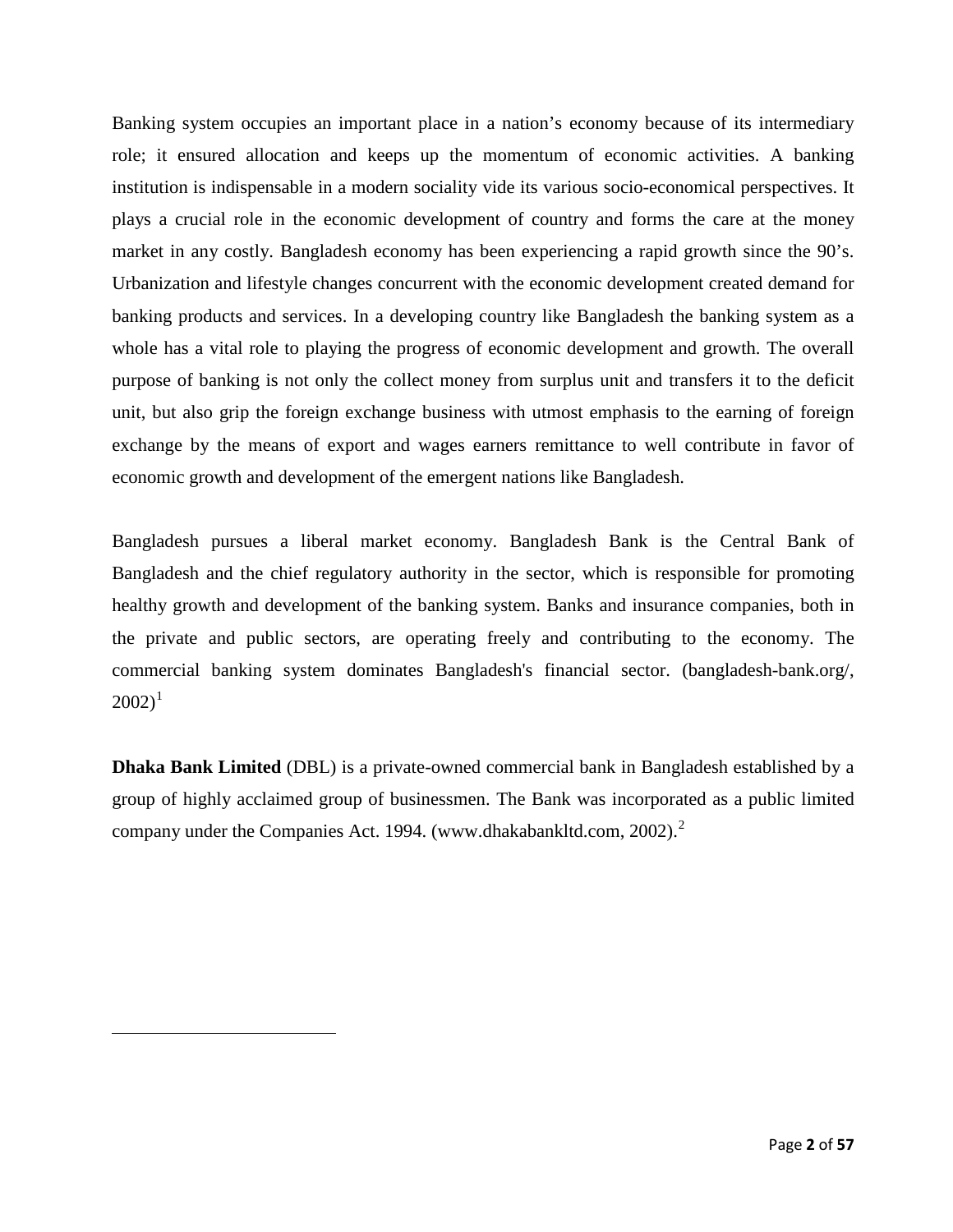# Chapter -2 Organizational Profile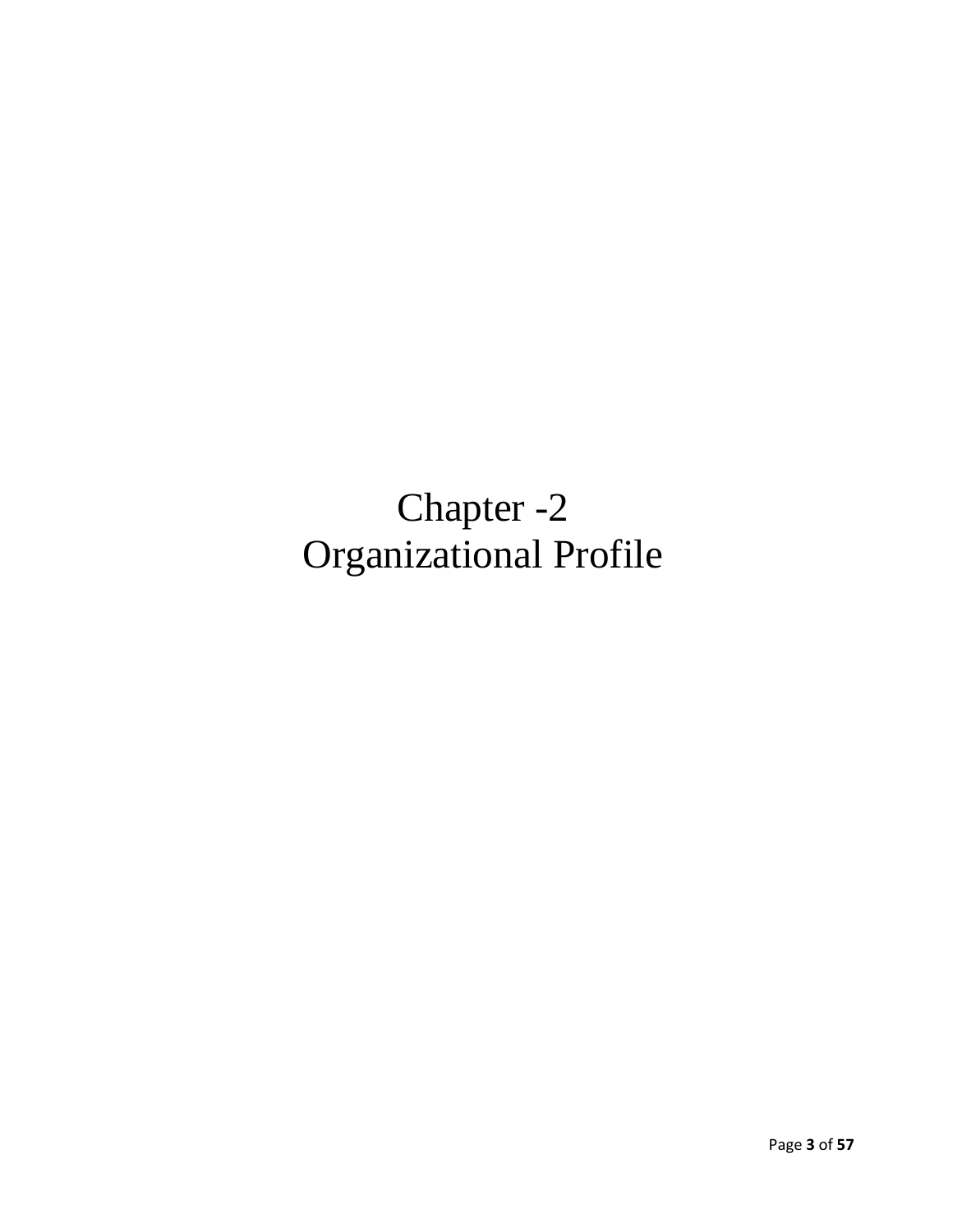## **2.1: About Dhaka Bank Limited:**

It was a dream of corporate grandeur to be a unique financial service provider that draws inspiration from the riches of golden Bangla, its history and heritage, but adopts global standard, tools and techniques in delivering service.

Dhaka Bank Ltd. is the preferred choice in banking for friendly and personalized services, cutting edge technology, tailored solutions for business needs, global reach in trade and commerce and high yield on investments. The Bank offers the full range of banking and investment services for personal and corporate customers, backed by the state–of–the-art technology and a team of highly motivated Professionals. The Bank offers the full range of real-time online banking services through its all Branches, ATMs and Internet Banking Channels.

At the opportune moment, Dhaka bank Limited was born on the  $5<sup>th</sup>$  July in 1995. From the very year if its landmark journey Dhaka Bank Limited is widely recognized today for its exceptional service, simplicity, and proximity and cutting-age way of delivery. Apriority of operating profitably and successfully, even in the tough market environment, the bank is acutely aware of the responsibilities that go beyond banking and reflect its commitment to employees, society and environment.

DBL was incorporated as a public limited company under the Companies Act. 1994. The bank started its commercial operation on July 05, 1995 with an authorized capital of Tk. 1000 million and paid up capital of Tk. 100 million.

## **2.2 Vision Statement:**

"At Dhaka Bank, we draw our inspiration from the distant stars. Our team is committed to assure a standard that makes every banking transaction a pleasurable experience. Our endeavor is to offer you razor sharp sparkle through accuracy, reliability, timely delivery, cutting edge technology, and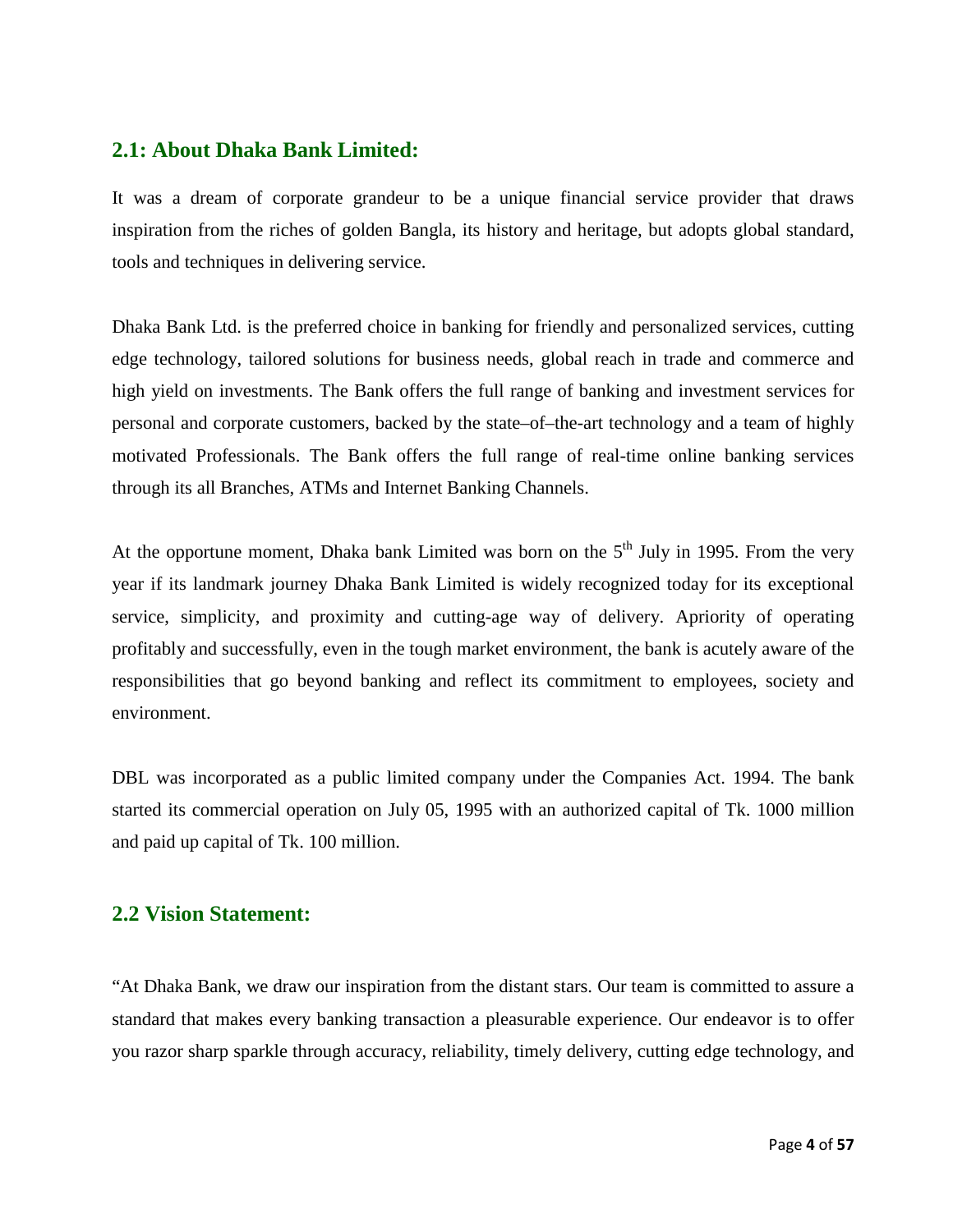tailored solution for business needs, global reach in trade and commerce and high yield on your investments."

## **2.3 Mission Statement:**

"To be the premier financial institution in the country providing high quality products and services backed by latest technology and a team of highly motivated personnel to deliver Excellence in Banking"

## **2.4 Goal of DHAKA BANK Limited**:

Dhaka Bank Limited inhibits the vision of-

"At Dhaka Bank we draw our inspiration from the distance stars. Our team is committed to assure a standard that makes every banking transaction a pleasurable experience. Our endeavor is to offer you razor sharp sparkle through accuracy, reliability, timely delivery, cutting edge technology, and tailored solution for business needs, global reach in trade and commerce and high yield on your investment."

#### **2.5 Strategic Objectives:**

Prime objective of DBL is to deliver a quality that demonstrates a true reflection of their vision – Excellence in Banking. Strategic objectives of DBL are to conduct transparent and high quality business operation based on market mechanism within the legal and social framework. It also has following objectives:

- Provide customers continually efficient, innovative and high quality products with excellent delivery system.
- Generate profit with qualitative business as a sustainable ever-growing organization and enhance fair returns to shareholders.
- $\triangleright$  As a corporate citizen contribute towards the progress of the nation as its corporate social responsibility.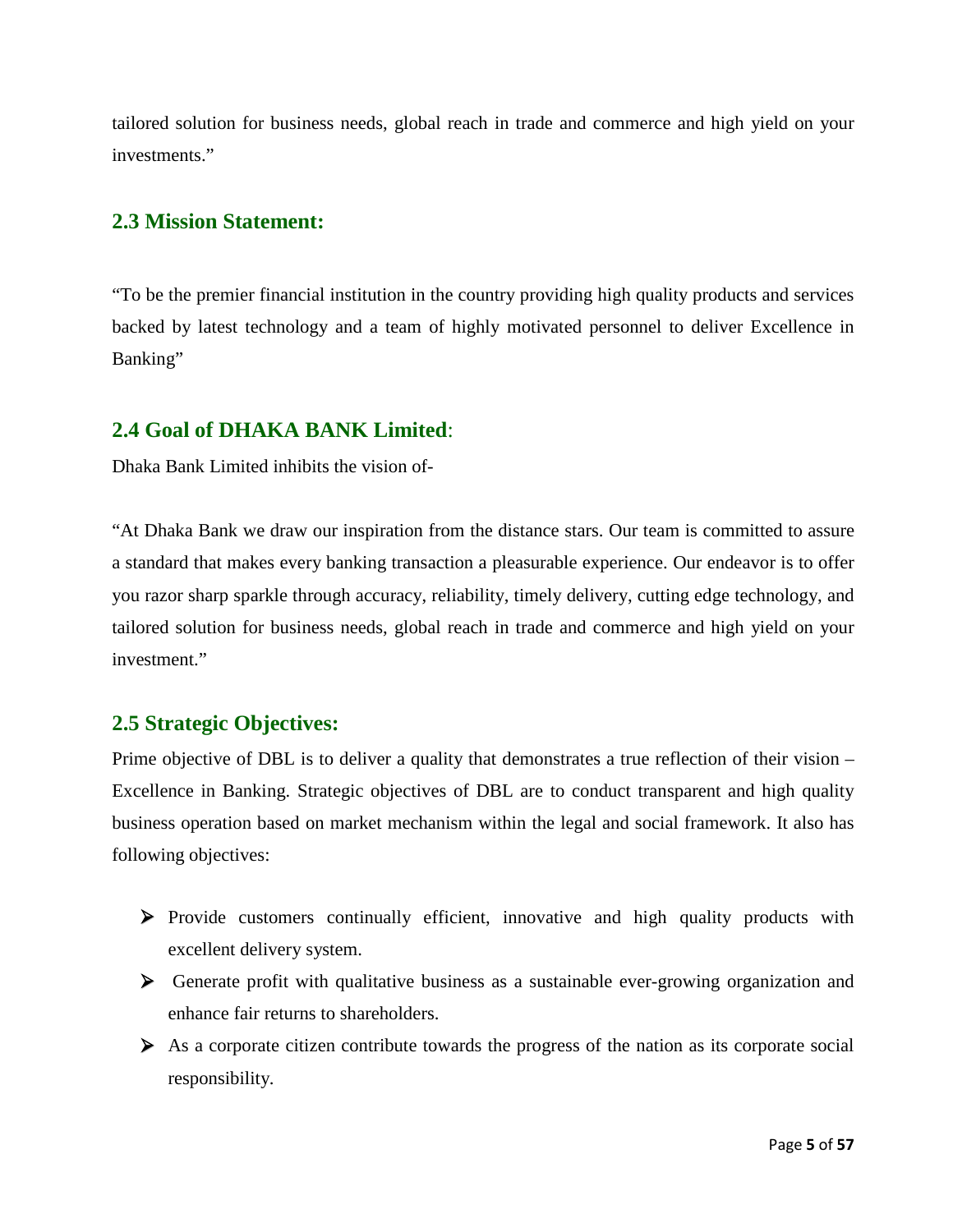- Promote employees' well being through attractive compensation package, promoting staff morale through training, development and career planning.
- Fulfillment of the responsibilities to the government through paying entire range of taxes and duties and abiding the other rules.
- $\triangleright$  Be cautious about the environment and climatic change and dutiful to make this country a green and clean soil.

# **2.6 Management System:**

Since its journey as Commercial Bank in 1995 Dhaka Bank Limited (DBL) has been laying great emphasis on the use of improved Technology. It has gone to Online Operation System since 2003. And the new Banking Software **FLEXCUBE** is newly installed. As a result the Bank will able to give the services of international standards.

#### **2.7 Divisions and Branches:**

The Bank has 71 Branches, 3 SME Service Centers, 2 Islamic Banking centers, 6 CMS Units, 2 offshore Banking Unit and 1 subsidiary across the country and a wide network of correspondents all over the world. The Bank has plans to open more Branches in the current fiscal year to expand the network.

If the Jobs are not organized considering their interrelationship and are not allocated in a Particular department it would be very difficult to control the system effectively. Dhaka Bank Limited (DBL) has done this work very well. (Appendices 1)

# **2.8 Organizational Structure of Dhaka Bank:**

#### **a) Board**:

Chairman and Members of the Board are appointed by the respective shareholders.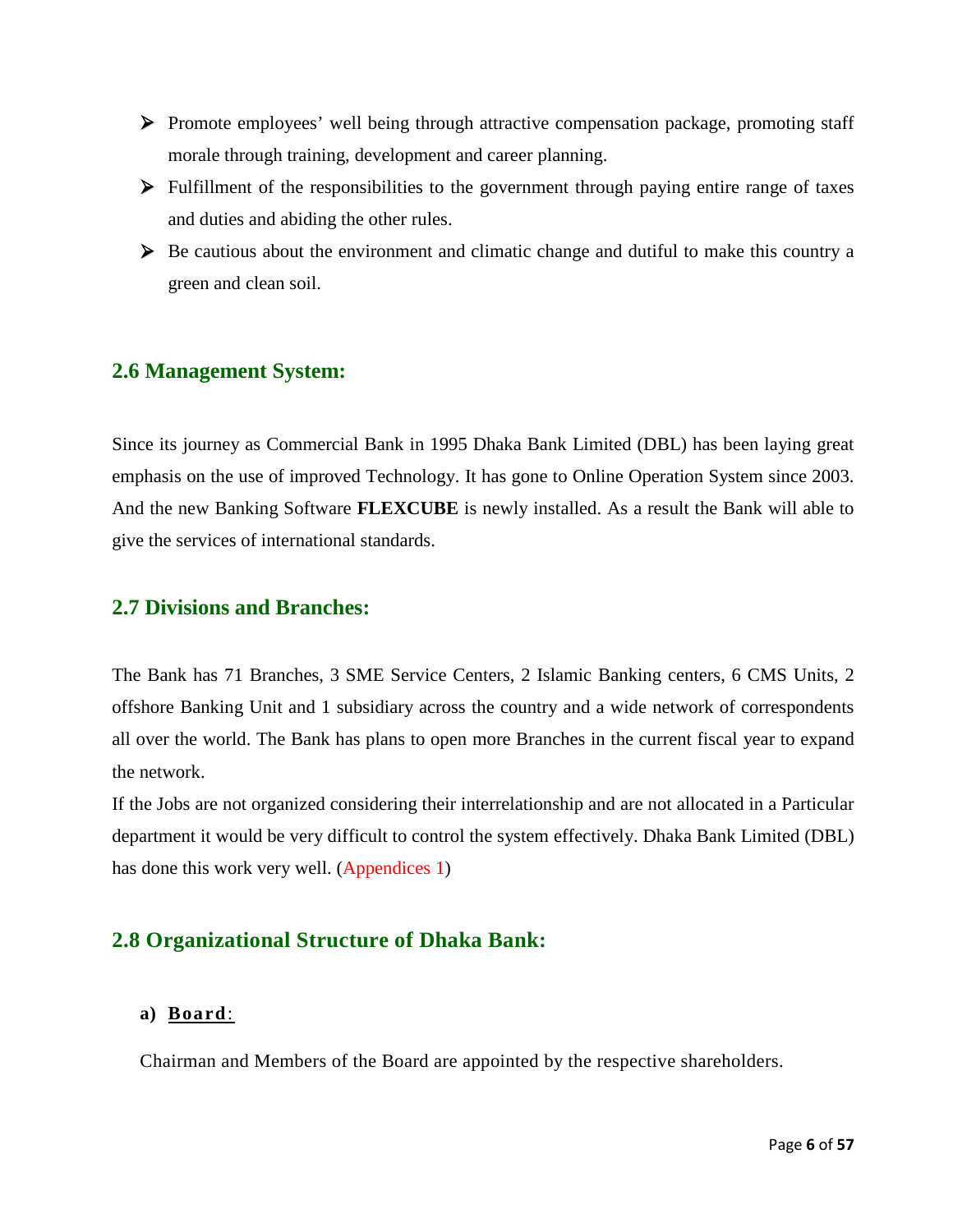#### **b) Chairman:**

The Chairman is appointed by the Board. He attends Board meetings and it is through him that the Board decisions are implemented.

#### **c) Managing Director (MD):**

The Managing Director, who is also, the Chief Executive Officer of the Bank is appointed by the Board, is responsible to the Chairman and the Board for all operations/functions of the Bank. He attends Board meetings and he implements the Board decisions. Managing Director shall be entitled to all the retirement benefits (PF, Gratuity, Superannuation and others) applicable for a permanent employee.

#### **d) Management Committee (MANCOM):**

- i) MANCOM is composed of the Managing Director, Deputy Managing Directors, Heads of Divisions/Departments/Units from Head Office and any other staff members who May be co-opted as required and designated by the Managing Director.,
- ii) MANCOM normally meets once a week to debate and decide the key issues confronting the bank in a collective manner. It may, however, meet more than once a week, as necessary. The forum also provides an opportunity to all the Functional Heads to stay current with the problems and solutions of the operation to ensure effective communication within the bank.
- iii) The Functions having issues to be raised at the MANCOM meetings will draw up an agenda with the details of the issues involved and circulate it among the Committee Members well in advance so that Members well in advance so that Members can come well prepared to participate meaningfully in the discussions.

## **2.9: Organogram:**

The Organogram or Organizational Structure of DBL indicates channels of communication and reporting relationship. Each Head of Division/Department/Unit In-charge should ensure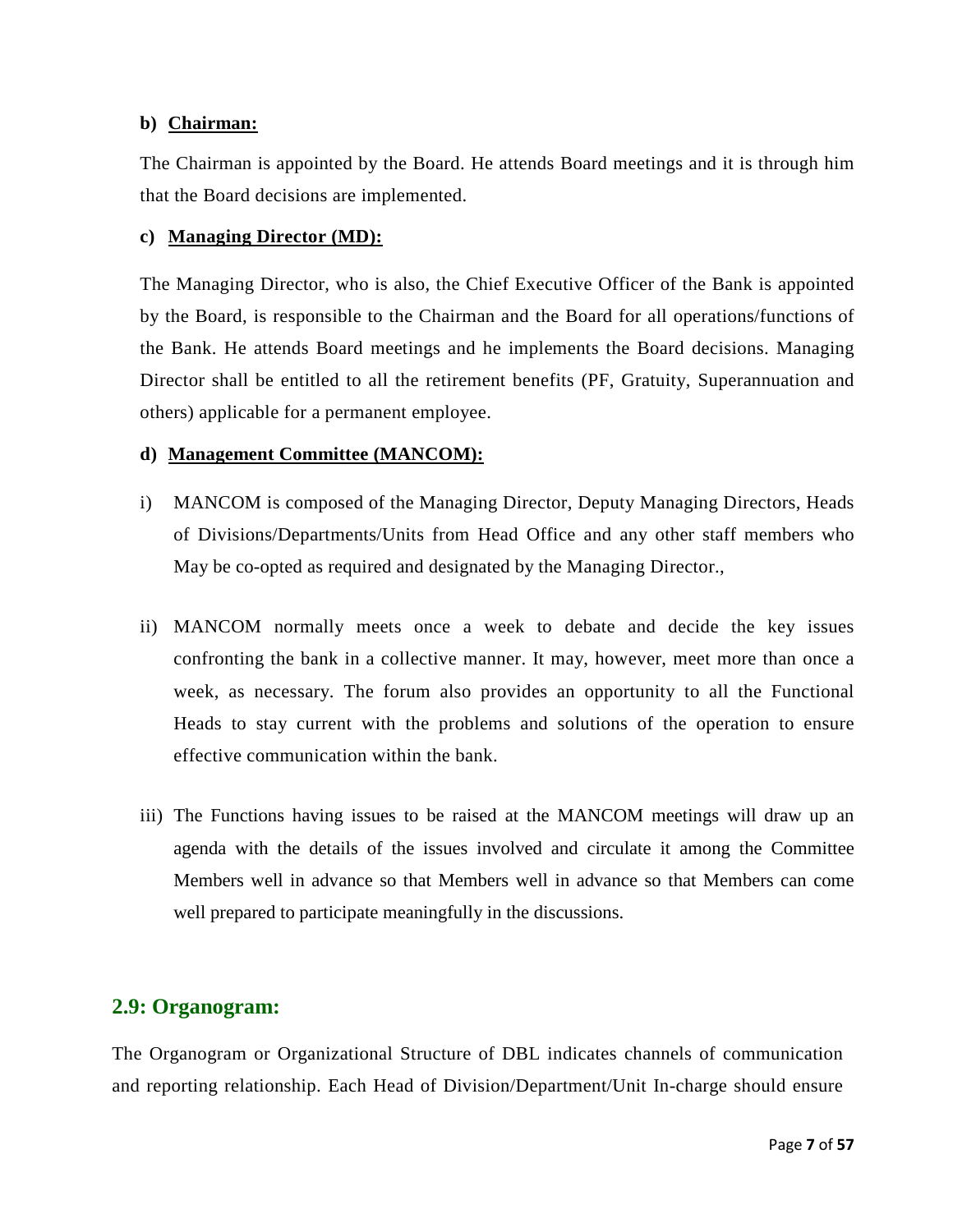that the employees under her/him fully understand the Organizational Matrix and follow that reporting relationship and flow of all communications as delineated (Appendix 2)

# **Corporate Designation:**

All employees of the Bank have, broadly been grouped into three categories and placed in grades, based on the value of the jobs, accountability and the nature of its responsibilities, as follows:

#### **I. Executive Grade:**

#### **a. From Assistant Vice Presidents to Deputy Managing Director**

All the Executives including the Functional Heads are being responsible for effective running of the Banking functions. They have a high degree of independence and make their own decisions under, defined responsibilities as elucidated in their Individual. Any decision beyond, their: defined areas needs to be referred upward. Designations under Executive Grades are as follows:



Figure 1: Executive Grades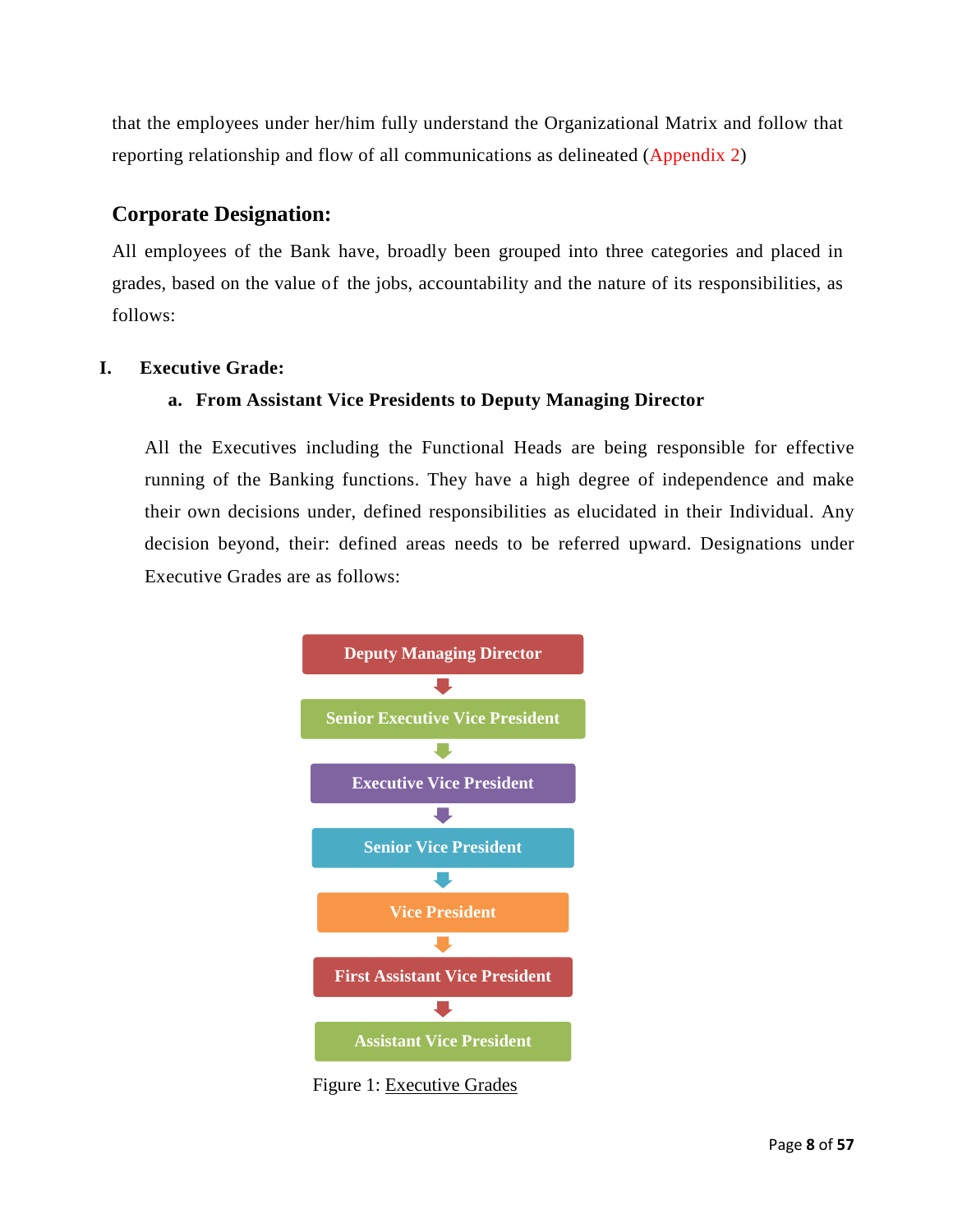#### **II. Officer Grade**

#### **b. From Trainee Assistant Officer/Assistant Cash Officer to Senior Principal Officer**

Officers are the employees who deal with routine nature of work, however of independent character, can only make decisions upon obtaining special authority from their superiors. They perform responsibilities as elucidated in their individual Job Description



Figure 2: Officer Grade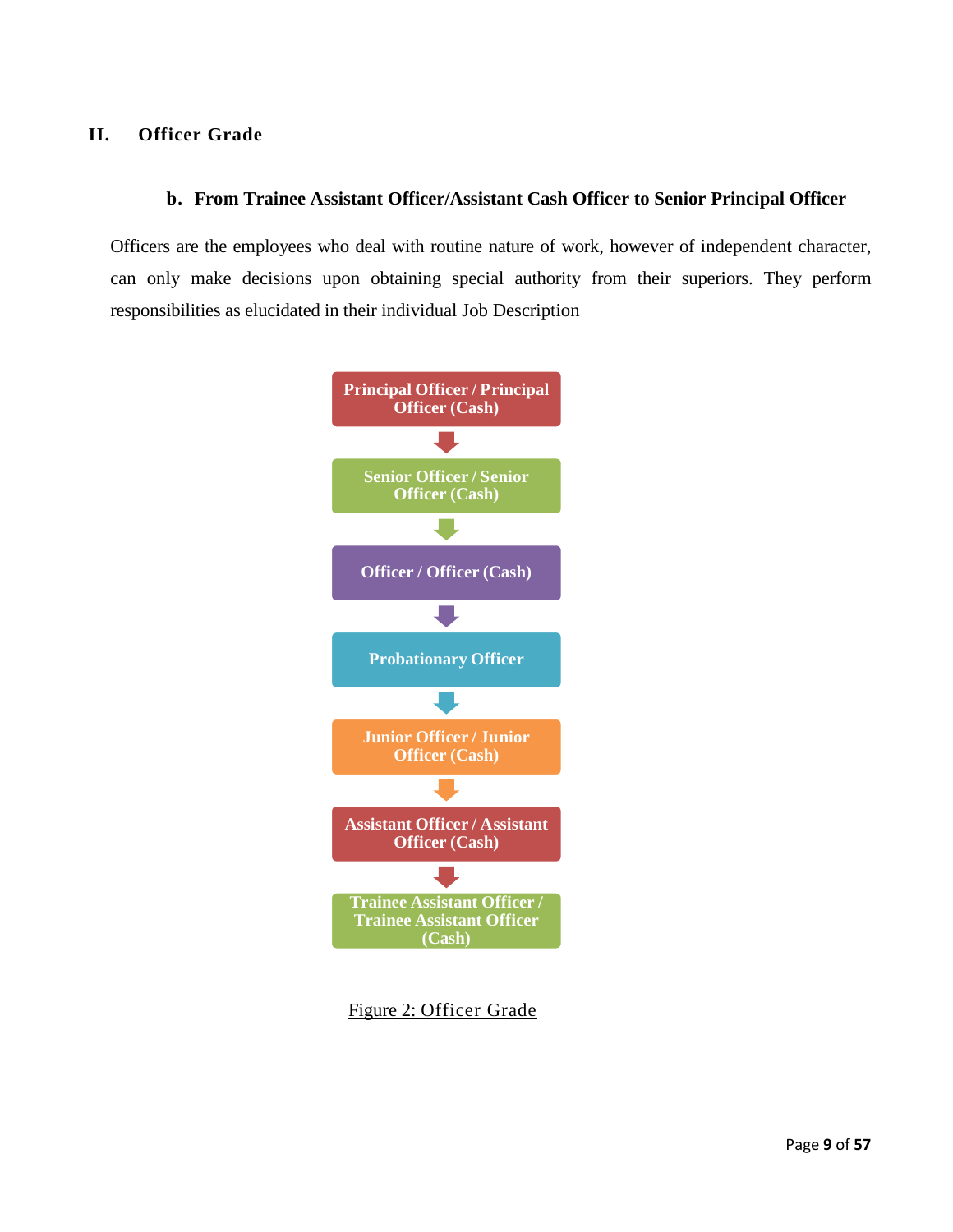#### **C. Support Staff**

Assistant, Telephone/SWIFT/Computer Operator, Receptionist, Godown Keeper, Care Taker, Electrician, Security Guard, Messenger, Peon –are considered as the support stuff.

Support staffs are the employees, who deal with routine nature of work, however of independent character, can only make decisions upon obtaining special authority from their superiors. An employee will be advised individually about their responsibilities as elucidated in their individual Job Description.



Figure 3: Support Stuff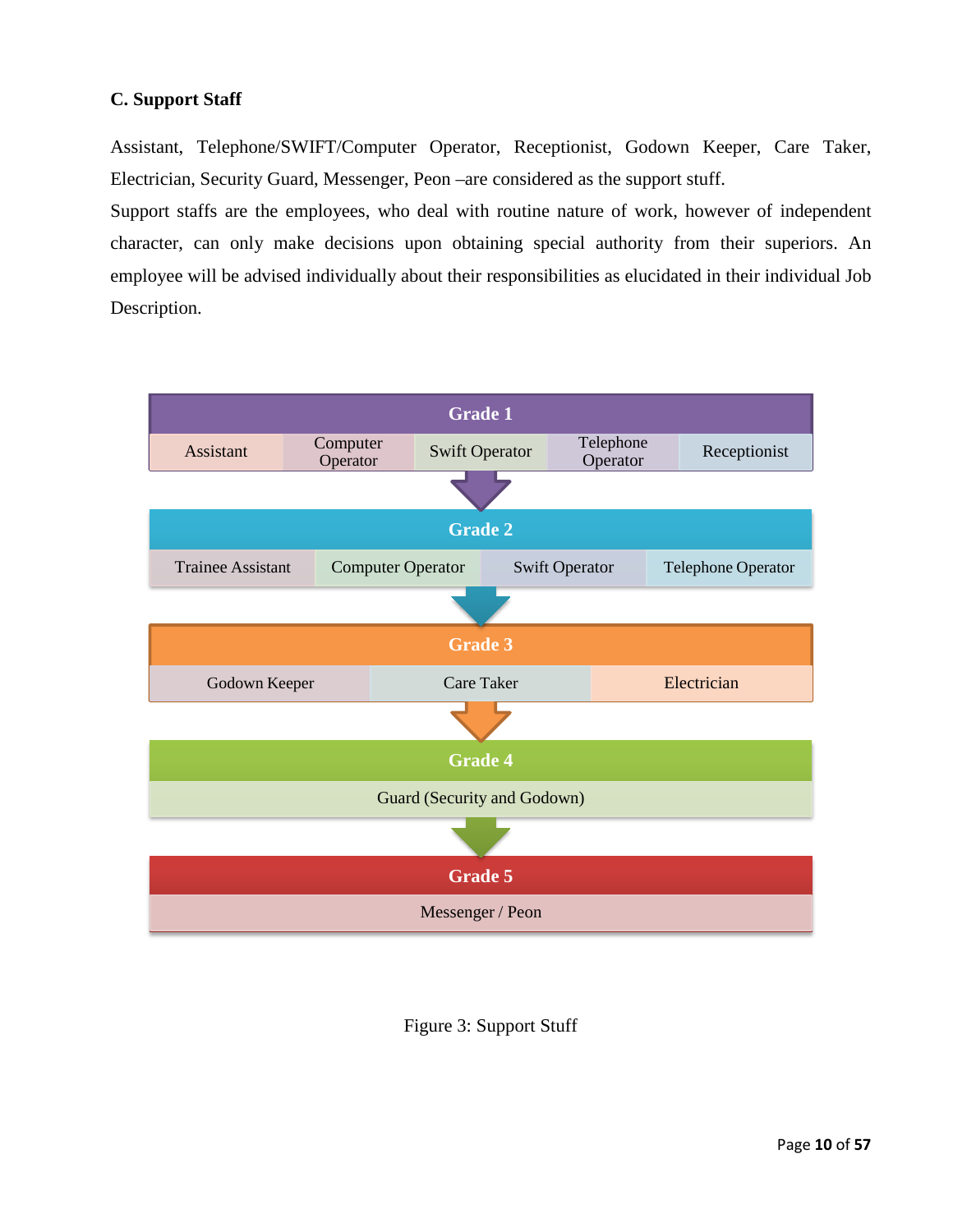#### **D. Internee:**

Students from different reputed educational institutes may be engaged for 2 3 months (8 to 12 weeks) as decided by the Management on particular assignment or project job. Normal monthly allowance currently may range from Taka 2,000-7,000. Whilst it is understood that the interns have very little or no experience to contribute to the Bank, this is done more to help the students as part of their degree to gather some work environment experience and our contribution to help raise the educational standards of the institution of the country and thus fulfill part of our social obligation (social responsibility) as a Corporate Body.

#### **2.10 Products & Services of Dhaka Bank Ltd:**

Dhaka Bank Ltd is doing all banking related business. The activities include deposit collection, extending credit facilities to different corporate organization and small & medium enterprises. The bank issues ATM Card to the account holders and it issues Credit Cards to the customers through its retail-banking wing. Being the member of Dhaka and Chittagong Stock Exchange Dhaka Bank helps people to perform stock trading. The accountholders of the bank can enjoy the SMS banking and Internet banking facilities, which are the part of modern technology. Major products are highlighted below: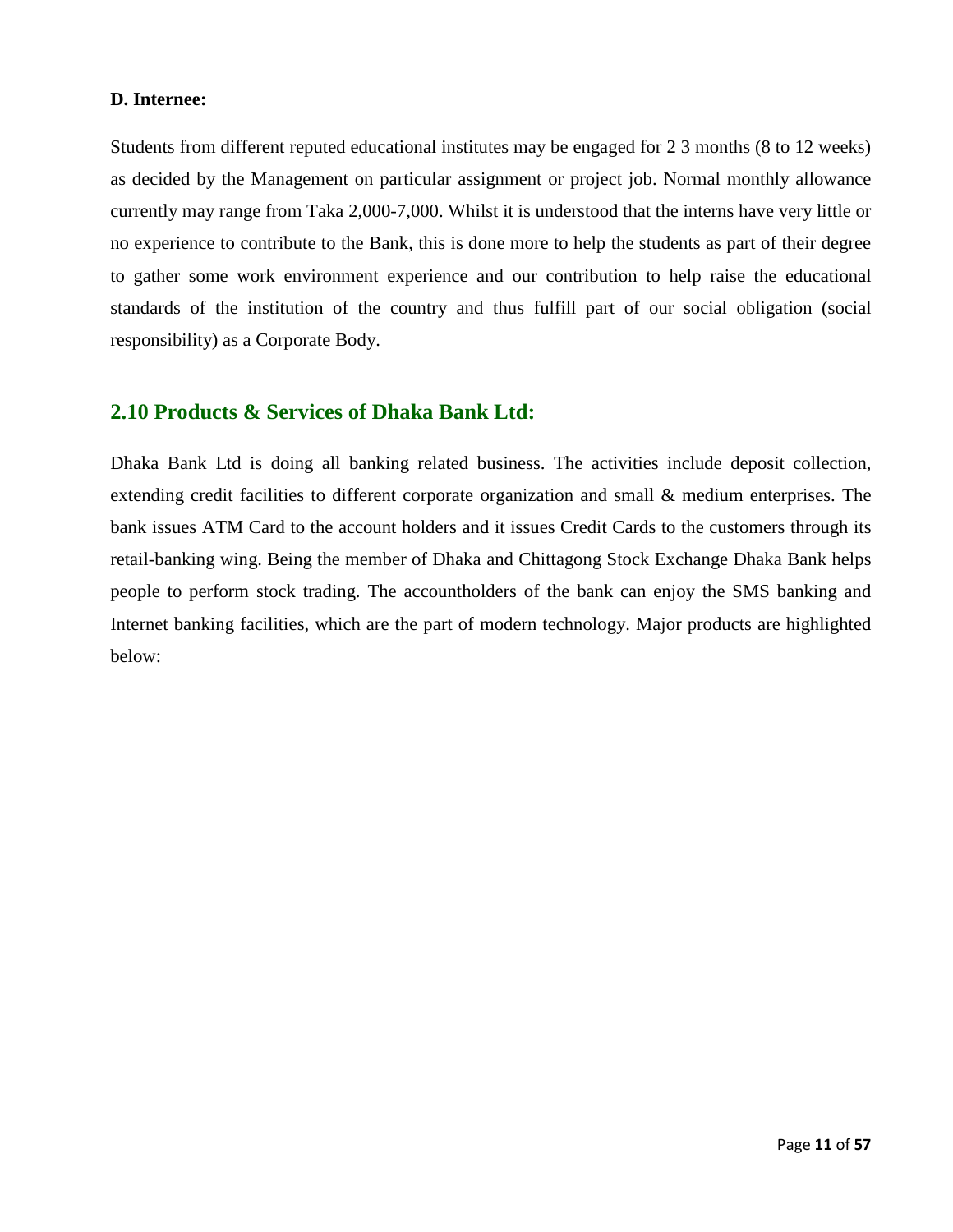| Corporate<br>products:                                                                                                                     | <b>Retail Products:</b>                                                                                                         | <b>Major Services:</b>                                                                                                                               |
|--------------------------------------------------------------------------------------------------------------------------------------------|---------------------------------------------------------------------------------------------------------------------------------|------------------------------------------------------------------------------------------------------------------------------------------------------|
| • Securitizations of<br>assets<br>• Corporate Finance $\&$<br><b>Advisory Services</b><br>• Syndication of fund $\&$<br>structured finance | • Deposits:<br>•Deposit Double<br>•Deposit Pension<br>Scheme<br>•Income Unlimited<br>$\cdot$ Excel Account<br>• Salary Account  | • Corporate Banking<br>• Retail Banking<br>• Islamic Banking<br>• Capital Market<br><b>Services</b><br>• SME Services<br>• ATM Card<br>• Credit Card |
|                                                                                                                                            | • Loans and<br><b>Advances:</b><br>• Personal Loan<br>$\bullet$ Car Loan<br>• Vacation Loan<br>•Home Loan<br>• Any Purpose Loan | • Locker services<br>• Advisory services, etc.                                                                                                       |

Figure 4: Majors Products and Services of Dhaka Bank Ltd

# **2.11: CSR Activity of Dhaka Bank:**

DBL involves itself in charity, social welfare and other benevolent activities towards the promotion of the objective of its foundation which would act as a catalyst in creating awareness on development issues and as a facilitator for building bridges with the common goal of sustainable development of the society, providing direct assistance to various development projects and people. Dhaka Bank Ltd. has formed a five member CSR committee headed by the Managing Director to oversee the overall activities and management of the CSR fund of the bank. Dhaka Bank Foundation, established in 2002 as a non-profitable, non-governmental organization, is solely devoted to the cause of charity, social welfare and other benevolent activities towards the promotion of the objective of the foundation.

#### **Health:**

• Donation of passenger lifts and two haemodialysis machines to BIRDEM Hospital and Tk. 1.2 million per year from 2006 for supporting operating costs.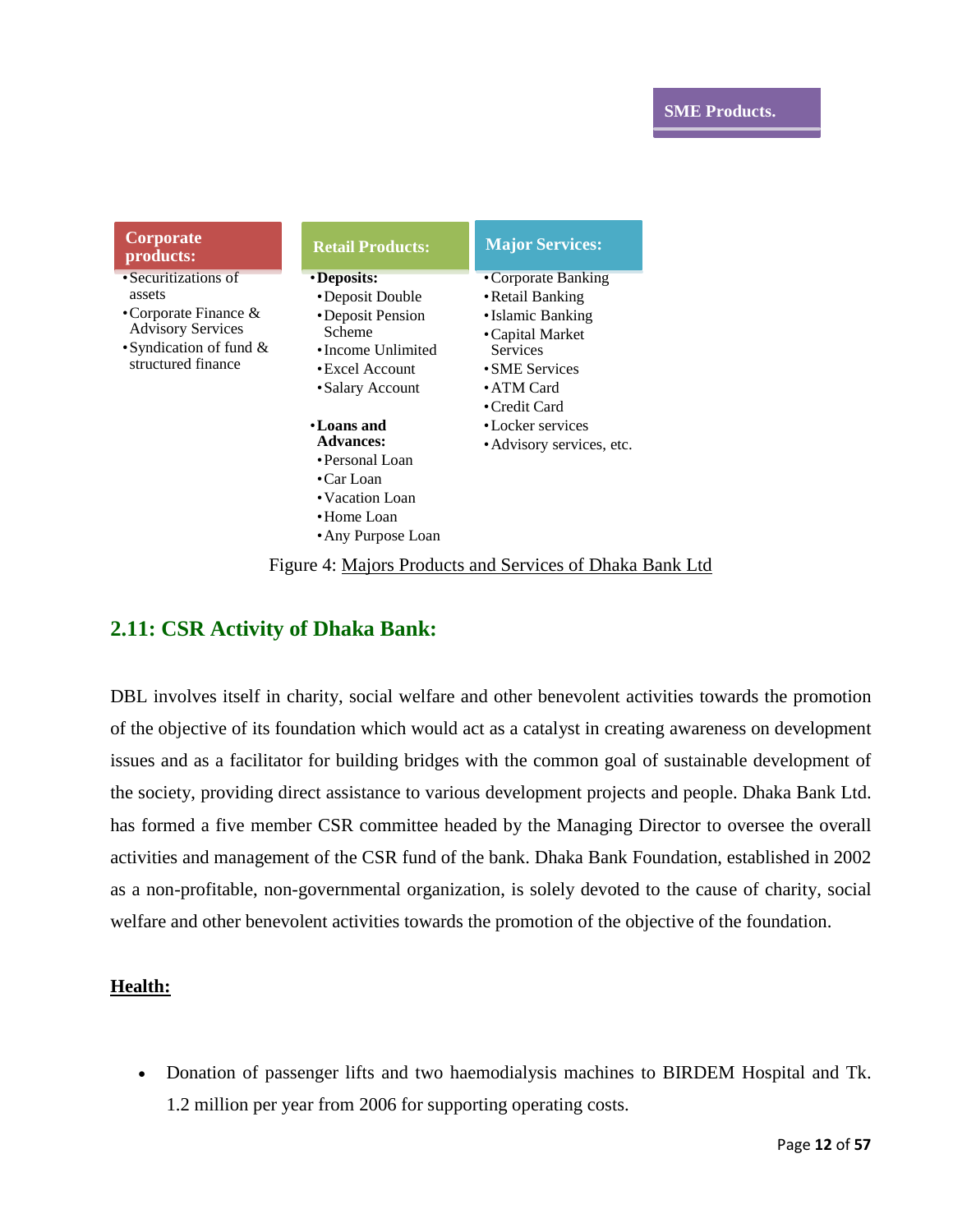- Donation of Tk. 10 million to Centre for Women and Child Health Hospital for setting up pathological laboratory.
- Setting up of a 10-bed ward at the proposed Ahsania Mission Cancer and General Hospital, sponsoring Society for the Welfare of Autistic Children (SWAC).
- Donating to Bangladesh Eye Hospital, Sponsorship for Shield Trust.

#### **Disaster Relief**:

- Among Dhaka Bank's contribution as corporate social responsibility, a few initiatives are donation to Asiatic Society of Dhaka.
- Relief operation for flood victims at a cost of Tk. 5.0 million.
- The bank distributed 10 kg rice, 1 kg pulse, and 1 kg salt to each of the 10,000 distressed families of Araihazar, Sirajdikhan and Belkuchi.

#### **Social Welfare:**

- Renovation of the auditorium of Dhaka Reporters Unity.
- Sponsoring of Anti Drug Debate Festival, Distribution of winter cloths by the employees of the bank.
- Sponsoring of Bangladesh Under-19 cricket team.
- Awareness creation for Road Safety, Blood Donation, Eye Donation, Prevention of AIDS.
- Provided financial assistance for Educational Development Trust of Scholastica to support and nurture academically gifted students.
- Sponsorship for BADC School.

#### **Environment:**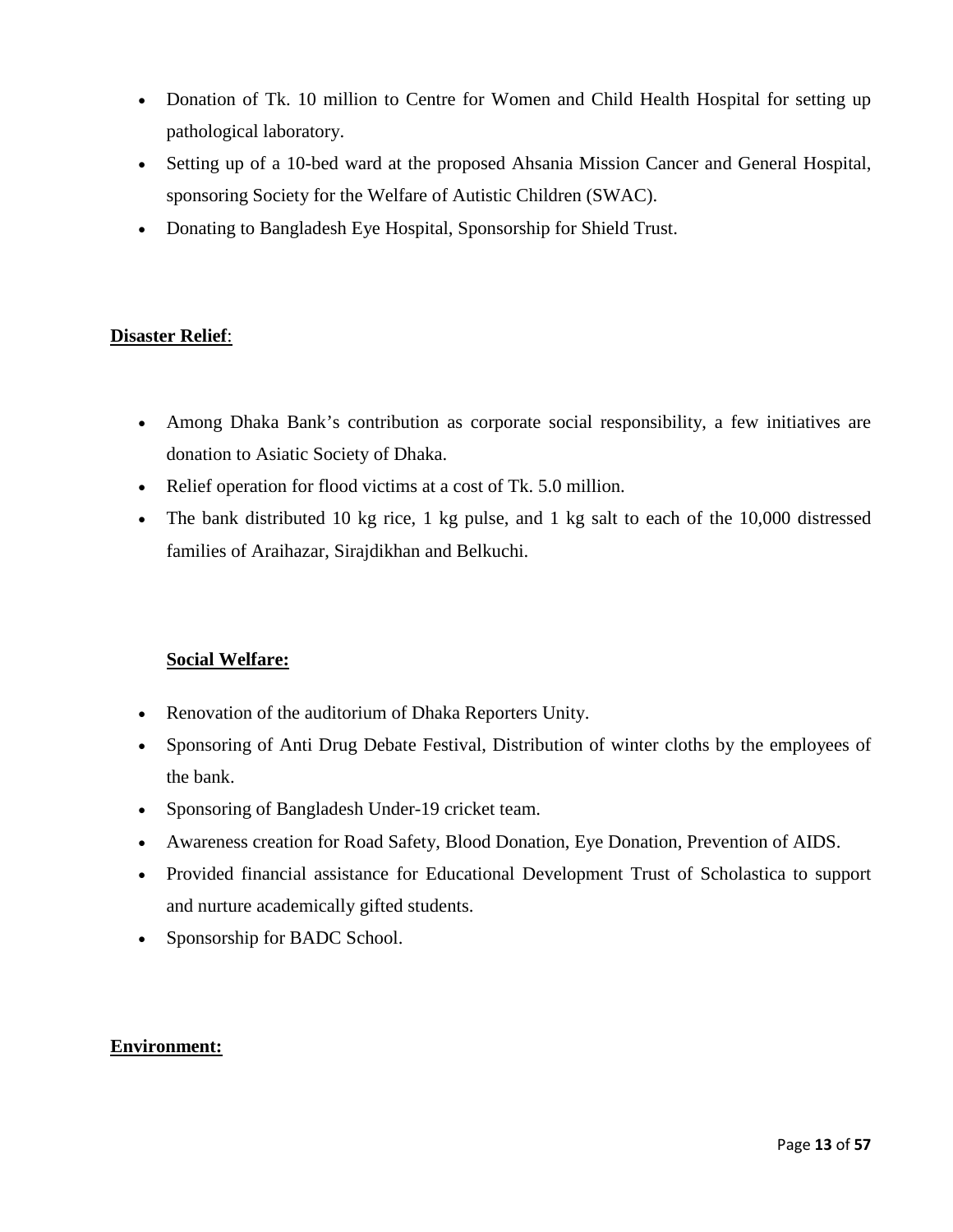- Sponsored the city beautification program initiated by Dhaka City Corporation by refurbishing
- Dhaka Bank Fountain in front of Ministry of Foreign Affairs and Dhaka Bank Park in front of
- Dhaka Bank Head Office, beautification at Jashimuddin Crossing at Uttara costing 1.5 m, and also in front of Dhaka Bank Head Office costing 1.2 m.

## **2.12: Awards and Accolades of DHAKA BANK Limited:**

Dhaka Bank Limited by dint of its service oriented approach, latest technological update and competitive products & services have been honored with different awards. The awards that have glorified DBL family-

Certificate of Merit Award for best published Annual Report & Accounts 2010 by Institute of Chartered Accounts of Bangladesh.

Best Performance Award-2010 to Mr. Khandakar Fazle Rashid, Managing Director by Bankers' Forum.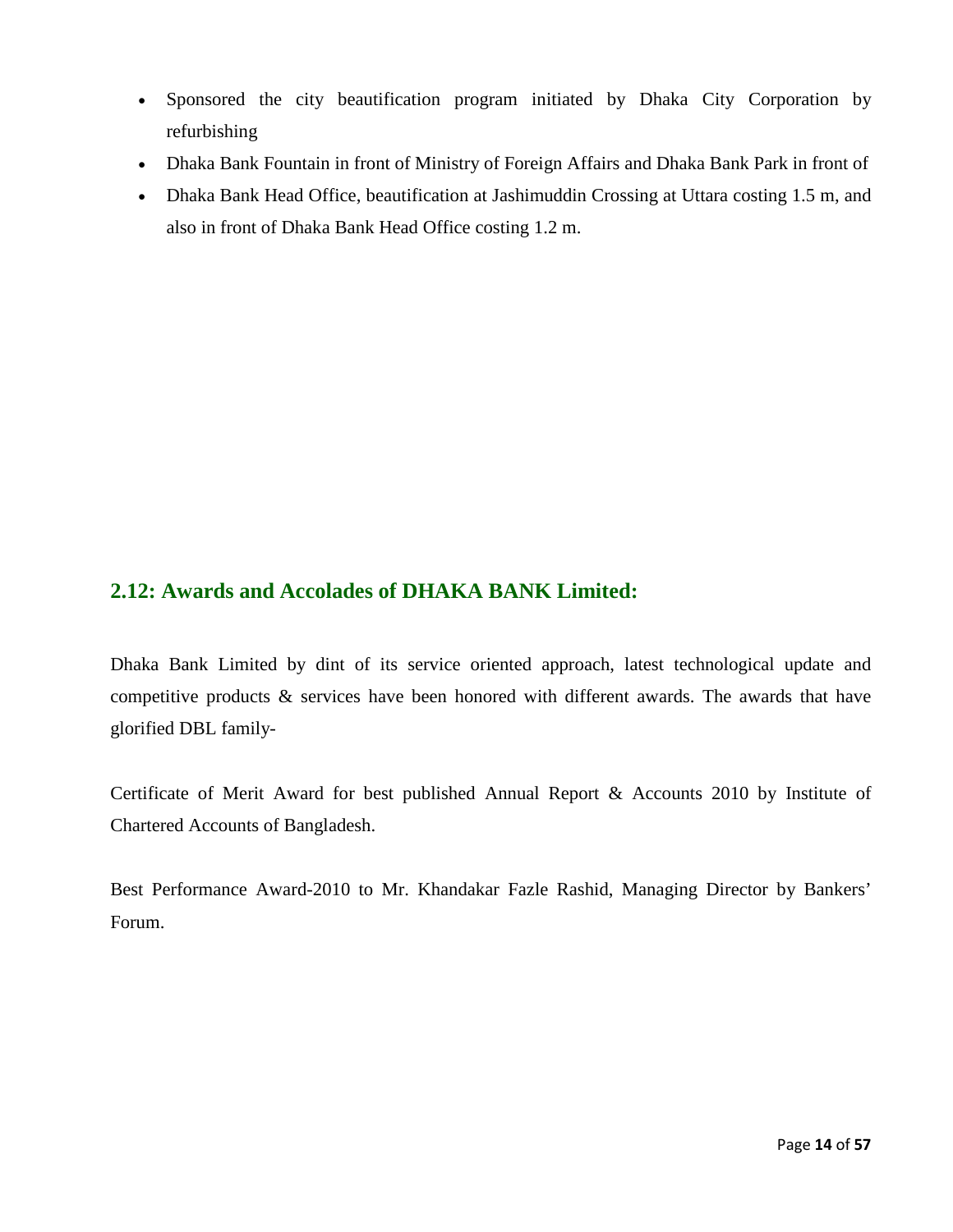#### **2.13 Overview of Human Resources Division of Dhaka Bank Limited**

Dhaka Bank Ltd believes that consistently strong performance of the Bank is the result of the team of committed, knowledgeable and dedicated employees who are focused on achieving the excellence in banking. According to the HR professionals working for the HR Division "Thus human resources is the most valuable asset for the Bank" the Bank is committed to recruiting high-caliber employees and providing them with the motivation, training, working environment and compensation package they need to perform at the highest level. They recognize the importance of making the Bank an employer of choice. To that goal in view, they ensure that the employees understand the strategic plans and objectives of the Bank and are clear about what is expected from them. The Bank promotes the importance of high ethical standards in its employees. They have to act within the prescribed code of conduct and are not permitted to solicit or accept any inducements, which are likely conflict with their duties to clients. Appraisal of their individual performance is done in a rating scale against objectives and the Bank's prescribed core values.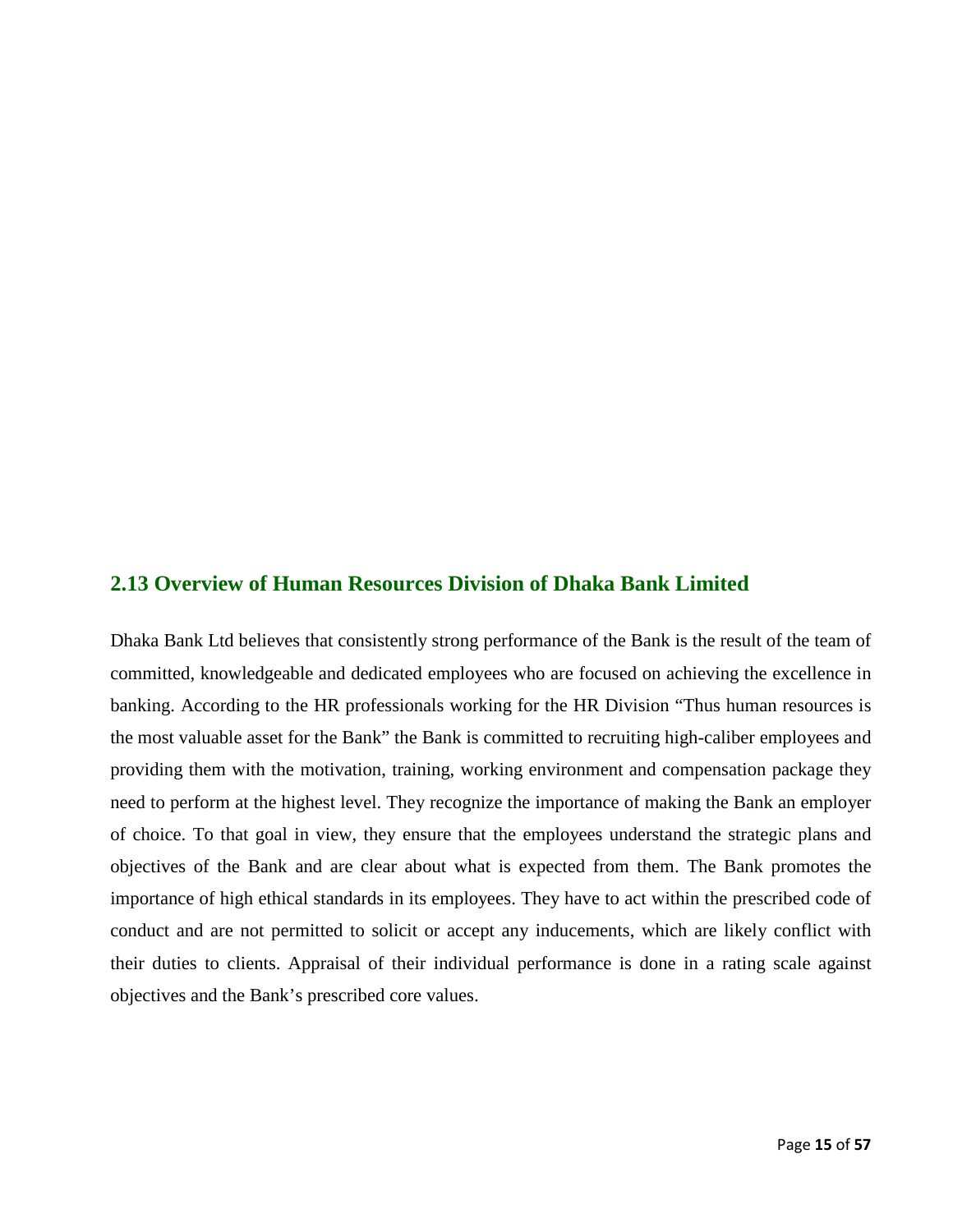# **2.13:1 HR Strategic Objectives for 2011-2015**

Strategic HR planning is an important component of strategic HR management as well as Human resources division of an organization. HR strategic objectives helps thriving integration of human resources planning with business planning which leads to achieve the vision, mission and business goals of the organization successfully.

#### **Human Resources Division has visionary strategic objectives for the years of 2011-2015:**

- > Realign HR in line with revisited vision, mission and business plan
- > Ensure critical and essential manpower at all levels
- > Ensure market driven pay and benefits
- > Provide career development opportunity
- > Introduce certification programs, and ensure fair performance evaluation
- > Ensure compliance with country laws, regulatory directives and corporate norms
- > Branding Dhaka Bank as the best environment to work for among local banks
- > Reorganize HR functions, and empowerment of the human resources division
- > Automate HR process, and integrate with other functional departments

## **2.13:2 Functional structure of Human Resources Division:**

In Dhaka Bank Limited Human Resource Division is divided into four parts.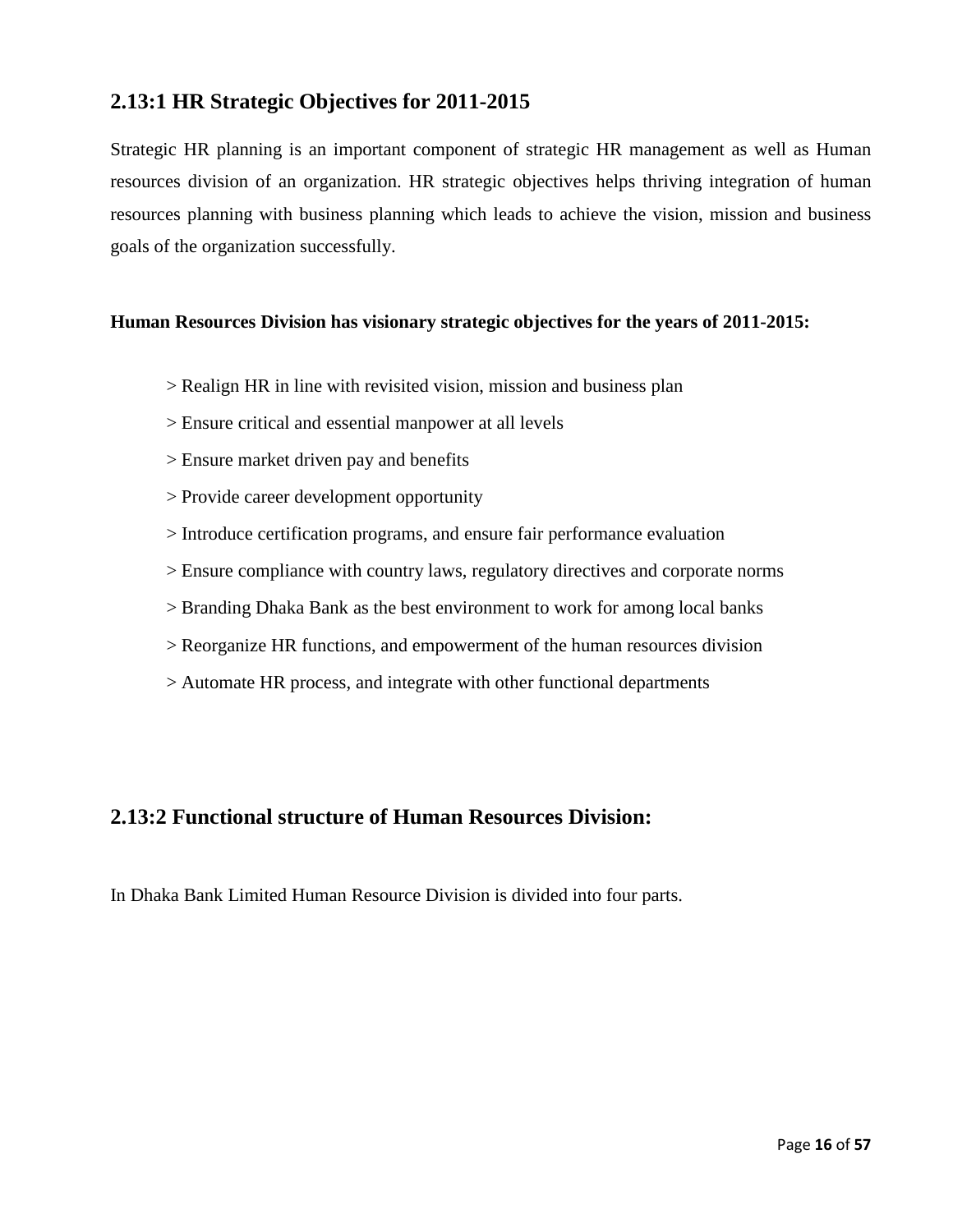

Figure 5: Functional structure of Human Resources Division

# **2.13:3 Key Responsibilities of the functional units**

Dhaka Bank Limited has four units in its Human Resources Division. Each and every unit has its own defined duties and responsibilities. The units include several activities. The following chart will help to understand it more clearly: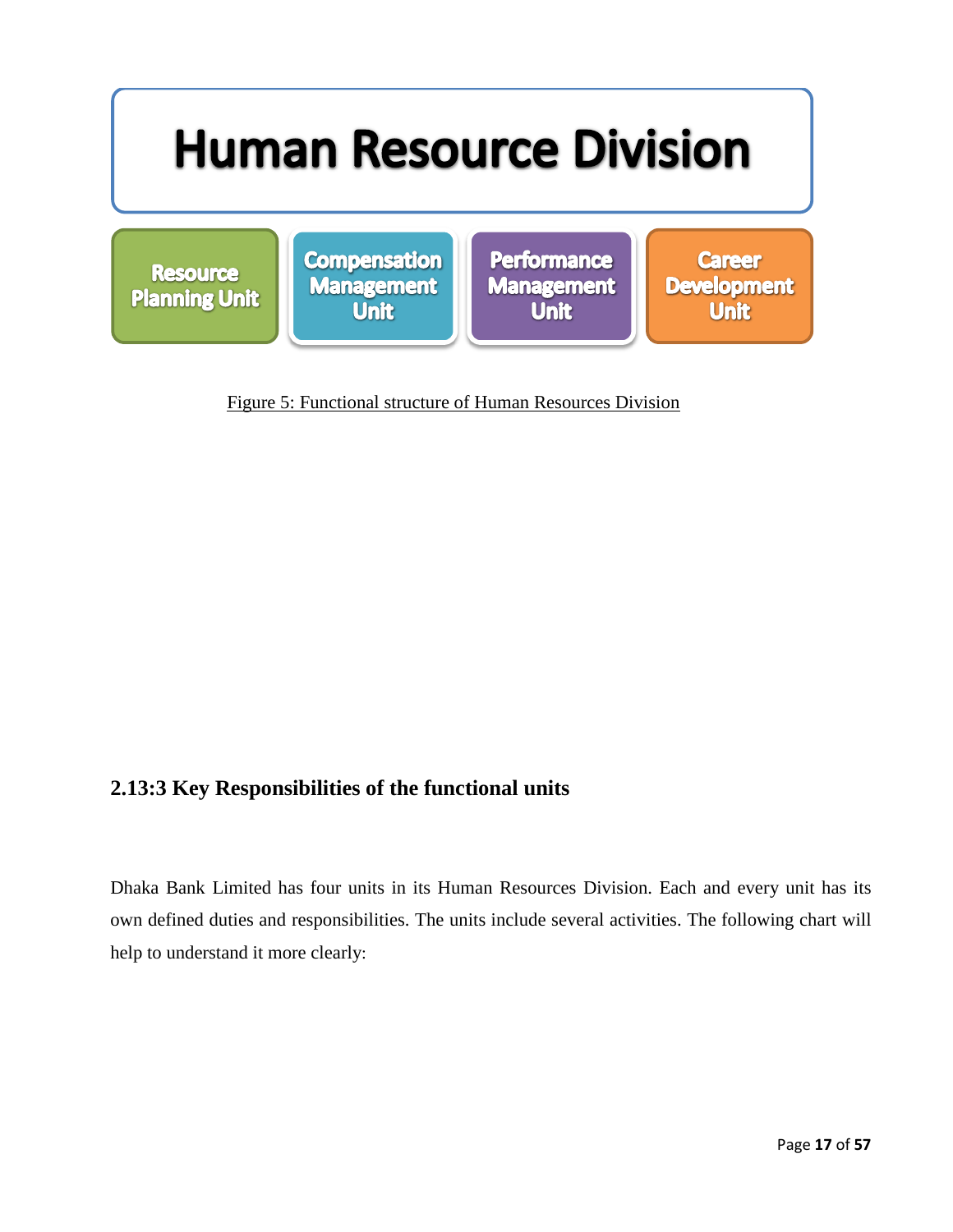

Figure 6: Key Responsibilities of the functional units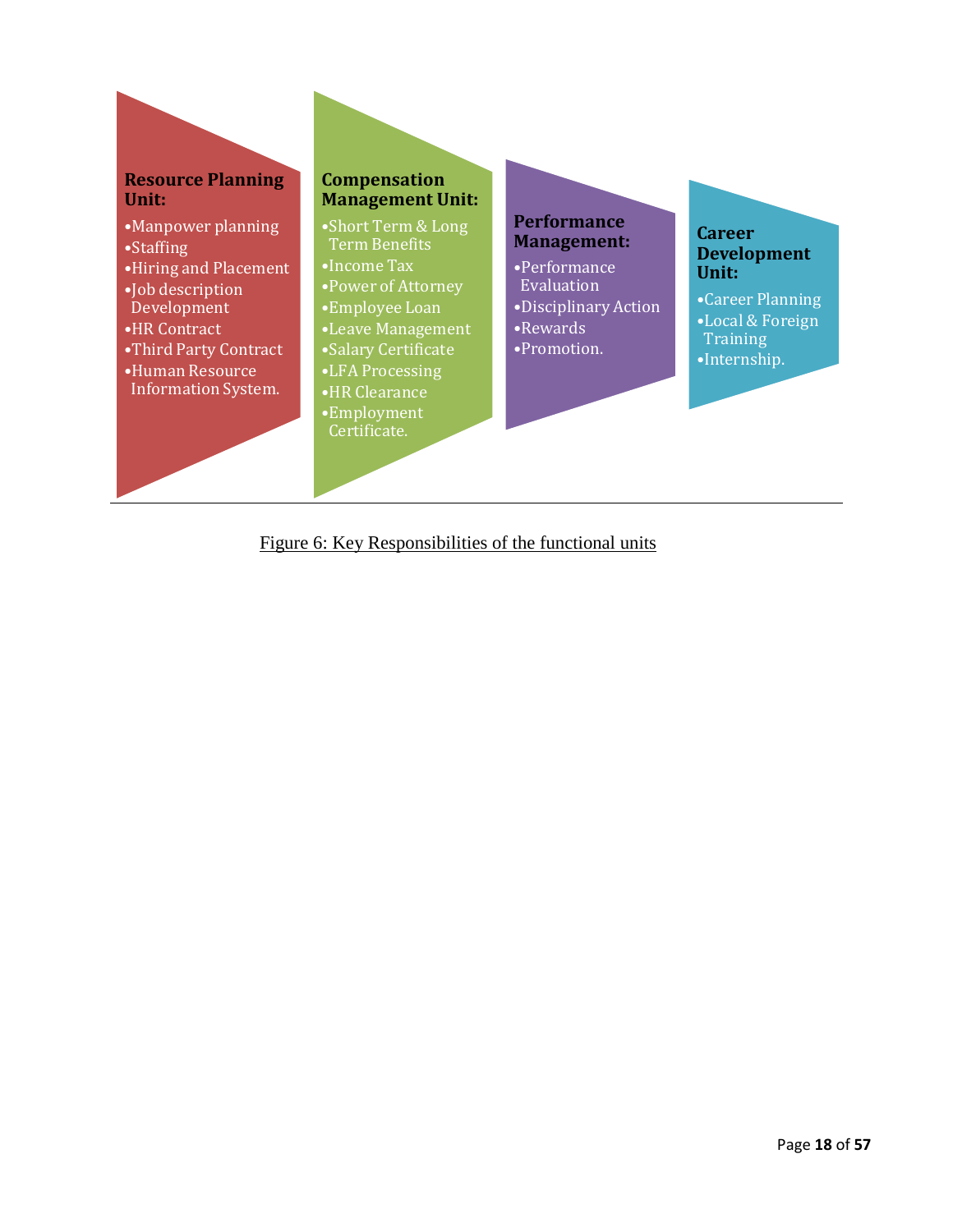# Chapter 3 Internship Activities

# **3.1: Internship Experience:**

I have worked as an Intern at Dhaka Bank Limited from 1 May 2013 to 31 July 2013. The internship program has provided me tremendous opportunities and scopes to learn and get the insights of practical banking works which will help me in developing my future career. Through the internship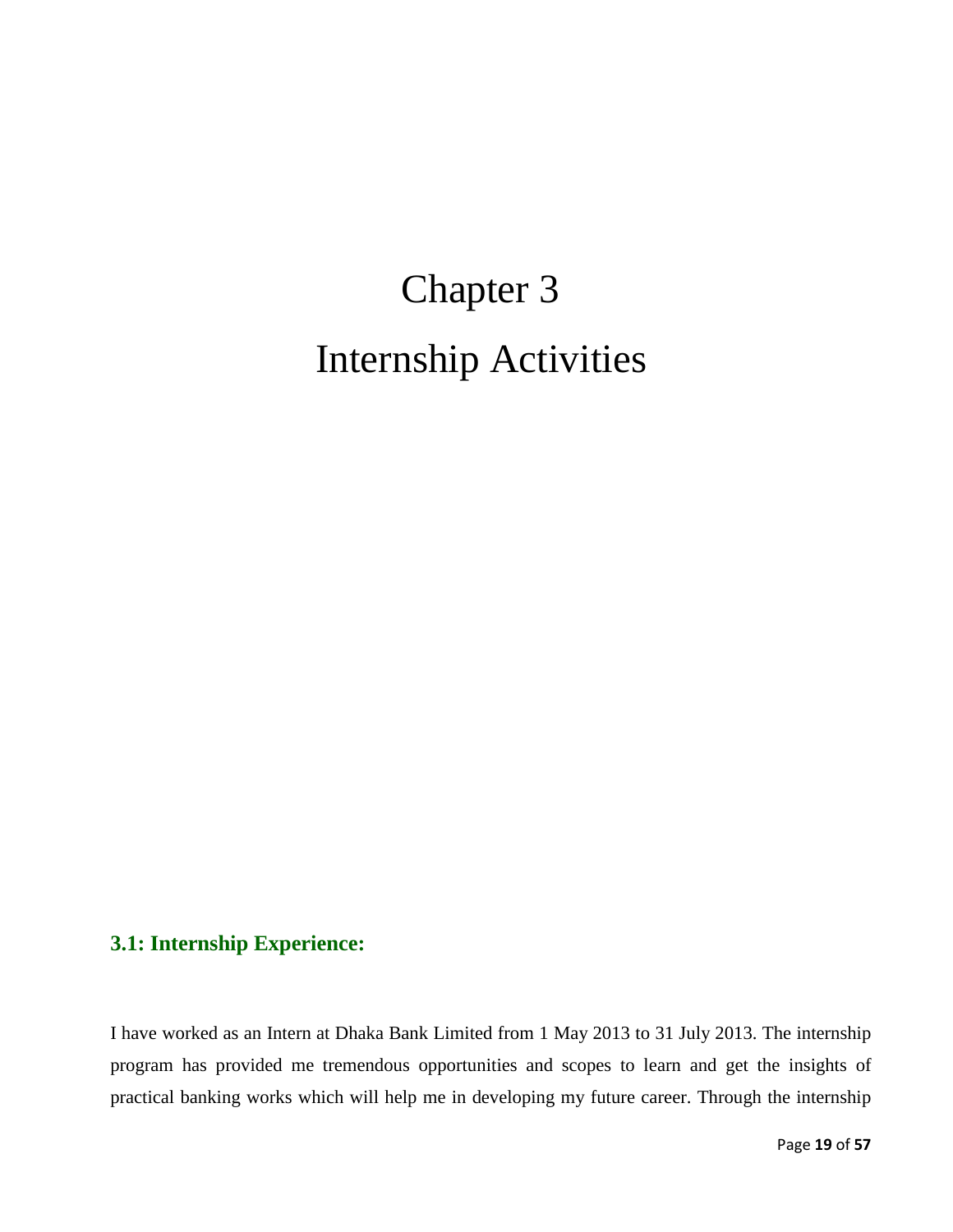program I have learnt regular work as well as corporate work experience that I never could have learnt in the classroom. Moreover, besides the regular office work I have learned to deal with the challenges of the banking industry, got the opportunity to apply knowledge gained from the academic experience, explored many scopes to observe various roles and jobs in the banking sector and all these learning's helped me to gain "real world" experience in banking world.

I have worked in the Human Resources Division of Corporate Head Office, which is located in the Biman Bhaban (1st Floor) Motijheel Commercial area. As my major is in Human Resources in my BBA program, being appointed in the HR division helped me extensively to get familiar with the real HR practices of the banking industry. The office hour was from 10 AM to 6 PM, in between there is a half an hour breaks for lunch. Though the office hour ended at 6 PM, often I had to work more than the scheduled time to complete the works on due time. For first few days it took time for me to cope up and fit in the new corporate work life but gradually I adapted the new work environment. On my very first day I got warm welcome from every employee of the HR division and being introduced with everyone of the division including Head of HR. I was given a specific desk; a chair along with personal computer and stationeries as my work station. From the first week I started to learn about the general and core HR practices being exercised in the organization. Since my first day, I had the chance to handle a multitude of tasks and responsibilities. On a day to day basis I worked closely with the career development unit, compensation management unit and the resources planning unit to provide co-operation and guidance when needed, and to help with the concerns of others whenever needed. Multidimensional work with different units enriched my HR knowledge and their practical application in the real world.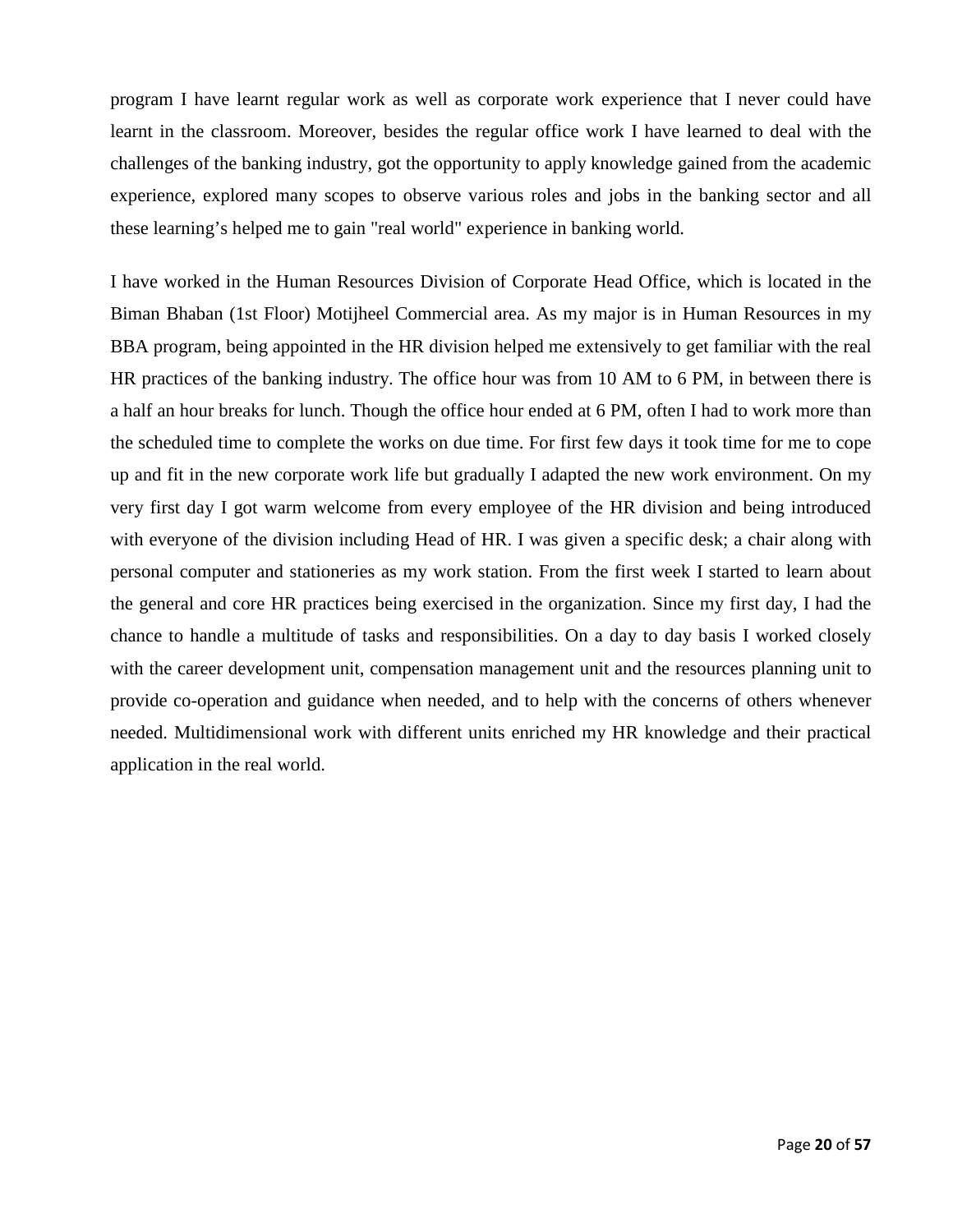# Chapter- 4: Background of the Report

#### **4.1 Origin of the Report:**

The report has been prepared as mandatory requirement of the Bachelor of the Business Administration (BBA) program authorized by BRAC University. My report which is assigned to me prepare after the successful completion of three months internship program at Dhaka Bank Ltd. The report has been completed under the supervision of my academic supervisor Md. Shawkat Kamal,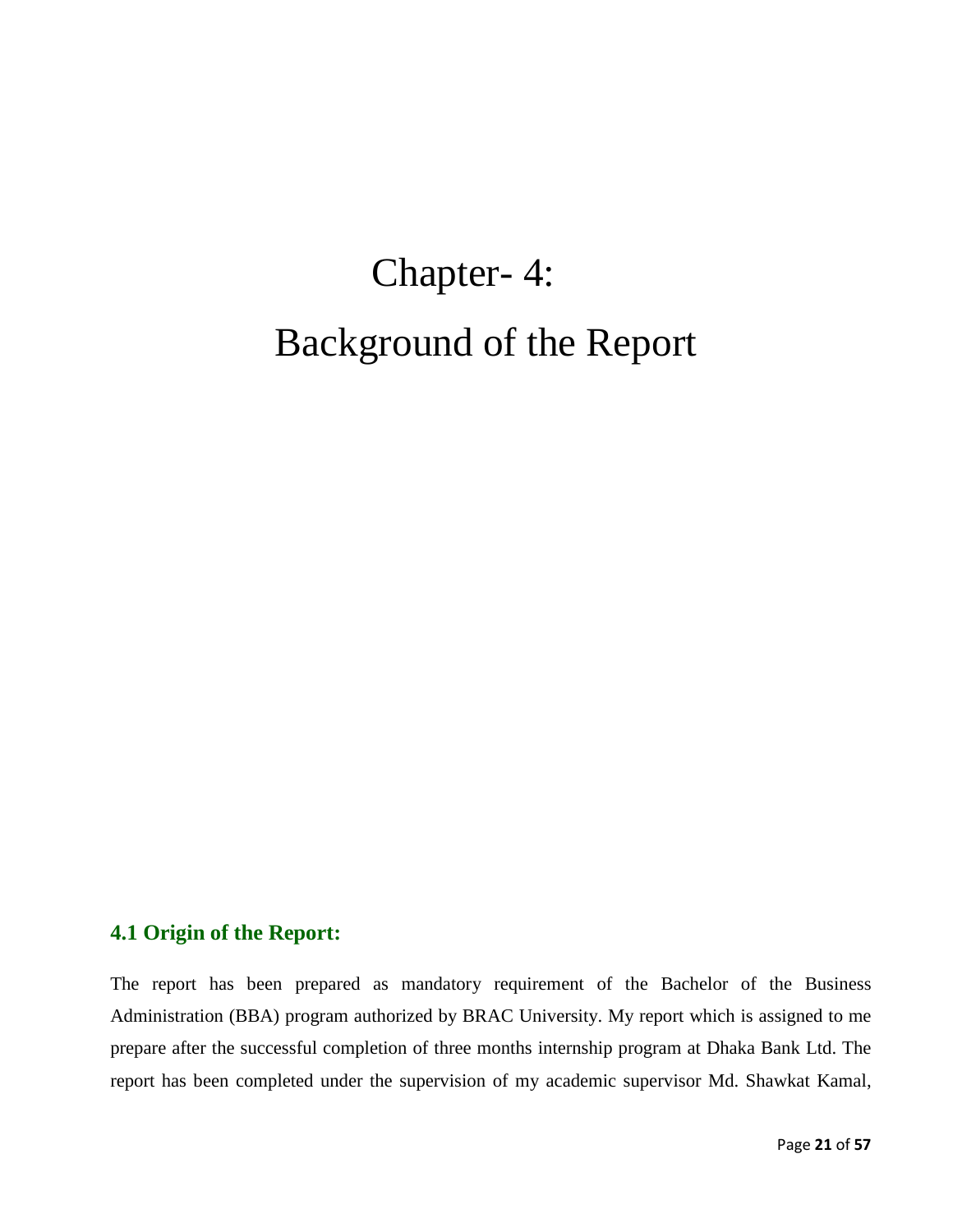Professor Assistant, BRAC Business School, BRAC University. My organizational Supervisor was Mr. Rajiv. H. Khan, Officer, Career Development Unit, Dhaka Bank Ltd.

### **4.2 Rationale for Choosing this Topic:**

Excellence in Banking with highly motivated personnel is the mission of Dhaka Bank Limited where it is to be achieved by highly qualifies team of management professionals. Competent employees do not remain competent forever. Skills deteriorate and can become obsolete.

Today's working climate demands a great deal of commitment and effort from employees, who in turn naturally expect a great deal more from their employers. As a result of fact of change, to consider employee satisfaction, to keep them update with the dynamic business environment and to maintain quality of workforce DBL put a determination on training of employees. Such training is not only the enhancement of company profile but also the development of the incumbents.

As I am major in Human Resources Management, The impact of Training on Career progression of bankers is very important topic for me to study. Through this report I have been able find out the effectiveness, need and importance level of training among the employees in the bank. Through this study my purpose is to find the impact of training towards the employees, weather this training is helping them in workplace or not, because a proper training can improve the quality and knowledge of employee which definitely help the bank to improve in the banking market. During my internship period I have closely worked with performance management unit, specifically directly with the career development unit, which inclined me to work on the impact of Training on Career progression of bankers in the bank. So, considering the significance of the topic and its profound impact over the organization as well as employees, I decided to work on to get the real picture of impact of Training on Career progression of bankers in Dhaka Bank Ltd.

#### **4.3 Objective of the Report:**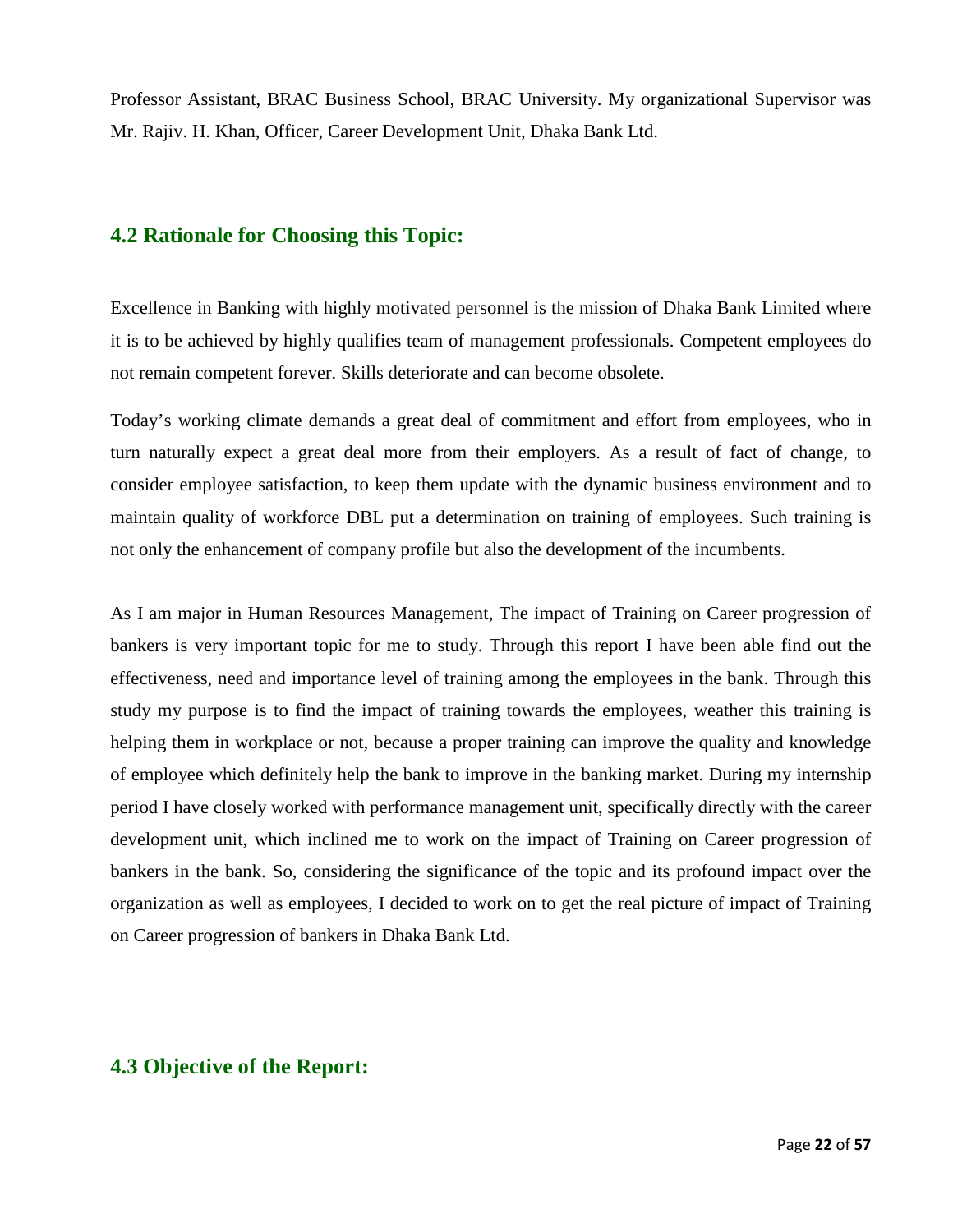#### **4.3:1 General Objective:**

The general objective of the report is the impact of Training on Career progression of bankers at Dhaka Bank Ltd

#### **4.3:2 Specific Objectives:**

#### **The specific objectives of this report are as follows:**

- $\triangleright$  To find out whether the training is relevant to job of the employee properly.
- $\triangleright$  To find out whether the current training process is equivalent to need of employee in work.
- $\triangleright$  To find out whether the provides guideline in the training is for organizational as well as individual improvement.
- $\triangleright$  To find out whether the training helping employee to increase the ability to manage the client
- $\triangleright$  To Find out whether the training helping employee to accept supervision and constructive criticism power.
- $\triangleright$  To find out whether the training help employee to increase the ability to manage the client.
- $\triangleright$  To find out whether the training is helping you to plan and balance your workload.
- $\triangleright$  To find out whether the Training program help employees set and achieve meaningful goals
- $\triangleright$  To find out whether the performance improves after process the training program.
- $\triangleright$  To find out whether the Training improves motivation power among employee.
- $\triangleright$  To find out whether the purpose of training is fulfilled completely in the work place.
- $\triangleright$  To find out whether the training creates an effective relationship in employees and managers through foundation training.
- $\triangleright$  To find out whether the employees are satisfied with the existing training program that they are providing to them.

#### **4.3:3 Scope of Study**

The report scope is limited within the Corporate Banking Division, CRM Division, Finance and Accounts Division, Legal & Recovery Unit, Syndications and Structured Finance Unit, Human resources Division, SME unit (Corporate Head Office) and Foreign Exchange Branch (Biman Bhaban, Motijheel Commercial Area).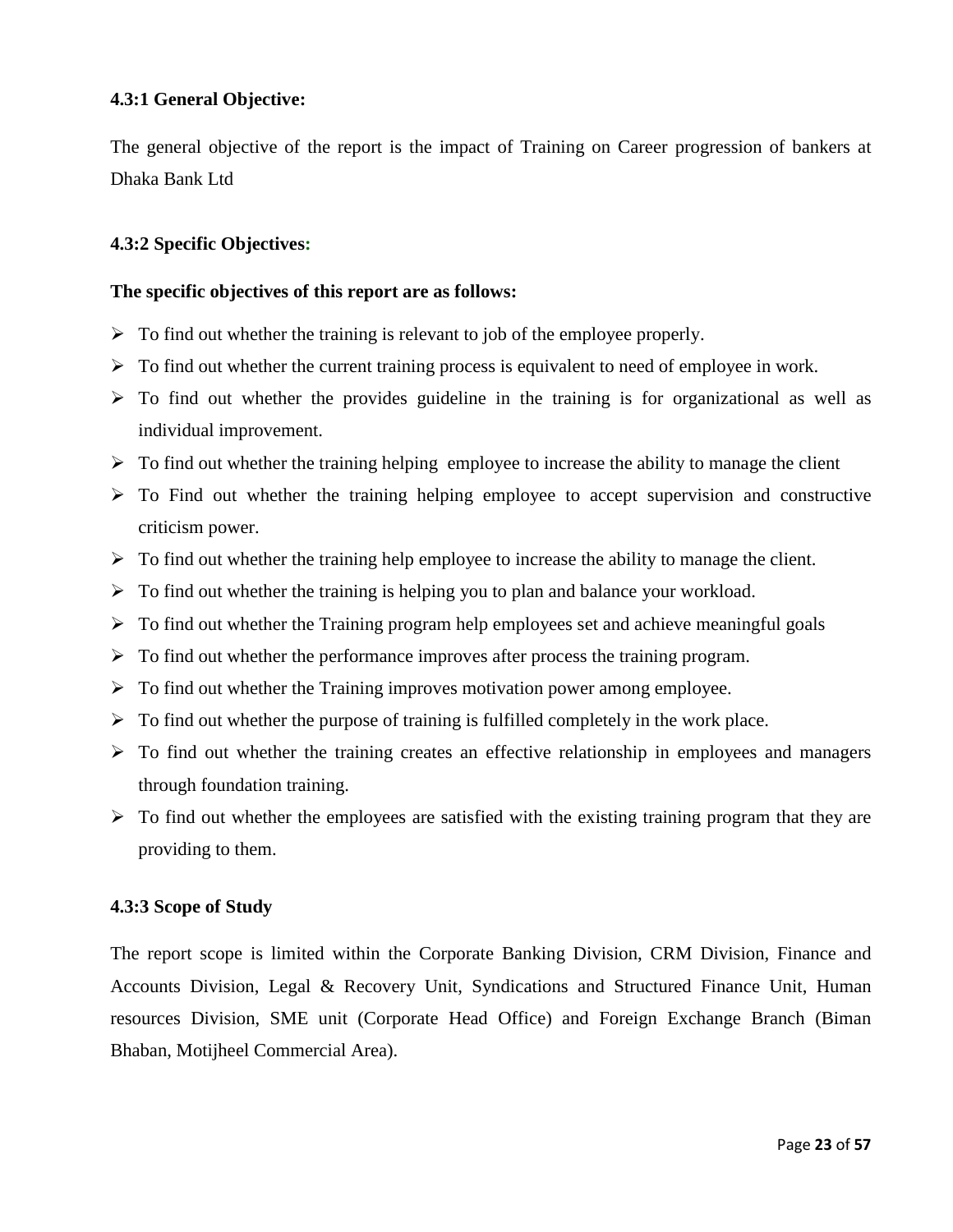#### **4.3:4 Limitation of the Research:**

- $\triangleright$  The limitation of this research is the outcome of the research cannot be generalized for all the employees of Dhaka Bank Ltd, since samples were taken only from divisions and branches located in Dhaka city. The employees of branches located outside the Dhaka city could not participate on the interview.
- $\triangleright$  As employees remain busy in hectic banking operations, they didn't feel interest to give interview in their busy hours.

#### **4.3:5 Limitation of the Report:**

- $\triangleright$  The bank's policy on not disclosing the data related to human resources division made the report work difficult to accomplish due to narrowed down access to the information regarding this.
- $\triangleright$  It was not possible to collect all information regarding the report as information of training very confidential as well as organizational privacy is involved in this. So, I had to rely on the provided limited data only.
- $\triangleright$  Due to the narrowed down scope this report may not provide the whole picture.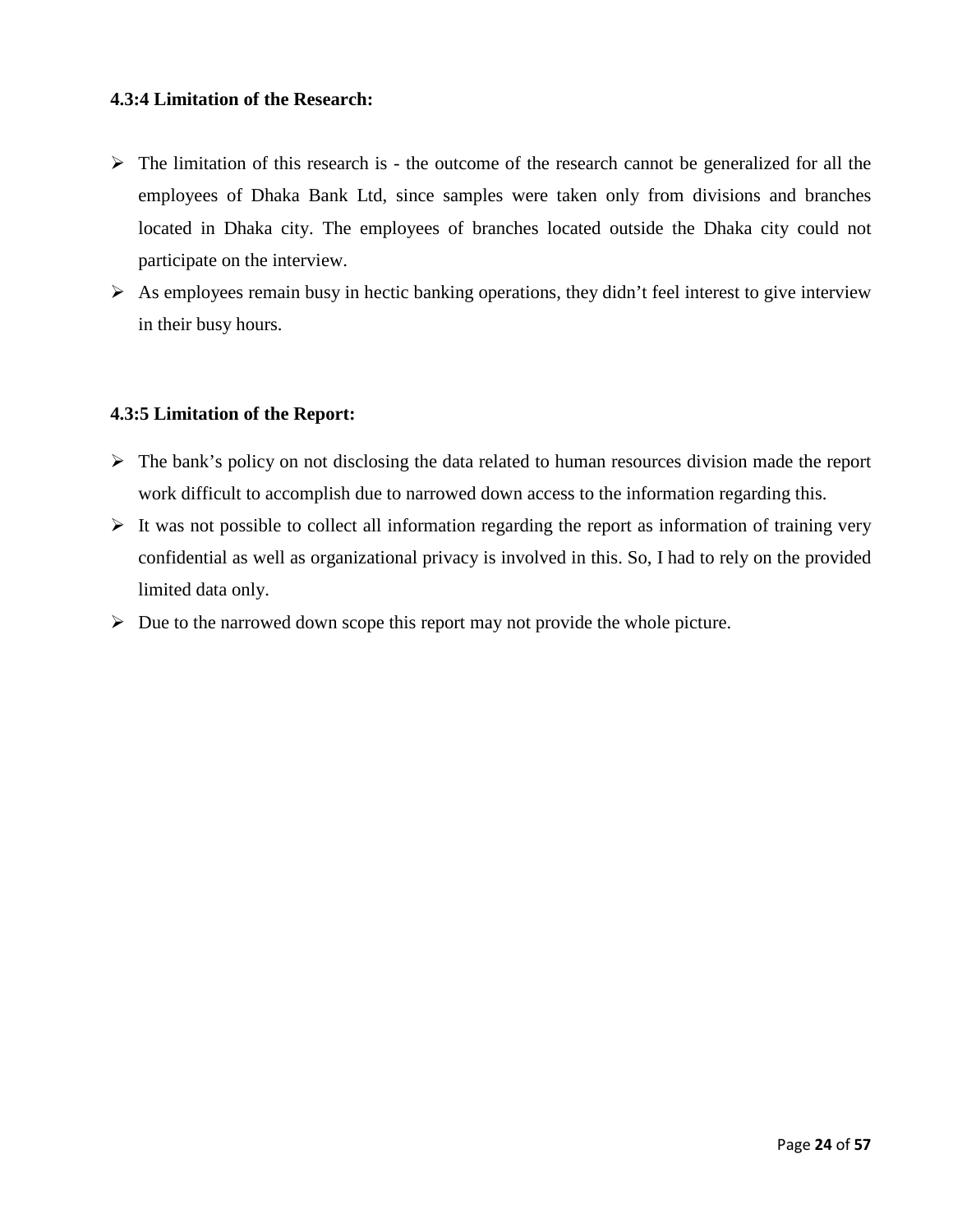# Chapter-5 Training Process in Dhaka Bank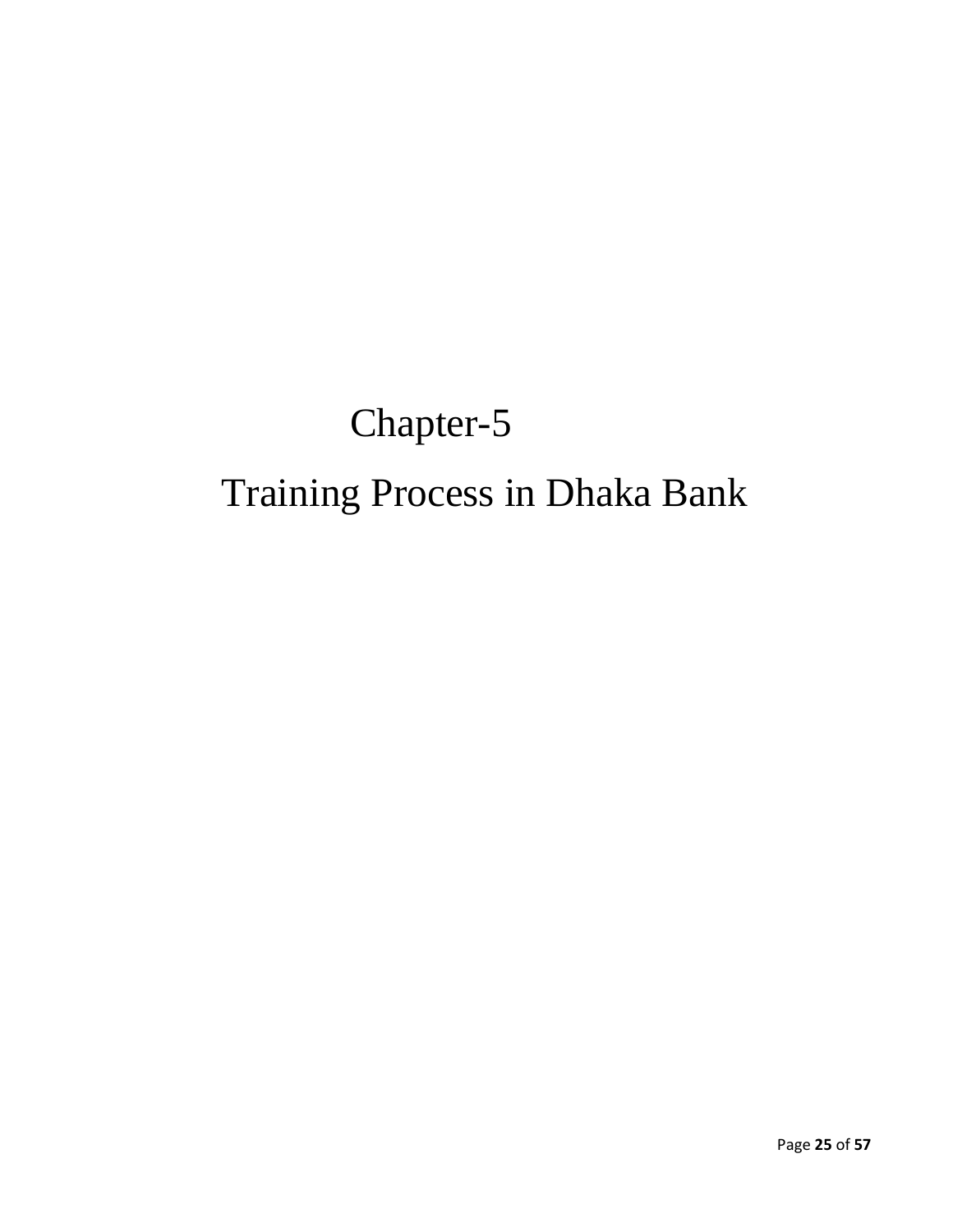# **5.1 Literature Review:**

Training is the acquisition of [knowledge,](http://en.wikipedia.org/wiki/Knowledge) [skills,](http://en.wikipedia.org/wiki/Skill) and [competencies](http://en.wikipedia.org/wiki/Competence_%28human_resources%29) as a result of the teaching of [vocational](http://en.wikipedia.org/wiki/Vocational_education) or practical skills and knowledge that relate to specific useful competencies. Training has specific goals of improving one's [capability,](http://en.wiktionary.org/wiki/capability) [capacity,](http://en.wikipedia.org/wiki/Capacity) [productivity](http://en.wikipedia.org/wiki/Productivity) and [performance.](http://en.wiktionary.org/wiki/performance) Dhaka Bank focus on the training needs of employees for their career development can be shown under a diagram which represents the overall career oriented training plan and the importance of such training to achieve their aforesaid mission with a workforce satisfied and motivated with development of career. The diagram is hereby-

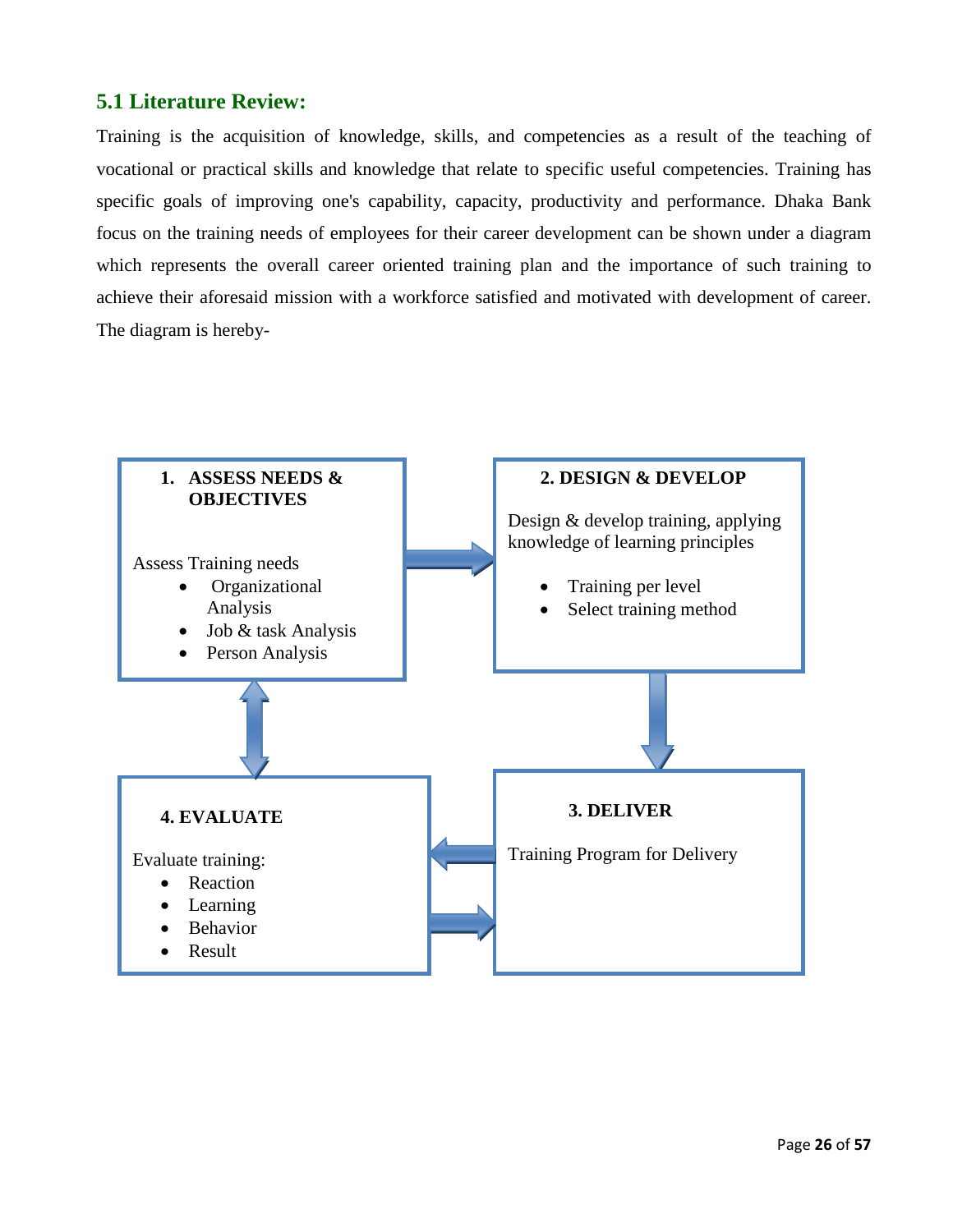# **5.2: Training Principles of Dhaka Bank Limited:**

Dhaka Bank is fully committed to ensuring that all members or staffs have the relevant knowledge, skills & expertise to perform their work to consistently high standards and to achieve their full potential compatible with BDL's Policy and priorities. It is also recognized that the training and development of staff members is fundamental to ensure the effective provision and quality of its work within the communities where they work. The principles underlying this policy are-

- Individuals will be provided with appropriate training & development for the needs and requirements of their current role and any incremental changes that may occur.
- Training & development activities must support the achievement of the bank's strategic objectives.
- Training & development is an integral part of the management process and as such is a primary responsibility of management at all levels.
- All employees will be treated equally in relation to the provision of training & development opportunities and will be provided with equal access to training  $\&$  development opportunities relevant to their job requirement.

## **5.3: Methods of Training in DBL:**

With the training objectives defined and learning principles in mind, Dhaka Bank Limited focus to choose appropriate training methods. Dhaka Bank Limited is prone to use a combination of training methods to ensure that employees understand how to perform smoothly in market and how to recognize their own role in making the process efficient & effective.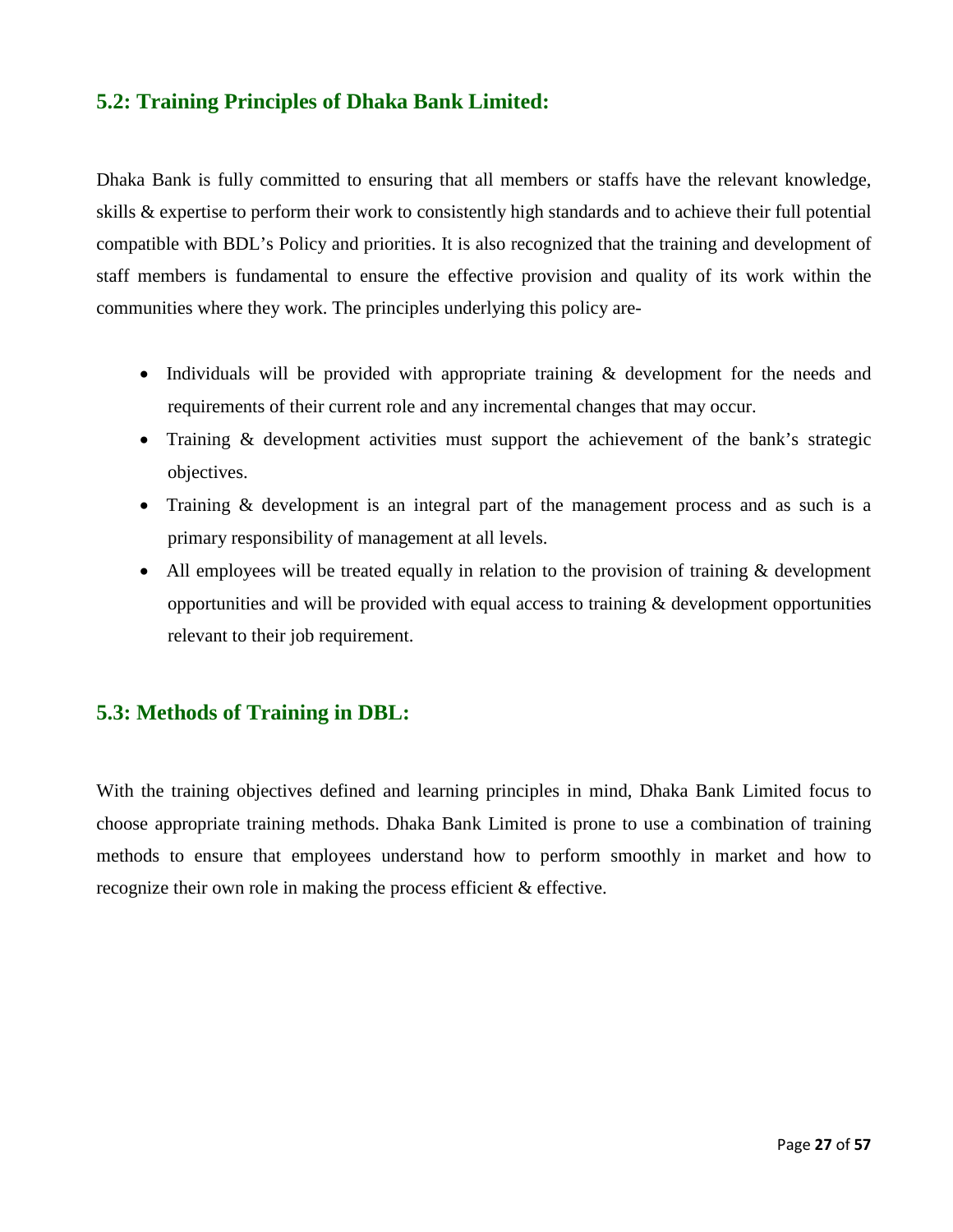The training method of Dhaka Bank is usually centered on the common two types-

#### **1. On-the-Job Training :**

On the job training is conducted at the bank and in the context of the actual job. Here the training setting is also the performance setting and the transfer of the job is maximized. For the employees who are new in any department, DBL tries to provide on the job training to get the work system properly.

#### **2. Off-the-Job Training :**

DBL amid this training conduct in a location specifically designated for training. It may be near the workplace or away from work ate special training center or training institute or other training methods not directly attached with work.

DBL with a systematic procedure or techniques use the above mentioned methods to provide training in different ways. Some methods are hereby-

- **1. Coaching or Understudy Method:** This is the most familiar type of on-the-job training. An experienced person or the trainee's supervisors of DBL trains the employee. It involve simply acquiring skills by observing the supervisor or having the supervisor or job expert show the new employee the ropes, step by step.
- **2. Job Rotation:** In job rotation an employee usually MTO or TO moves from job to job at planned intervals. It is another On-the-job technique. MTO/TO who have been posted in the head office, must be placed in nearer Branches for two (2) days in week during the training period to furnish their practical knowledge as per job rotation plan.

During the job rotation they will be given-

- $\triangleright$  6 days training on introducing DBL completely,
- $\geq 55$  days training on general banking,
- $\geq 15$  days training on general banking operation is Flexcube Retail (FCR) module,
- $\geq 70$  days training on credit operations,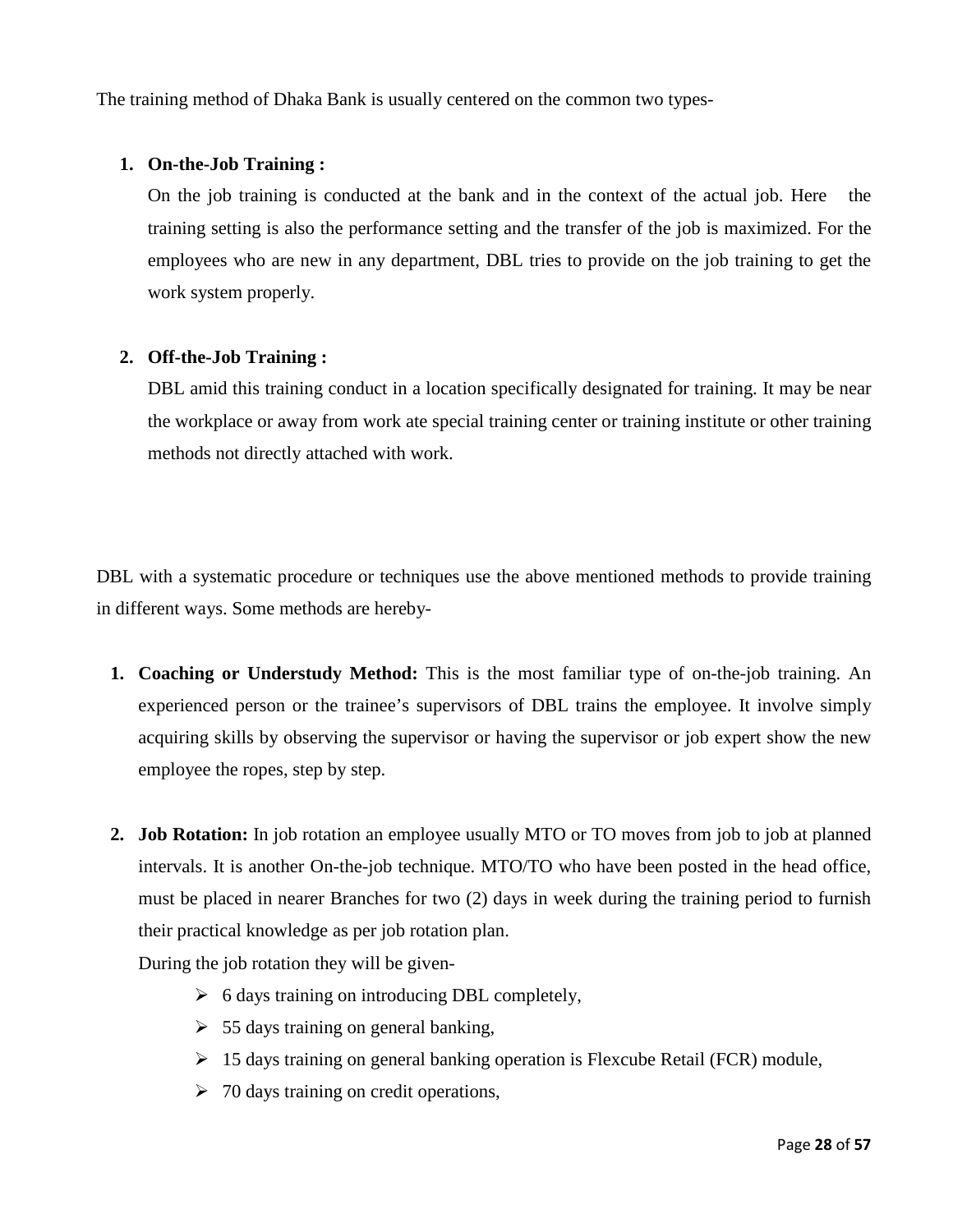- $\geq 10$  days training on credit operations Flexcube Retail (FCR) module.
- **3. Presentation Methods:** Presentation methods are methods in which trainees are passive recipients of information. This information may include facts, processes and problem solving methods. DBL amid this method provide training by-
	- **Lecture-** It involves trainer communicating through spoken words what they want the trainees to learn. It may be a "Standard Lecture", "Team Teaching", "Guest Speakers" or "Panels".
	- **Audiovisual Technique-** It includes overheads, slides and video. It has been used by DBL for improving communications skill, interviewing skill and customer service skills.
- **4. Hands-On Methods:** Hands methods are training methods that require the trainee to be actively involved in learning. The training process with this method are-
	- **Self-Directed Learning- The** learning process is controlled by the trainee. The trainer works only as facilitator. That is trainers are available to evaluate learning or answer questions for the trainee.
	- **Case Studies-** A case study is a description about how employees or an organization deal with a difficult situation. Trainees are required to analyze and critique the actions taken, indicating the appropriate actions and suggesting what might have done differently.
- **5. Group Building Methods:** Group building methods are training methods designed to improve team or group effectiveness. DBL directs the training at improving the trainees' skill as well as team effectiveness. The method provides the following types of training-

 **Team Training-** Team training coordinates the performance of individuals who work together to achieve a common goal. Employees obviously need technical skill that can help to accomplish its risk. But team members also needs skills in communication, adaptability, conflict resolution and other team work issues. Team training focus on these matters to develop the said.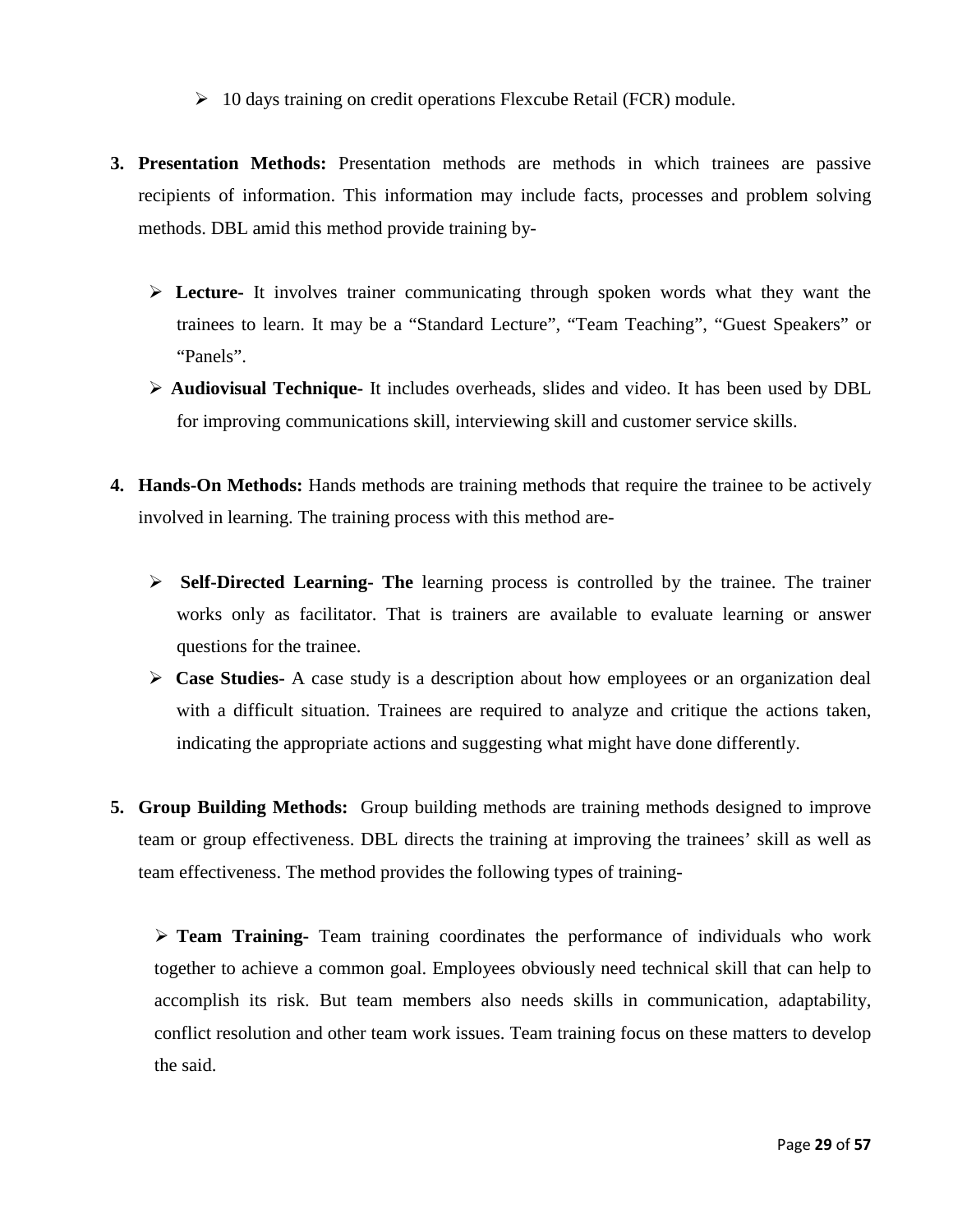**Action Learning-** Action learning gives team or work groups an actual problem. Team or work group has them to solve and commit an action plan and then holds them accountable for carrying out the plan.

# **5.4: Training Delivery Program in Dhaka Bank:**

 Training needs of employee are identified on a regular basis. Accordingly they are nominated for trainings. The training are delivered by the following programs-

#### 1. **In-House Training (DBTI):**

In- House training of Dhaka Bank is provided at DBTI or Dhaka Bank training Institute.DBL believes that human recourse development is the most important part in any organization for sustainability, growth, development and expansion.

The need for professional excellence was duly recognized by its Broad of Directors and Management, and it has been evident since December 1999 by the decision to create Bank training institute that came onto reality in 2000. The DBTI is committed to

Develop the skill, knowledge and motivation among the employee through different training programs.

Some activities of DBTI for developing professional excellence are hereby-

- DBTI conducts various courses, workshops, executive development programs mainly for Officers and Executives of the bank.
- Orientation training is conducted for the new employees to give the overall view of the bank and introduce them with the organizational culture. Usually MTO, TO and TCO get this orientation training.
- Besides conventional banking related trainings the DBTI also arrange, facilitate and conduct various Executive Development Programs, workshops, discussion meetings and exchange views for the improvements in banking challenges in  $21<sup>st</sup>$  century.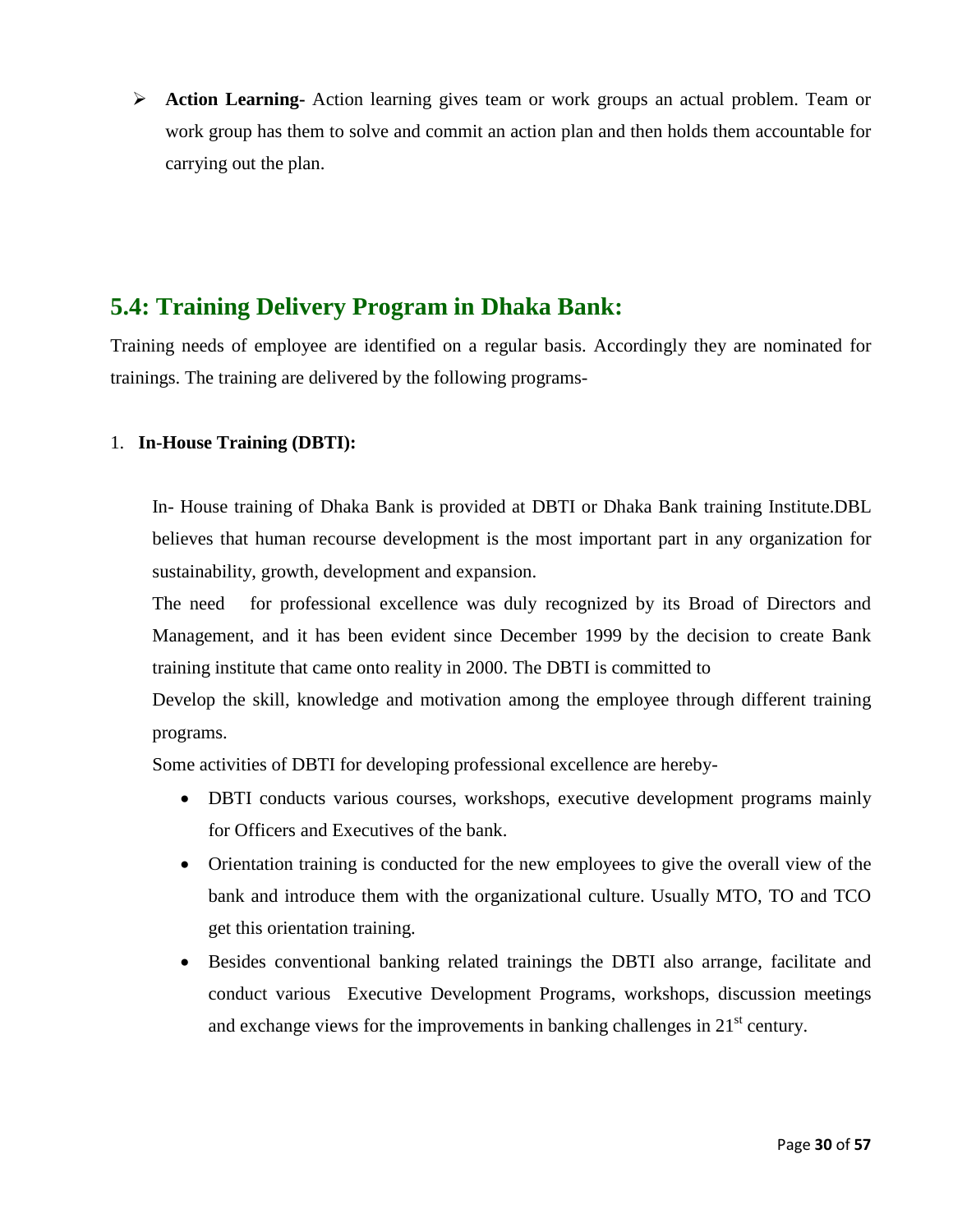The above mentioned activities of DBTI comes into act by the support of the followings-

- **Academics & Logistics-** Besides the Principal of DBTI and internal resource person, DBTI invited experienced and knowledgeable external resource persons including MDs, DMDs, Professors, Principals, Secretaries, Directors, business experts and international resource persons. They lead the class sessions with their versatile knowledge & experience and develop participants with holistic approaches and broader perception of training.
- **DBTI Library-** For its participants, DBTI has a library with books on banking, economics, accounting, statistics, marking, business administration, English Language, law, information technology, etc. and different local and international journals and periodicals.
- **Training Consultancy/Tic-up/Partnership-** As a complete Training Institute DBTI train not only employees of DBL, other fellows of the banking fraternity are also trained Social Islami Bank Ltd, Bank Asia Ltd, Premier Bank Ltd, EXIM Bank Ltd, Jamuna Bank Ltd, Bangladesh Development Bank Ltd.( BDBL) etc.

#### **2. Local/ Regional Training:**

Local/ Regional trainings are the training programs inside the country conducted by different renowned and premier institute of the state. For the development of career through training and to build excellent professionalism DBL nominate its employees for the said institutes.

Also these institutes offer different training courses, workshops, seminars, conference and send invitation (Appendix-3) of participation to the ' Career Development Unit' under "Human Resource Division" of DBL. These training institutes are-

- BIBM: Bangladesh Institute of Bank Management
- BBTA- Bangladesh Bank Training Academy
- DSE- Dhaka Stock Exchange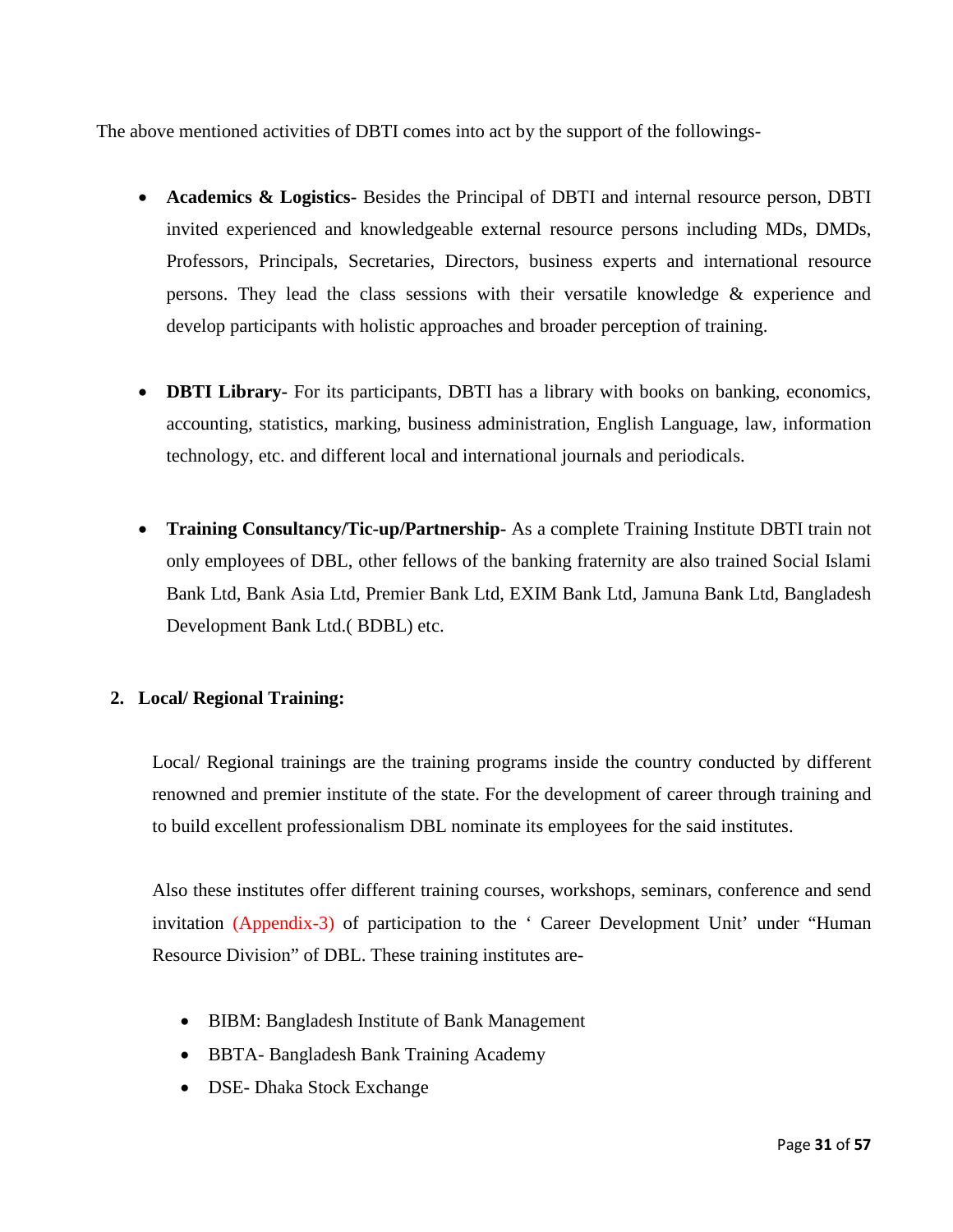- BPATC- Bangladesh Public Administration Training Center
- DCCI Business Institute
- BIM- Bangladesh Institute of Management
- BSHRM- Bangladesh Society of Human Resource Management
- BIDS- Bangladesh Institute of Development Studies

Nominated employees are sent to the training under the full cost of bank. On return from training they are required to submit a report on training. Also the results of training are sent to the "Career Development Unit" by the training institute.

#### **3. Overseas Training:**

Dhaka Bank Limited does not confine their training scope within the state. They move on beyond borders for the development of employees adjusting with the international arena.

Whenever an opportunity comes up, an employee comes up, an employee may be sent abroad for training and development so that they gain knowledge and experience and perform better at work place. Different abroad Training Institutes send invitation

(Appendix-4) to participate in various training programs where nominated employees of DBL are sent.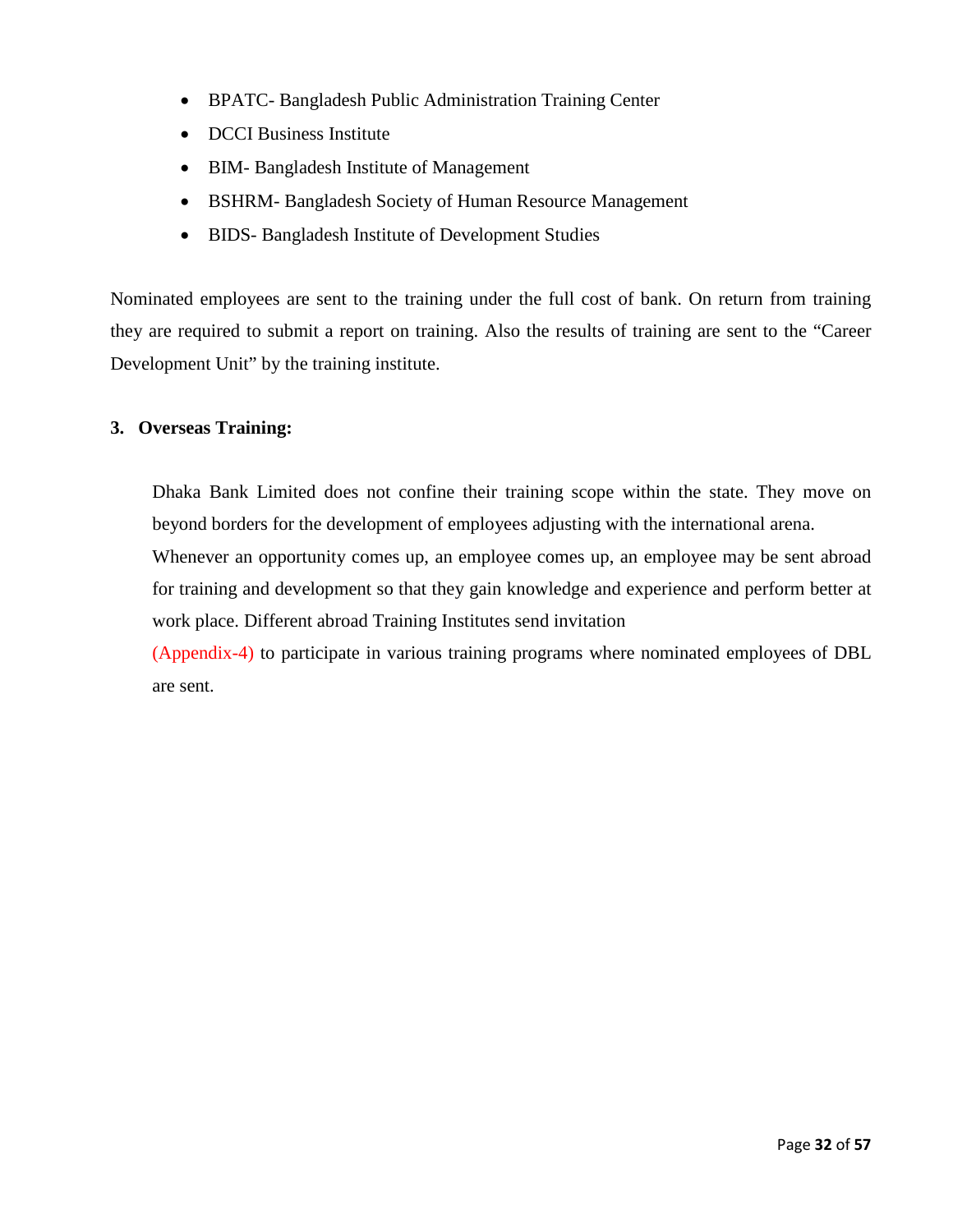Chapter 6: Methodology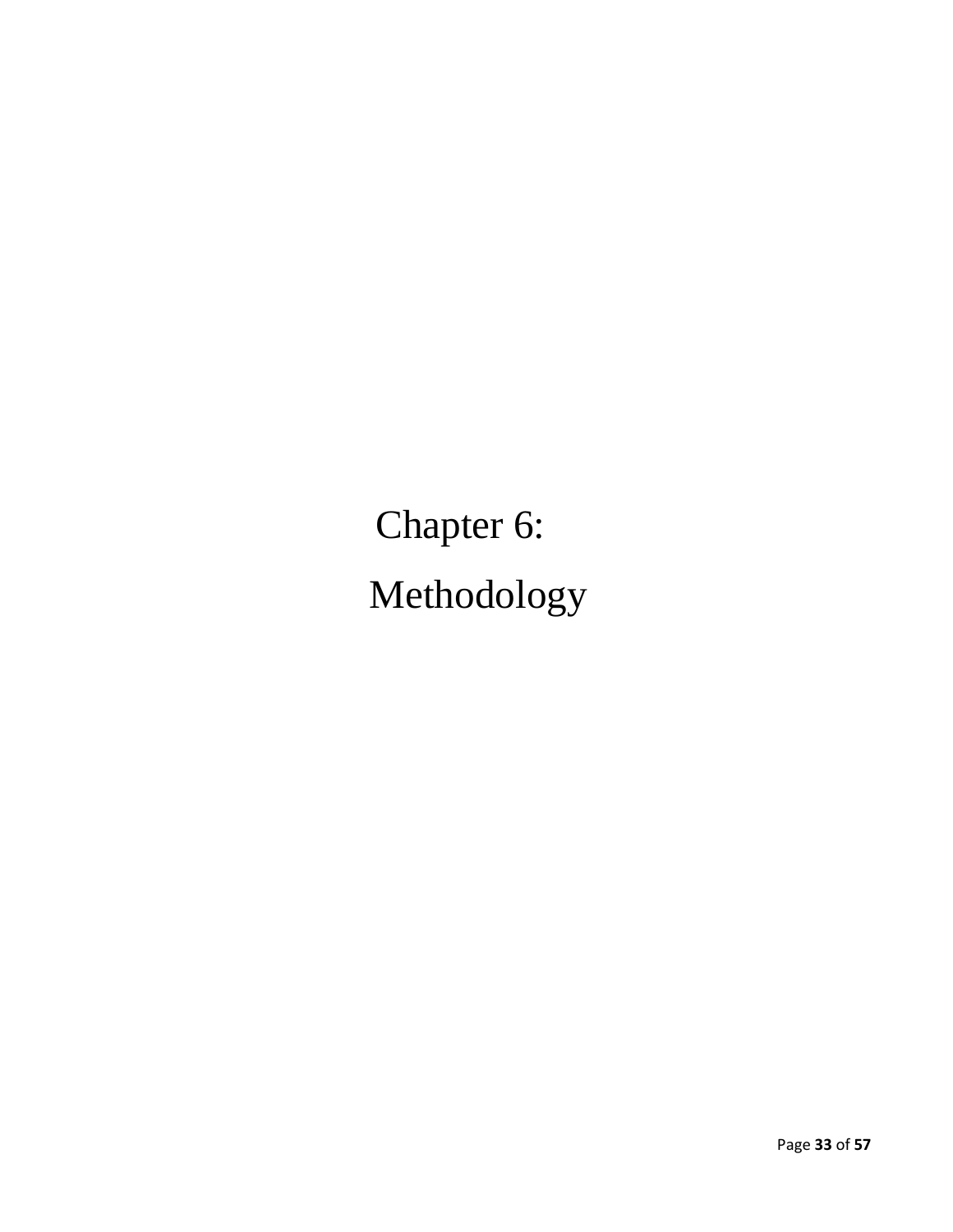### **6.1 Research Design**

Research design is a plan or structure for research that includes procedures for selection of participants, control of variables, implementation of treatment, observation of dependent variables (data collection) and ethical implementation. It constitutes the blue-print for collection, measurement and analysis of data. A research design is the specification of methods and procedures for acquiring the information needed. It is the over-all operational pattern or framework of the project that stipulates what information is to be collected from which source by what procedures (Green, E., Tull, Donald, ., & Geruld, 1970). It details the procedures necessary for obtaining the information needed to structure or solve research problems. Research designs can be broadly classified as exploratory or conclusive (Malhotra & Dash, 2010).

Exploratory Research is the research design, which has its primary objective the provision of insights into comprehension of the problem situation confronting the researcher. Exploratory research process is flexible and unstructured. Moreover, the sample is small and no representative and primary data analysis is qualitative (Malhotra & Dash, 2010). In contrast, Conclusive research is designed to assist the decision maker in determining, evaluating and selecting the best course of action to take in a given situation. It test hypothesis and examine relationships. Moreover, the research process is formal and structured. Sample is large and representative and the data analysis is quantitative. Findings used in conclusive research design used as input into decision making. Generally, conclusive research design is descriptive or casual in nature (Malhotra & Dash, 2010).

The research design of this report is formal and structured. It is based on representative samples and data obtained are subjected to quantitative analysis. Moreover, the findings from this research are going to be conclusive in nature as the input might be taken into consideration by Dhaka Bank for decision making. Hence, the research design of this report is conclusive research design.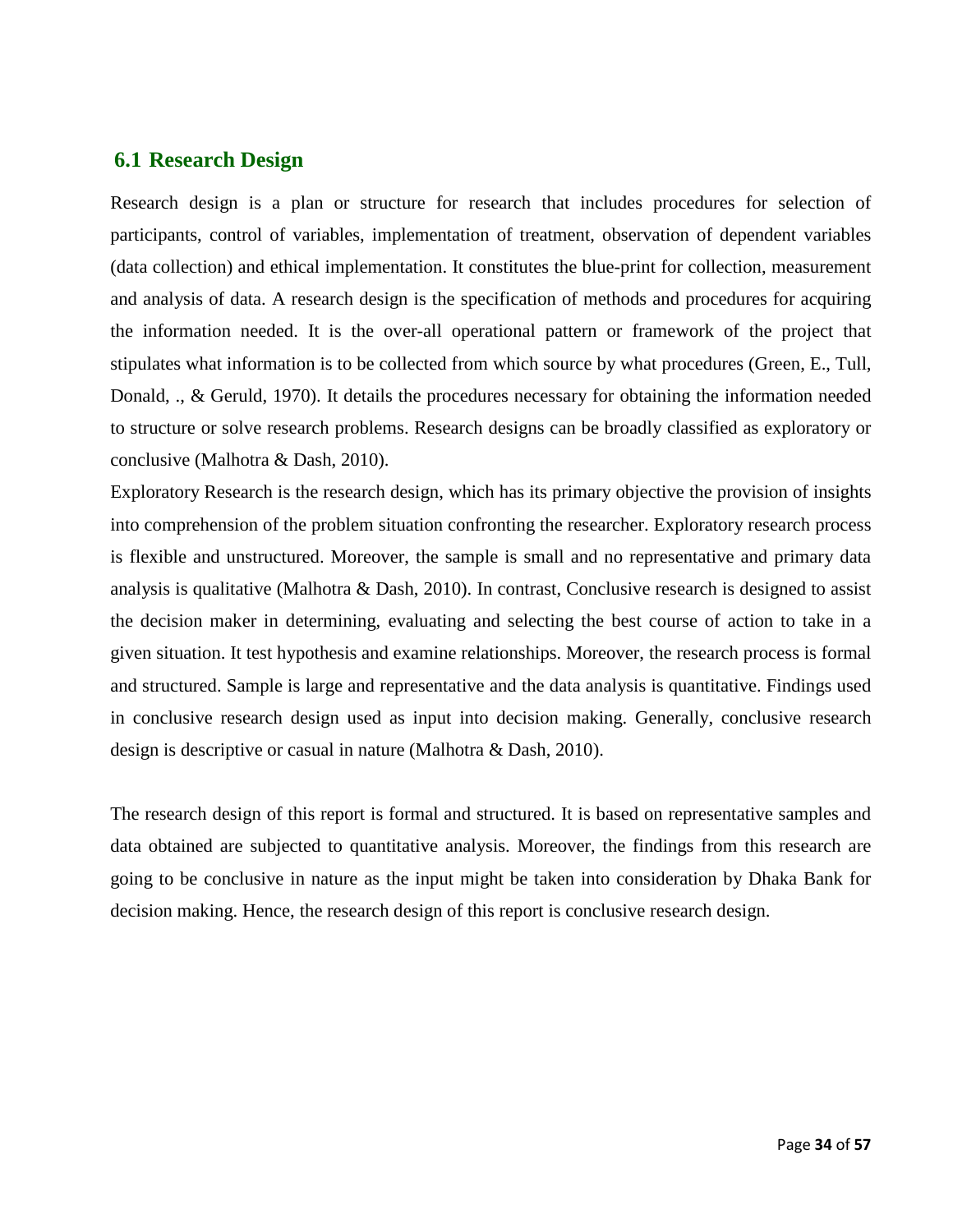#### **6.2: Sources of Data Collection:**

Data collection is any process of preparing and collecting data, as part of a process improvement or similar project. The purpose of data collection is to obtain information to keep on record, to make decisions about important issues, or to pass information on to others. Data are primarily collected to provide information regarding a specific topic (Australian Bureau of Statistics).The primary data is originated by a researcher for the specific purpose of addressing the problem at hand. On the other hand, Secondary data are data that have already been collected for purpose other than the problem at hand. (Malhotra & Dash, 2010).

This report is mainly based on the primary data. The required data has been collected from the employees of Dhaka Bank.

The sources of data collection for this research are given below:

#### **Primary data sources:**

- $\triangleright$  Observation and personal interview with the employees of Dhaka Bank
- $\triangleright$  Questionnaire used for officials.

#### **Secondary Data Sources:**

- Employee Database.
- Journals, books, Annual reports of Dhaka Bank.
- $\triangleright$  Official websites of Dhaka Bank.

#### **6.3 Data Collection Technique:**

The personal interviews with structured questionnaire were the primary data collection instrument. The questionnaire was designed in open-ended question; every individual personnel take part in interview. (Questionnaire is attached in Appendix 5)

## **6.4 Data Collection Time:**

For this research the data were collected between the months of June 15 to August 7.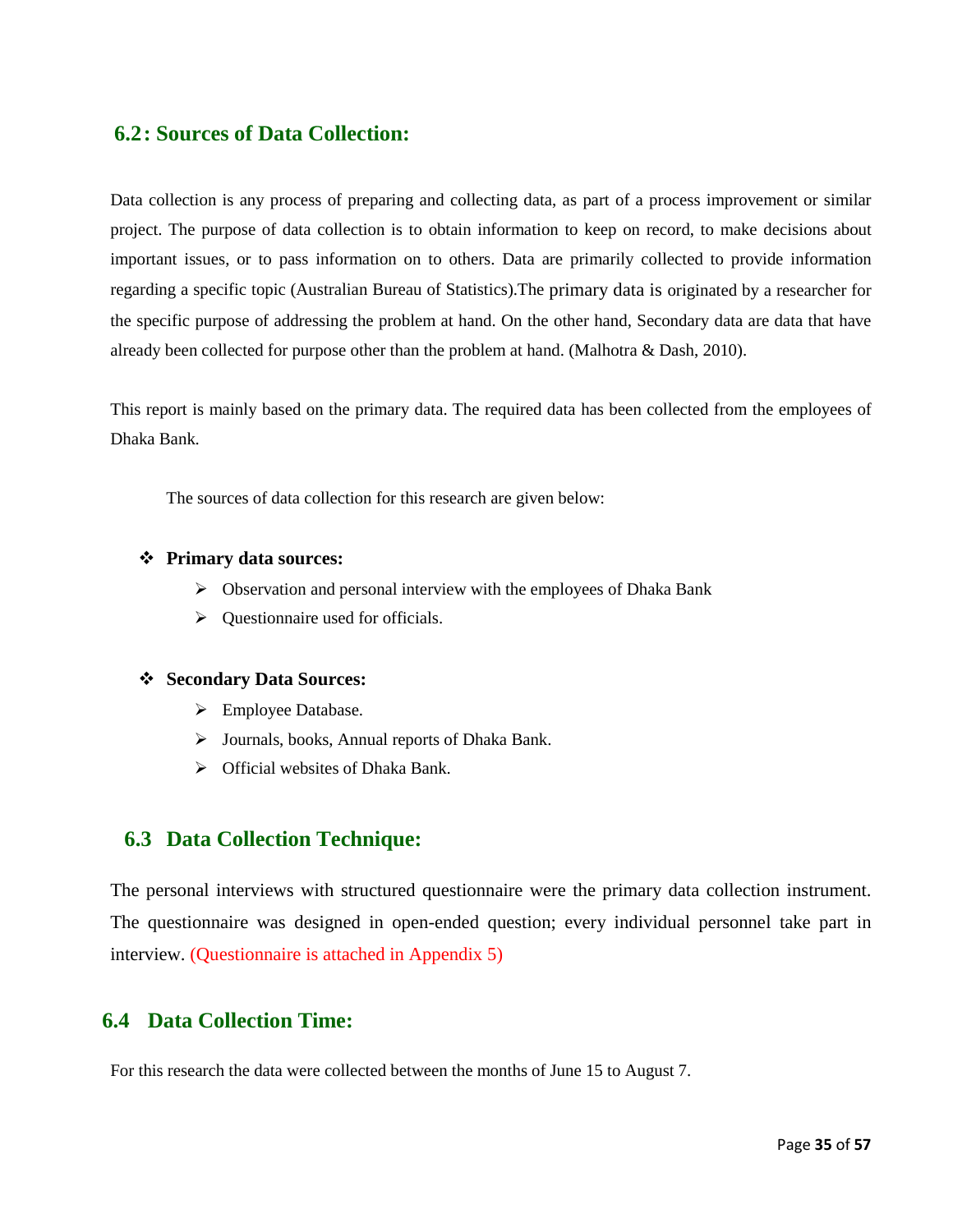## **6.5 Population:**

Population is the aggregate of all the elements, sharing some common set of characteristics that comprises the universe for the purpose of the research problem. The population parameters are numbers and information about population parameters can be obtained by samples. (Malhotra & Dash, 2010). Since there are 1645 employees in Dhaka bank (Up to January 2013), the total population size is 1645.

## **6.6 Sample:**

Sample is a complete enumeration of the elements of a population or study objects (Malhotra & Dash, 2010).

In order to be able to generalize the analysis and findings of this report, the sample has to represent the whole study population. The sample was therefore drawn from different levels of employees in different divisions and branches. Therefore, the sample was selected from different levels in different divisions and branch of Dhaka Bank: Corporate Banking Division, Credit Risk Management Division, Finance and Accounts Division, Legal and Recovery Unit, Syndication and Structured Finance unit, SME unit, Human Resources Division and Foreign Exchange Branch. Total 15 samples are taken to conduct the research on the impact of training of Dhaka Bank covering 7 Divisions and 1 Branch.

- *Elements -* male or female respondent (Excluding Management Trainee officer, Trainee Officer and supporting stuff)
- *Sampling units* Employee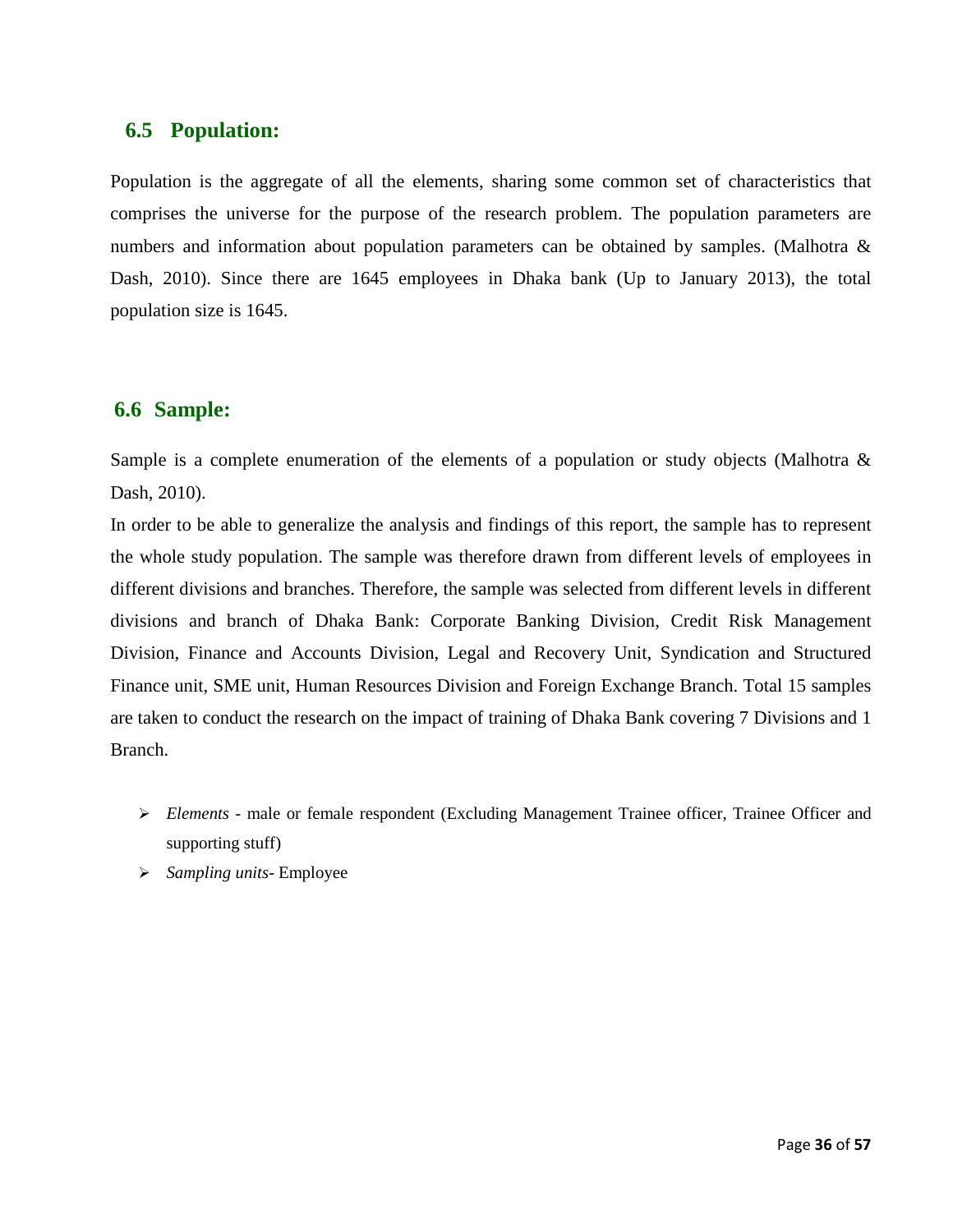# **6.7 Sampling Technique**

.

In this research *non probability sampling* technique has been used. Non probability technique is one kind of sampling technique that does not use chance selection procedures. Besides, convenience sampling method has been used for selecting respondents. Convenience sampling is a technique where researcher selects convenient samples (Malhotra & Dash, 2010). As employees of Dhaka bank were busy in their works, so interview were taken up by the employees who were available and convenient to reach.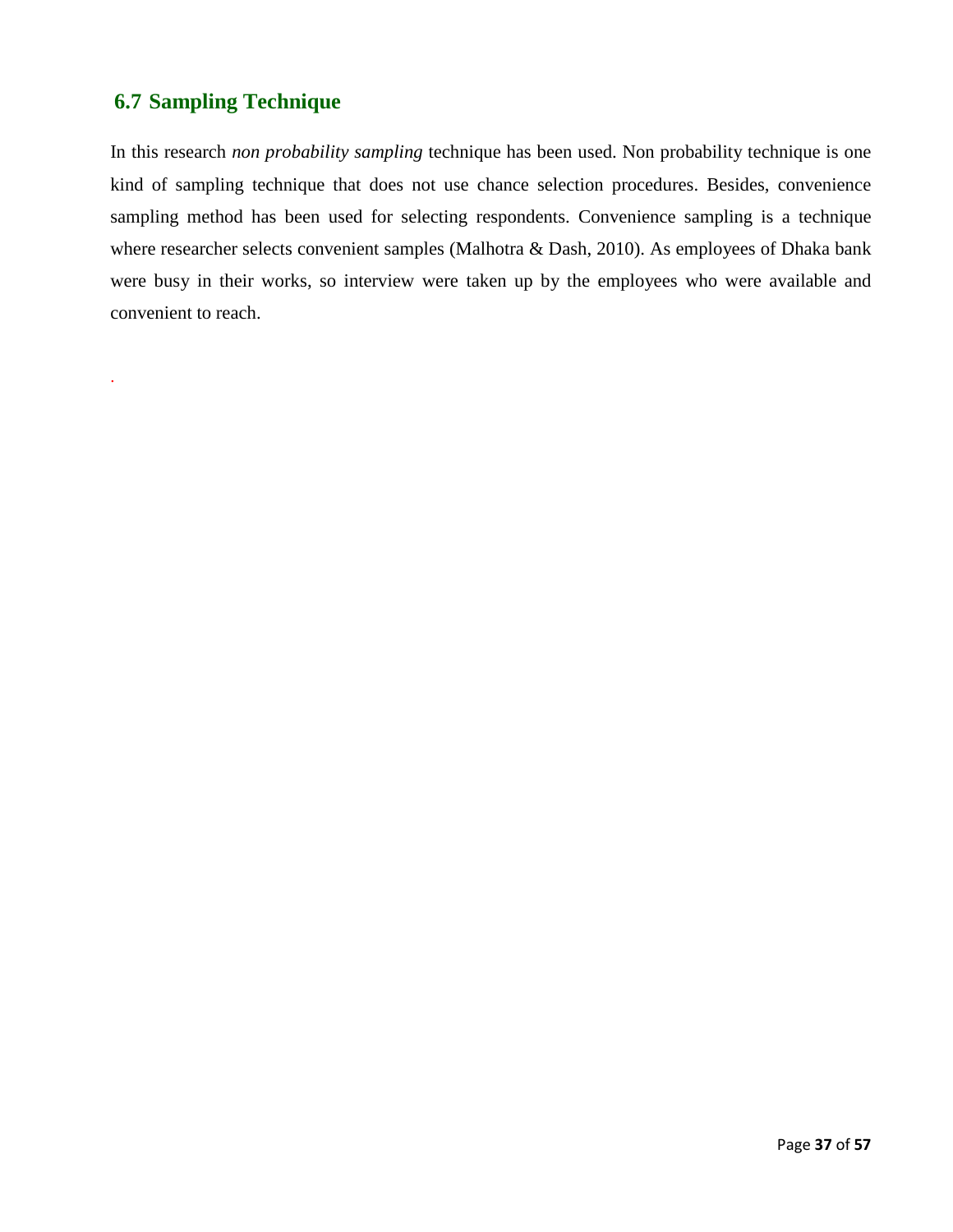Chapter: 7 Project Part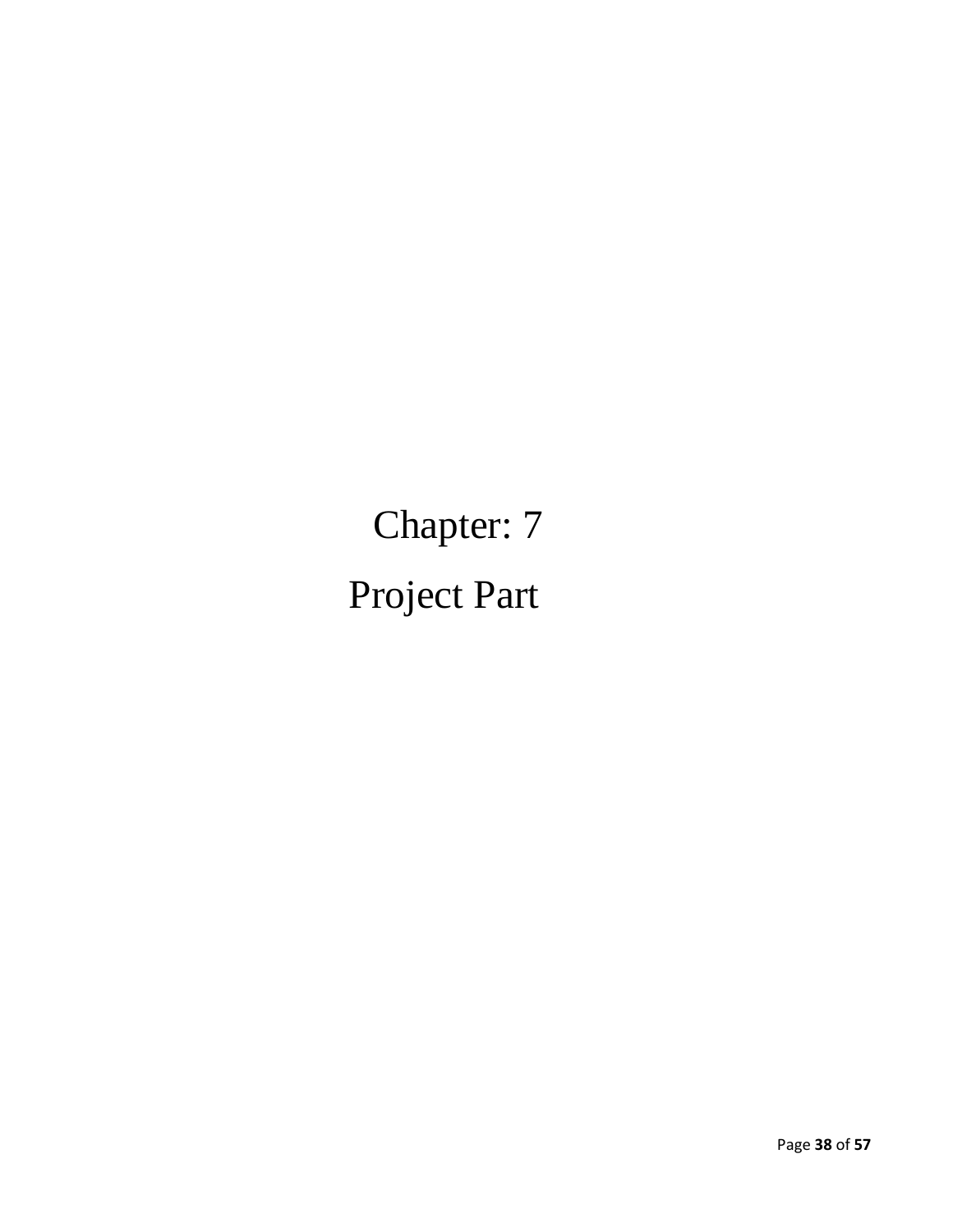Training helps employee to get knowledge and idea about upcoming banking system to the employee. From entry level to upper level, all employee need training to get idea about different changes and to improve them. As my project is to find out "The impact of Training on Career progression in banks" so I take talk with fifteen employees who have take part in different training program to know how this training is helping them in present and in future time. After talking with them I find out some positive and negative key point about their experience in training program-

# **7.1: Positive impact of Employee:**

## **7.1:1: Entry Level:**

- **Basic Knowledge about bank:** DBL provides "Foundation Training" for entry level employee in DBTI. This training is mandatory for all employee who join as MTO, TO or TCO. As the employee are joining new in organization so this training gives a brief idea about Dhaka Bank Limited and the culture and environment of this organization before they started real work. This is the most important training for the entry level employee.
- **Give knowledge about current work and banking system:** "Foundation Training" training is relevant to employee in their job and this training meets employees' expectation from training. Foundation Training organized for the fresh employee to gets idea about the overall banking system and current working policy. At the same time this training objective was clearly defined to their participants as because they get the full idea of banking policy and process after doing this training .Without this training it will be very tough for employee to work as a new comer in the bank and balance and arrange the work properly.
- **Motivate to work in different division:** Training motivated employee to work in different division as "Foundation Training" training give knowledge in every sector of bank like general banking, human resource division, foreign trade and accounts division. After placing employee in different position and division this training procedure take place so as this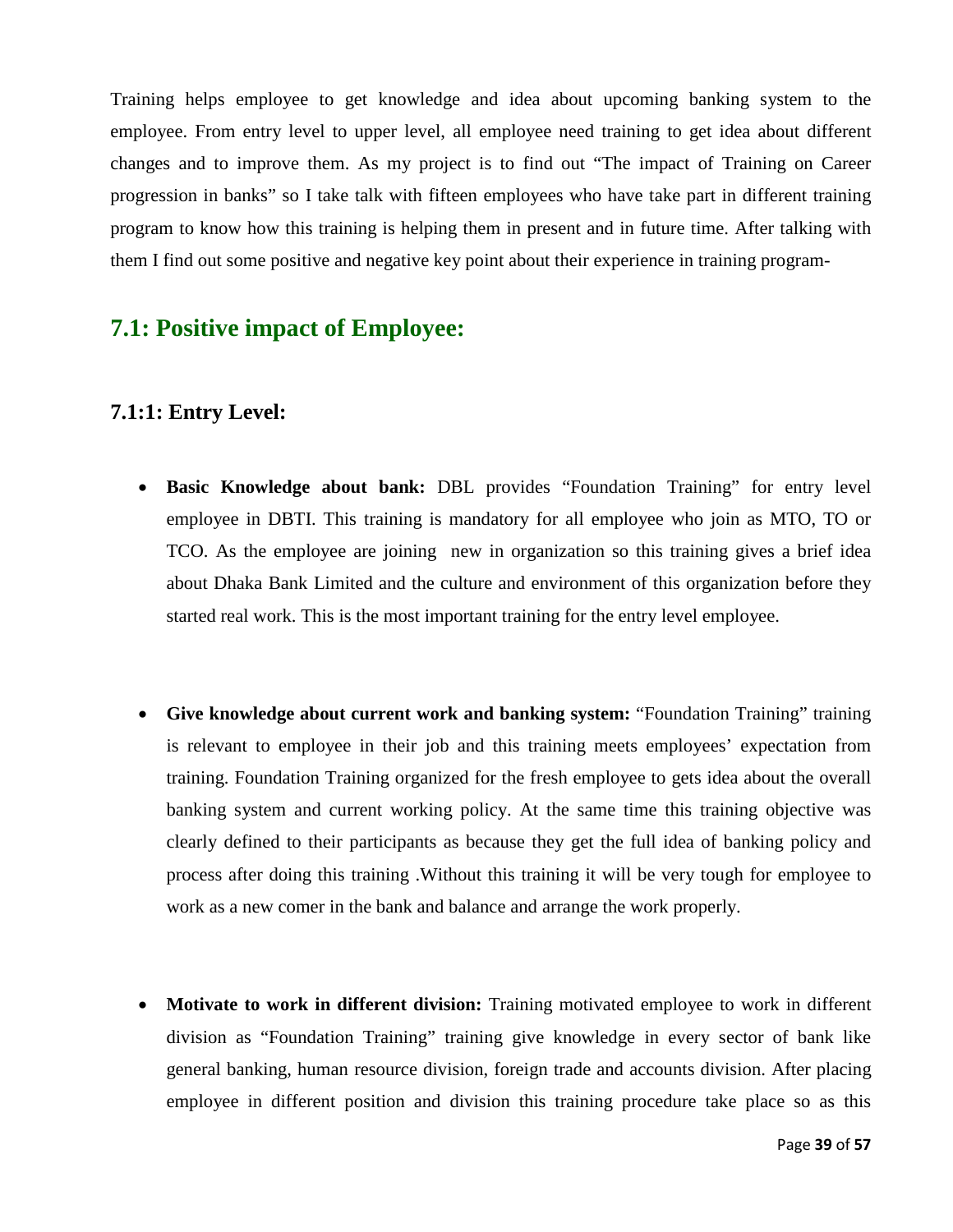training discus about the entire sector along with his/her division and engage them in different case study and presentation so they get idea and knowledge in most of the work system of bank sector in every division

- **Build the confident:** Training increases the confident level to work in any sector of bank as they become knowledgeable about all type of work in bank. In training they present about different topic about banking and study about the topic. The trainer give some guideline for working system, at the same time the discussion of trainer about their question reduce the confusion and made them more confident.
- **Appreciation and prizes influence to work more effectively:** DBL give Appreciation latter to the participants who score  $1<sup>st</sup>$  to  $3<sup>rd</sup>$ , this appreciation motivate employee and influence to work more effectively. For this reward employee give concentration which reduce the gap of knowledge and make them rich in facts.

#### **7.1:2: Mid Level:**

.

• **Plan and balance workload:** For mid level employee DBL provides different type of training program. This training help employee to plan and balance the workload, specially the employee who work in Information and technology division, risk management division and in foreign exchange division. They have lot of work and they need to plan the work and do the work according to that plan. Not only this division employees, training helps all division employees to plan and balance as in training they get knowledge and have a brief discussion about planning in work place. "Trade finance and foreign trade training" helps the employee of foreign exchange branch, on that training they get the idea and knowledge to plan in work of foreign trade.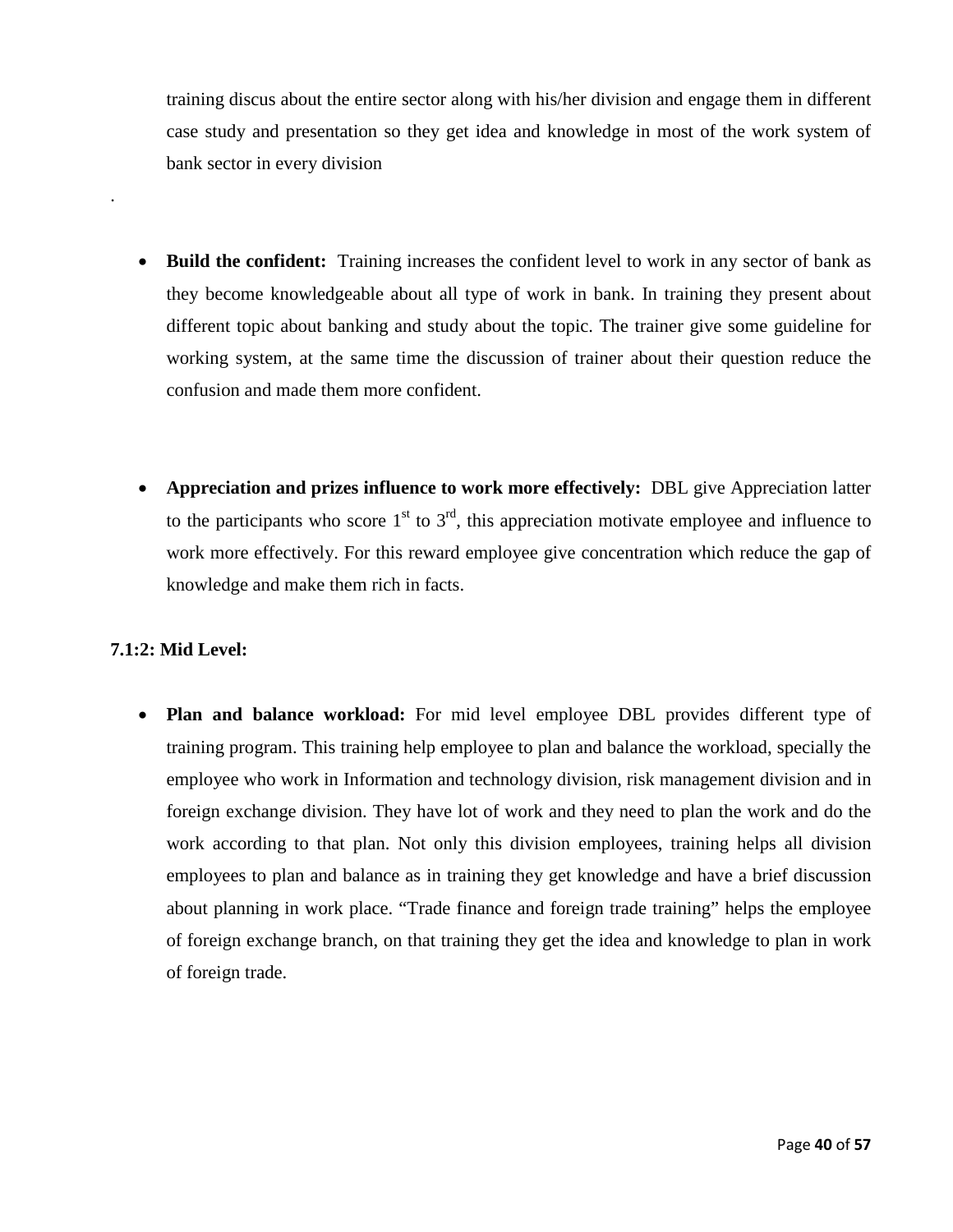- Ability to manage the client: Training helps the employee to manage the clients who specially deal with the client directly. After doing training now employee are able to manage the client perfectly and can give guide the client about their requirement. Training help employee to solve the confusion and problem of client. This makes a good the relationship with client and bank.
- **To work under the pressure in any situation:** In Most of the training the trainer constantly share their idea and thought with the trainee and trainer try to engage the trainee more in training by asking continues question. Many employee said that this type of training helping them to work under pressure. As in training they create a pressure able atmosphere and they have to deal with this situation. So this practice helps them in their real work place.
- **More confident in own work:** The main motive of any training is to give knowledge, make employee motivated, to make them work more effectively and confident. As training increases the power of knowledge and reduces the confusion about their current work so training makes them more confident in own work. Many employees said that just participate in any training help them to gain idea and help them to get critical knowledge which was unknown to them and it increase their confident level.
- **Get idea about technique and knowledge:** Training help to get all the technique and knowledge about different situation, topic, difficulty that an employee expects from the training. Experienced trainer share and discus about different difficult situation and topic and that get the idea about technique how to improve in work place.
- **Work in organized way:** Most of the trainers are well organized and knowledgeable about the topic content that help all the participants to work in organized way. Employee said that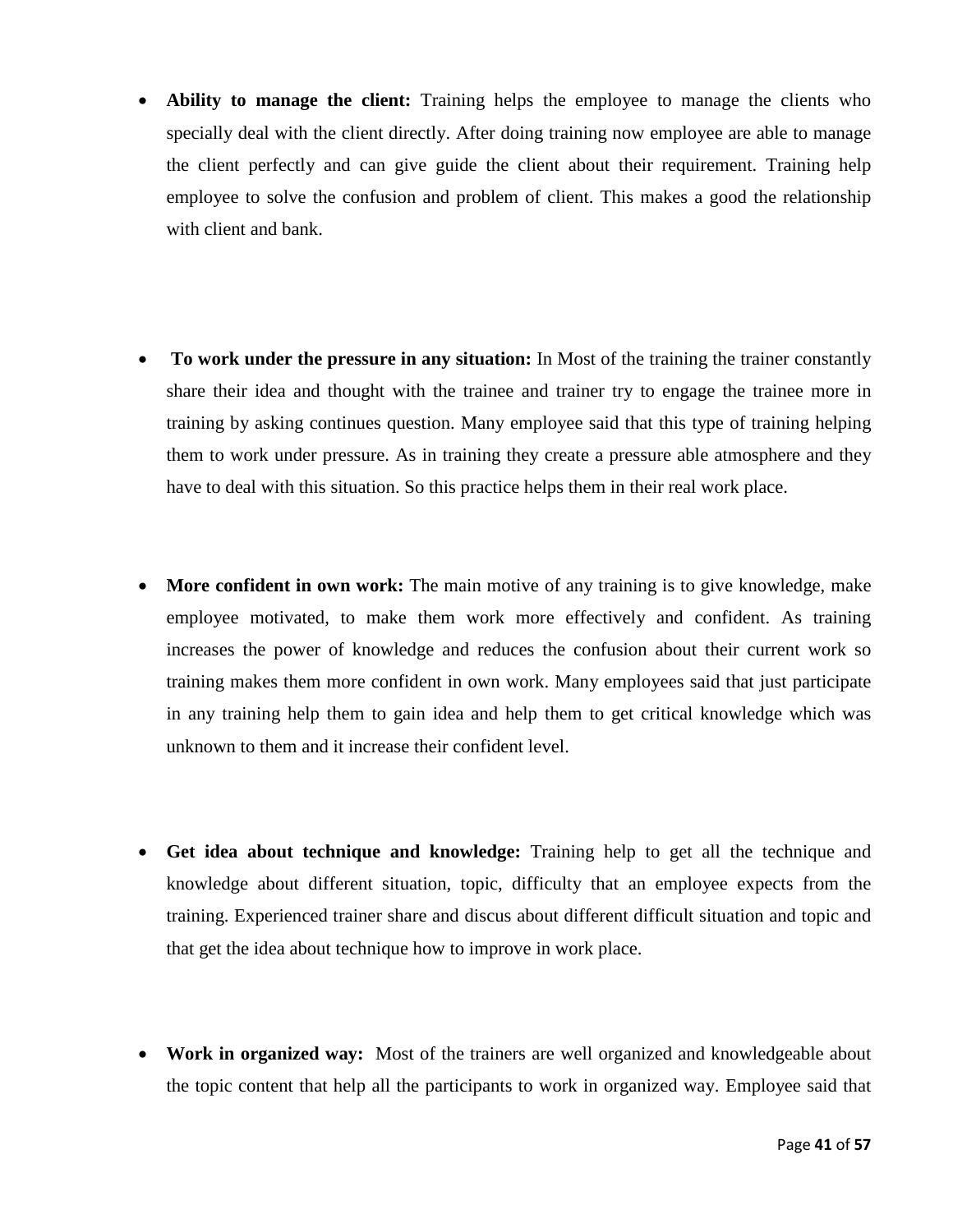the trainer have a good quality to engage in the training and give a idea about how to work so it help employee to work in organized way.

#### **7.1:3: Top Level:**

- **Constructive criticism power:** For the upper level employee constructive criticism power is very important. For them it's more like discussion season then training. From the discussion they short out constructive stuff like how to increase the progress of bank, have to give more employee benefit so that they can reduce the turnover rate in the Dhaka Bank.
- **Increase the managing power of employee:** Most of the upper level employees are head of any division, manager, in charge or second person in any division. They need to have the quality to manage the employee as many employee work under them. By rotation these upper class employee getting continuous Training and training helping them to manage the employee, at the same time they get the idea about how to engage employee in work place.
- **Get knowledge to achieve the organizational goal:** It's a one of the important role of very employee to get the knowledge to achieve the organizational goal. Many foraging training are organizing by DBL to make the head employee knowledgeable about this. And many training helping them to achieve the organizational goal with their vision 'Excellence in Banking".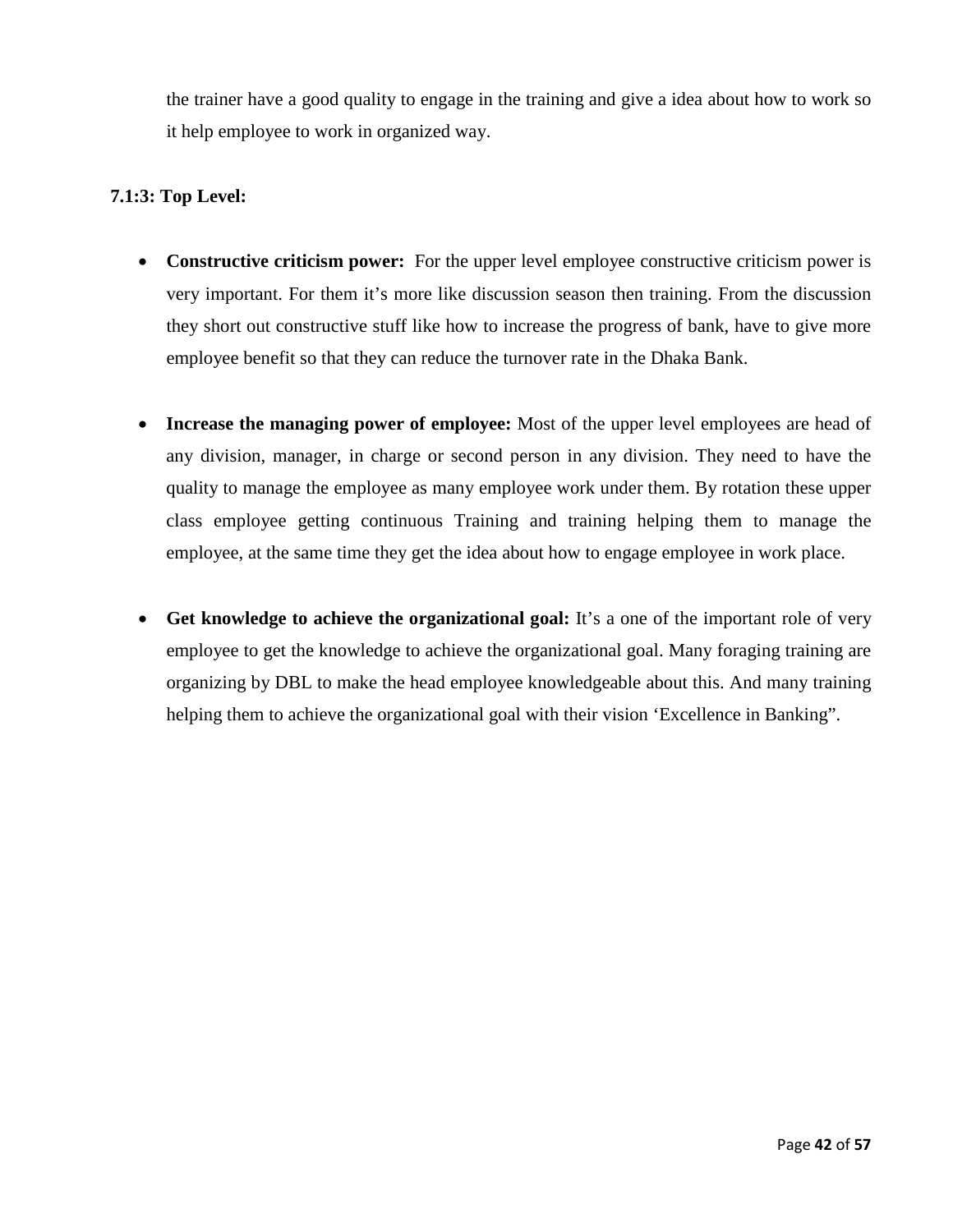### **7.2: Some aspects that did not meet of employees' expectation from training:**

• **Time Duration:** Most of the employees are concern about time duration. The time duration of the "foundation Training" should increased from fifteen days to 1 month, most of the employee are saying that as they all take part in it. Because as the time period is restricted so the trainer covered the topic so fast and sometime they could not understand the topic and could not ask question frequently as the timing is short.

 Some employee also said that there are many training which organized for long period but it do not need that much time like " Disciplinary Action" training take place for 7 days but the participants think that 3 days are quite good to train the employee.

• **Create Confusion:** Some time short time in the training period create problem for employee. Because as the time period is limited so the trainer covered the topic so fast and sometime they face difficult to understand the theme. As the training time is short they could not ask the question and confusion remain in their mind.

 At the same time long time training create confusion as they covered any topic rather than the main theme as the trainer need to spend time, so the trainee get scattered information and that training help less in their work place.

• **Nominating Employee for Training:** In some training entry level or mid level employee participants in the training program along with high designation people. So sometime entry and mid level employee face some difficulty to ask question while one higher level participant is talking and could not clear the confusion. So he thinks that the training should be divided in two phases, one for junior level employee and another for higher level employee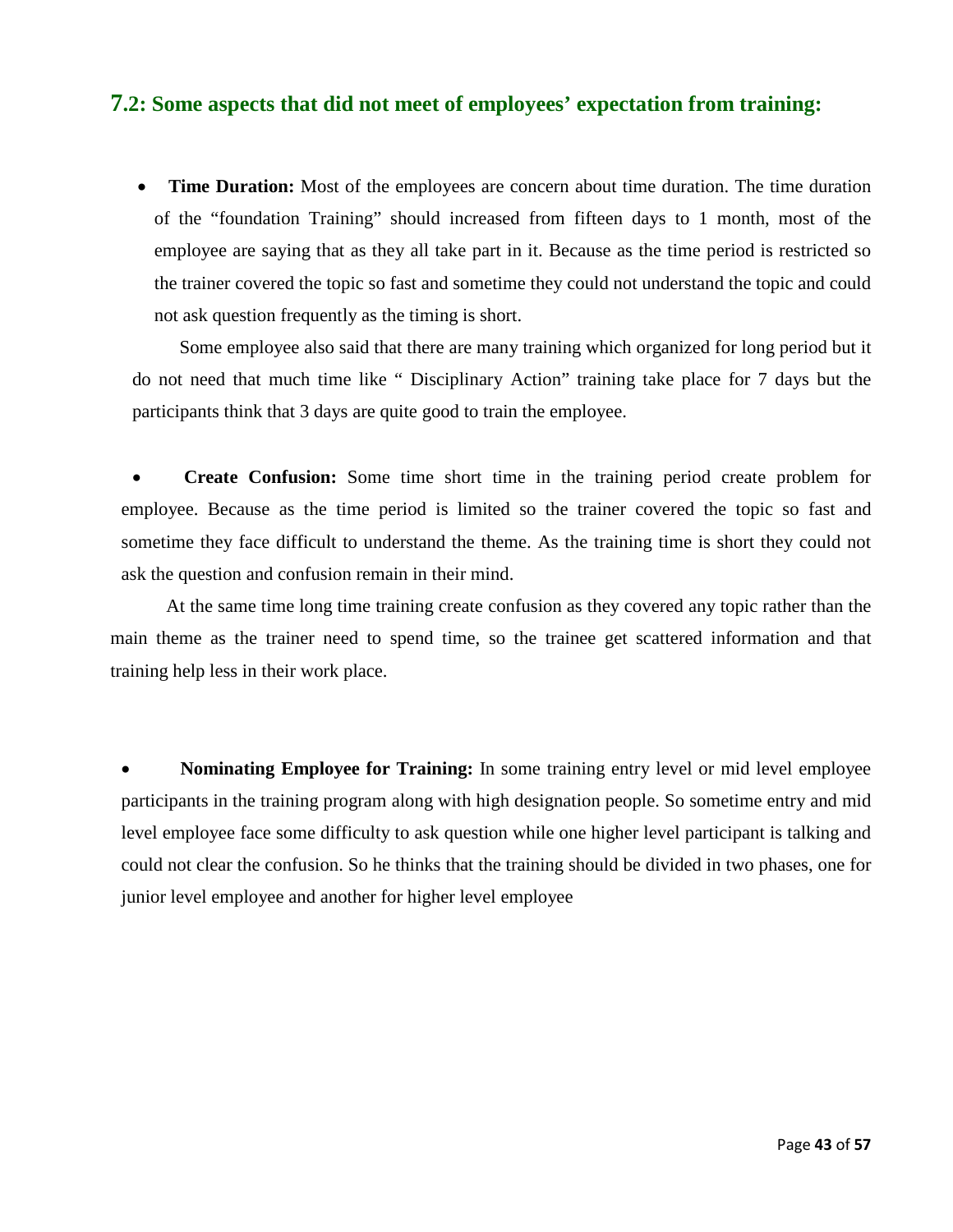# **7.3: Suggestions of employee about training Program:**

• Employee thinks that the training should be divided in two phases, one for junior level employee and another for higher level employee so that they feel free to ask any question and clear the confusion.

• Employee also suggested that the time period need to fix along with the requirement.

• At the same time they think that rotation is important while nominating the employee for the training. Sometime they face a problem that one employee is going for training more than other employee.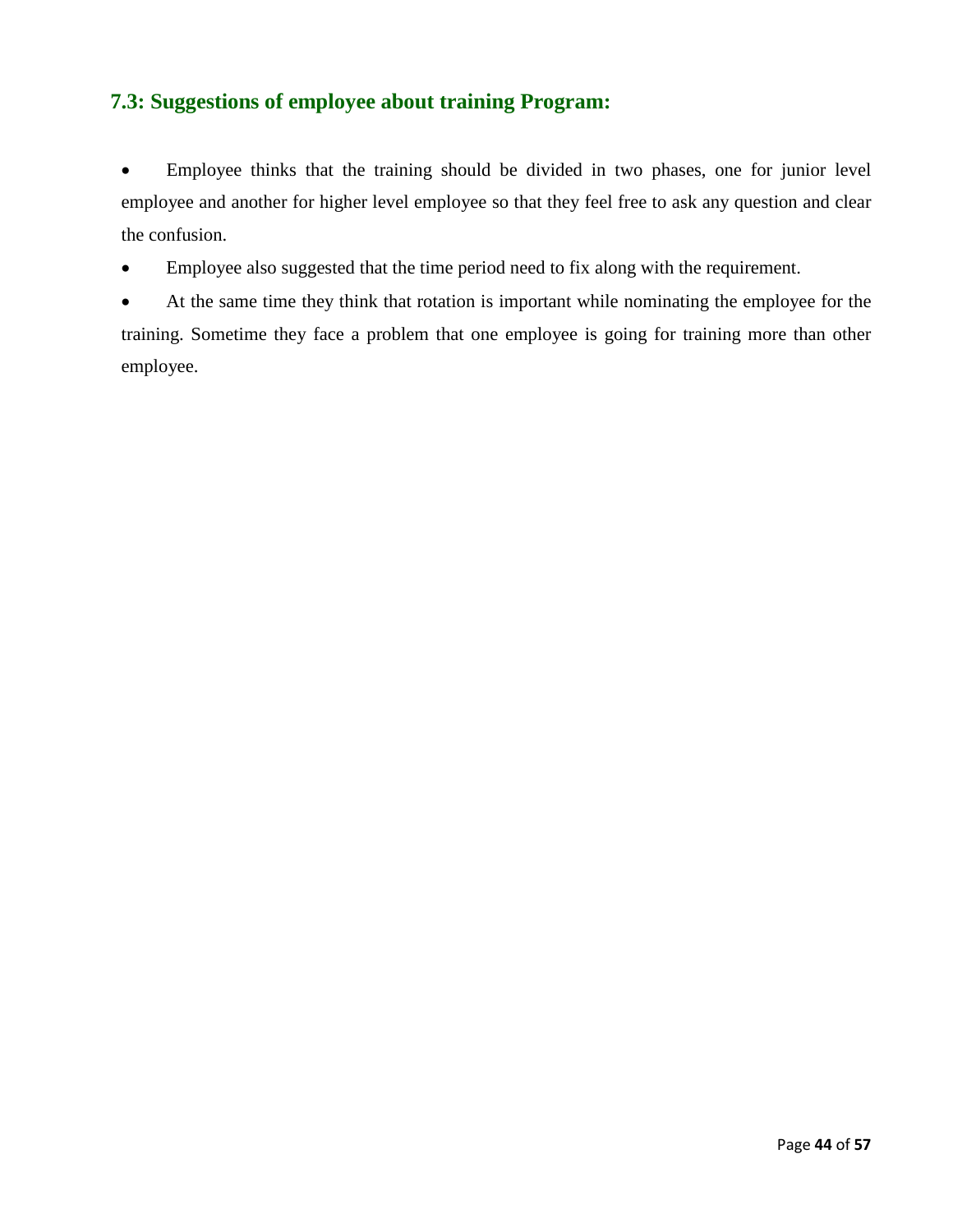# Chapter 8 Recommendation & Conclusion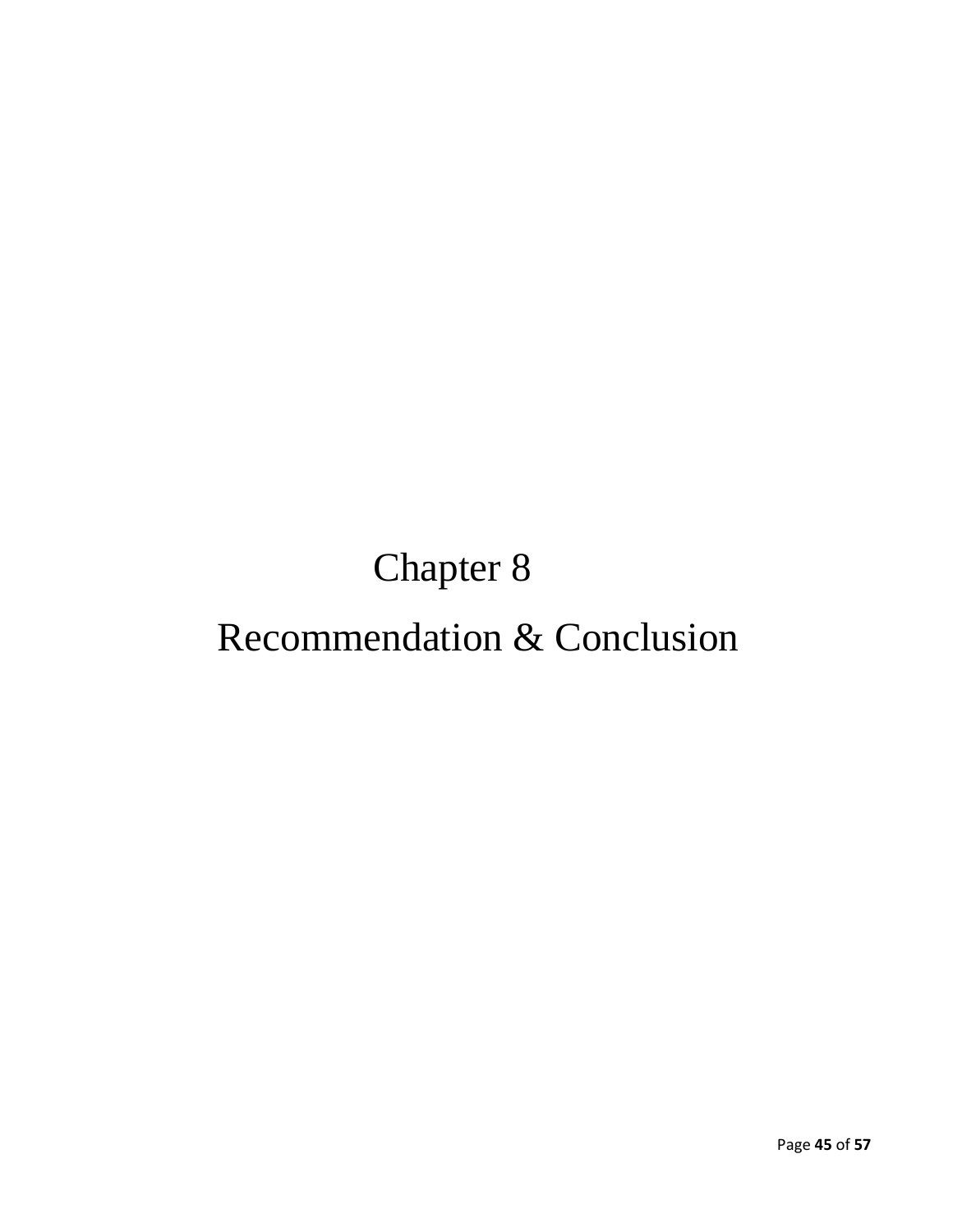# **8.1: Recommendation:**

Dhaka Bank Limited to keep its competitive nature in pace and to run with its motto of "Excellence in Banking" must put some attention on its training issues. Such issues are not only necessary for the organizations' growth but also important for employees' career development. This is required to retain and maintain the most efficient and effective stuffs who are received with the dynamic world.

Some recommendations to have more good training program-

- Need to update and maintain training program database continually on basis of performance appraisal feedback.
- HRD should prepare the annual training calendar based on the training need assessment. A needs assessment is a systematic process for determining and addressing needs, or "gaps" between current conditions and desired conditions or "wants". Training need assessment will help to identify training needs among employee and it is important for DBL, So that equally all desired employee can sort out easily and could drive them in the right training program to get the knowledge properly.
- Provide variety of example while teaching concepts or skills in the training program. Supervisor need to maintain a list of topic that they are going to cover and give that to employee. A key purpose of the training is to identify gaps in an employee's skills or competencies as well as opportunities for improvement and development though training and development programs
- HRD can make a short review book specially for "Foundation Training Program" as employee could not get all the idea and knowledge about the banking system in short time so if they provide a book with the text it may help them after the training program in the work place and it will also help them to get rid of the confusion about any topic.
- The Training Evaluation form is necessary for improvement in any training. So HRD need to update with the evaluation form and need to be fill up by every employee after every training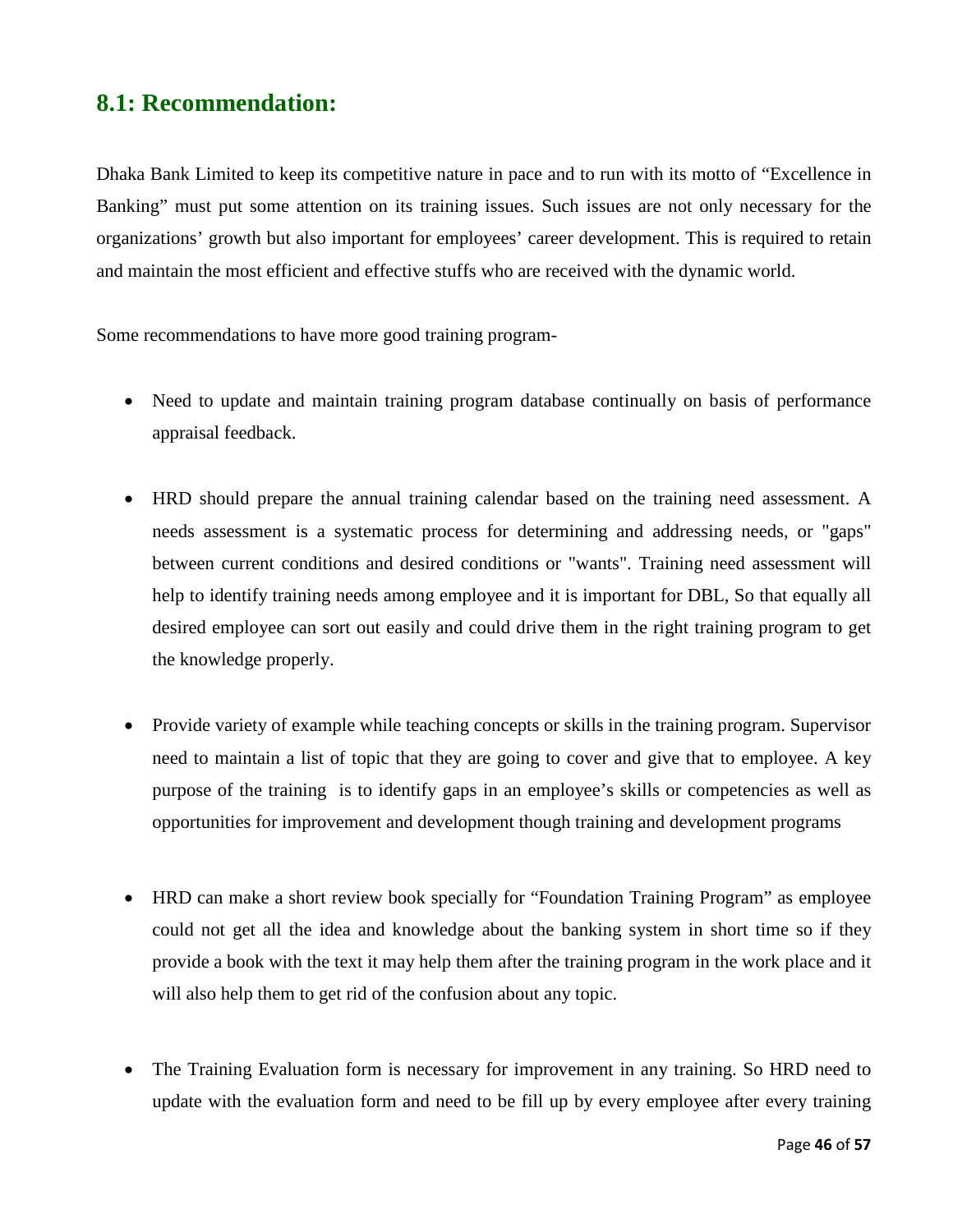season to know their feedback, weather the training have reached their expectation and to know their satisfaction and dissatisfaction. At the same time this training evaluation form gives a brief idea about the sector in which the trainee wants to see the improvement in the training program.

• Contract with some renowned training institutes, Local and overseas, to provide training in "In-House DBTI" along with the institute that are helping Dhaka Bank in training program. At the same time DBTI can maintain a good relation with the sponsors so that they can support DBL more by offering different training program and help to reach their goal.

All these above mentioned recommendation can make the training more acceptable to the trainees and also can have impact on their career. A career oriented employee is always a good choice for any company, so DBL must keep focus on how to bring new dimensions on training and retain its career oriented incumbents by providing appropriate training facilities.

# **8.2. Conclusion:**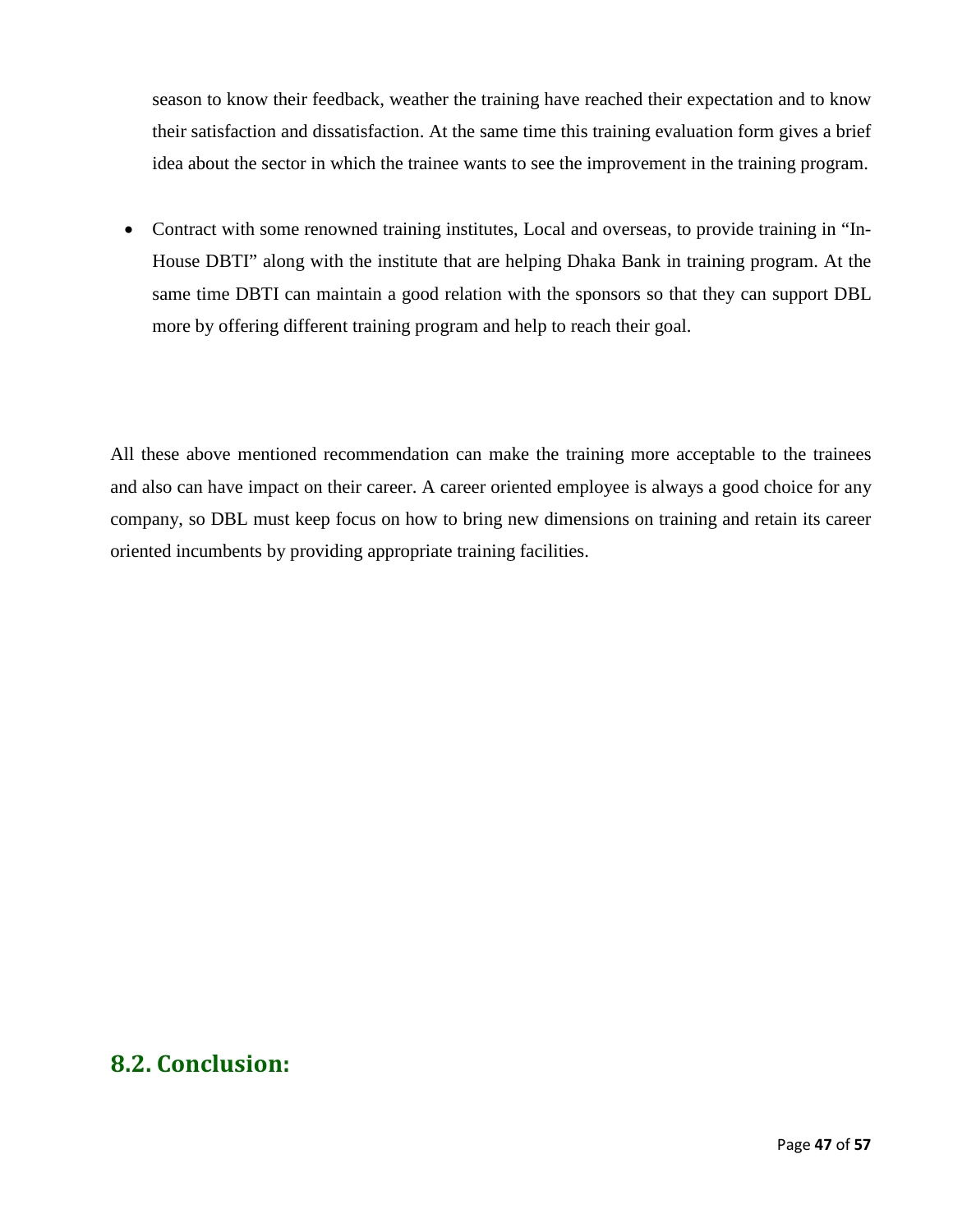Human Resource Management always acts to bring out potentials, to develop quality and to also meet all the demand of the work force. In doing this training one of the pillars of HRM, performs both of the company and for the employee.

Training helps to enrich the quality of employees to batter performance. Thus performance affects the activities of the organization to stand out competitive in the ever changing market. As a result of need the training is repeated from the organizational part to have well developed career employee base to remain in the rapid growth.

Again employees feel the necessity of training to emulate in the corporate world flooded with career oriented members. A well trained employee is always confident and satisfied in the motion to have a developing career earned amidst of various training. The need of training in career development also reverberates from employees' part.

So, a proper training in an appropriate method to the right person can differentiate the organization by having flourished career employee which will work as strength of any organization. By such training employees career get enhanced that effects the overall organization and employee as well. So Training has some impact on Career progression in Banks.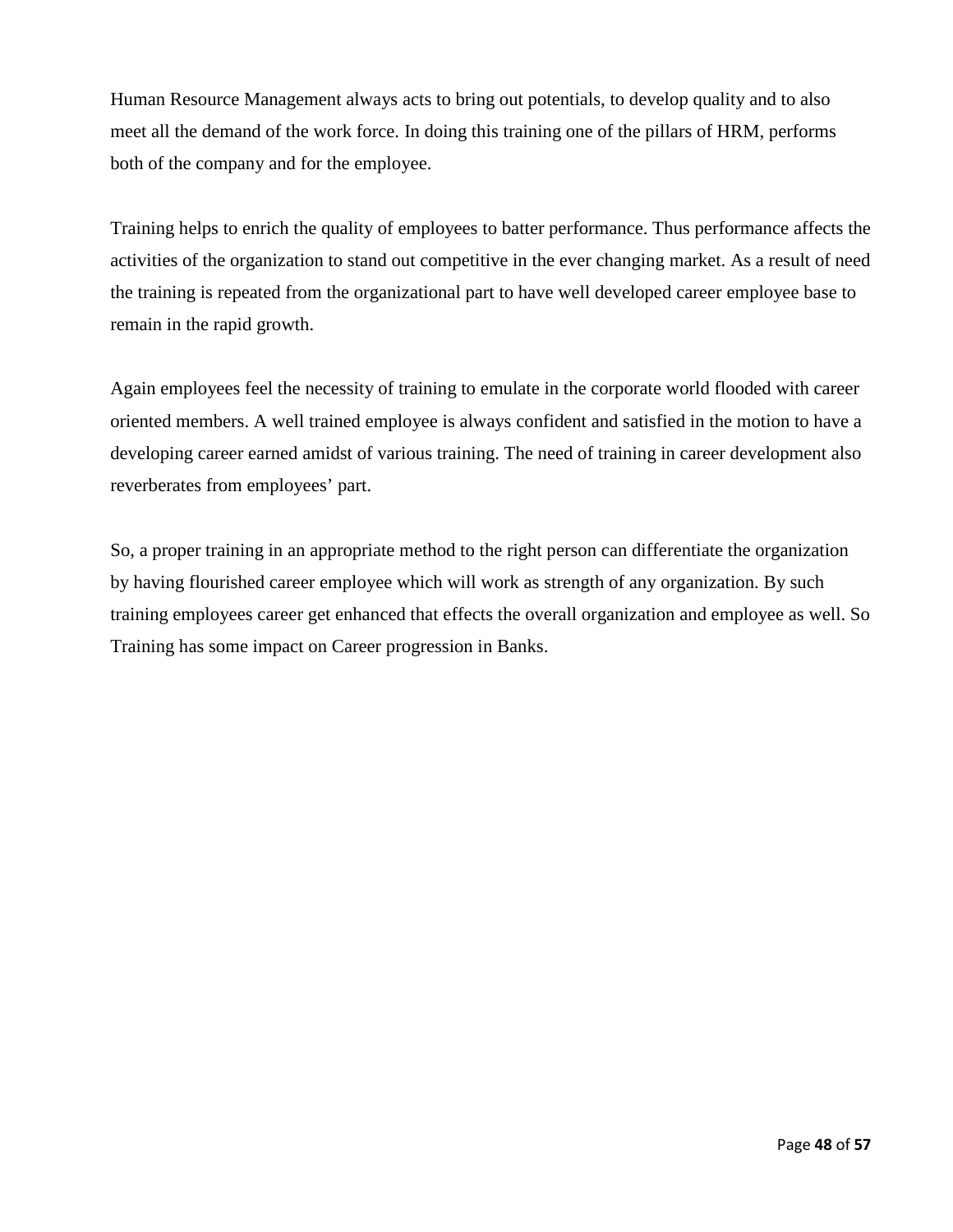# **Bibliography**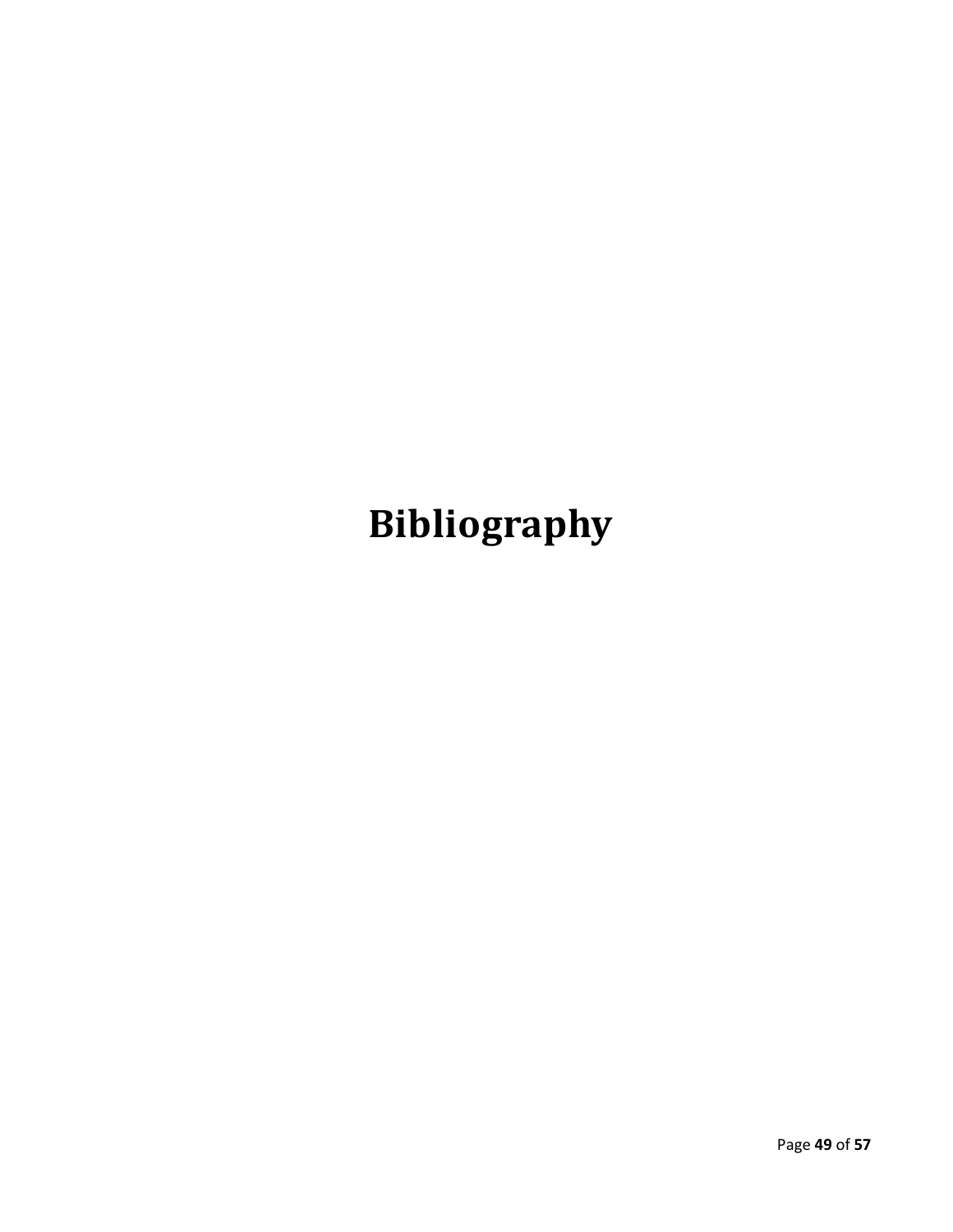- Bartlett, & Kang. (2004). Training and organizational commitment among nurses following industry and organizational changes in New Zealand and the United States. *Human Resource Development International,* , 423–440.
- Bratton, J., & Gold, J. (2003). *Human Resource Management .* Palgrave McMillan.
- Malhotra, N. K., & Dash, S. (2010). *Marketing Research-An Applied Orientation.* United States: Prentice Hall.
- Patrick. (1992). *psychology of training.*
- Selden, S. C., Ingraham, P. W., & Jacobson, W. (2001). Human resource practices in state government: Findings from a national survey. *Public Administration Review* , 61(5); 598-607.
- Wilson. (2005). *Human Resource Development: 2nd edition.* London: Kogan Page.
- http://www.bangladesh-bank.org/. (2002, January 01). *http://www.bangladesh-bank.org/*. Retrieved April 6, 2013, from http://www.bangladesh-bank.org/: <http://www.enchantedlearning.com/Citing.shtml>
- http://www.custominsight.com. (2013). *http://www.custominsight.com/employeeengagement-survey/what-is-employee-satisfaction.asp*. Retrieved from http://www.custominsight.com/employee-engagement-survey/what-is-employeesatisfaction.asp: http://www.custominsight.com/
- http://www.dhakabankltd.com/. (2002, January 01, ). *http://www.dhakabankltd.com/*. Retrieved April 6, 2013, from http://www.dhakabankltd.com/: http://www.dhakabankltd.com/
- http://www.dhakabankltd.com/. (2002, January 01). *http://www.dhakabankltd.com/*. Retrieved April 13, 2013, from http://www.dhakabankltd.com/: http://www.dhakabankltd.com/
- http://www.managementstudyguide.com. (2013). *<http://www.managementstudyguide.com/employee-relationship-management.htm>*.
- HR Manual of Dhaka Bank.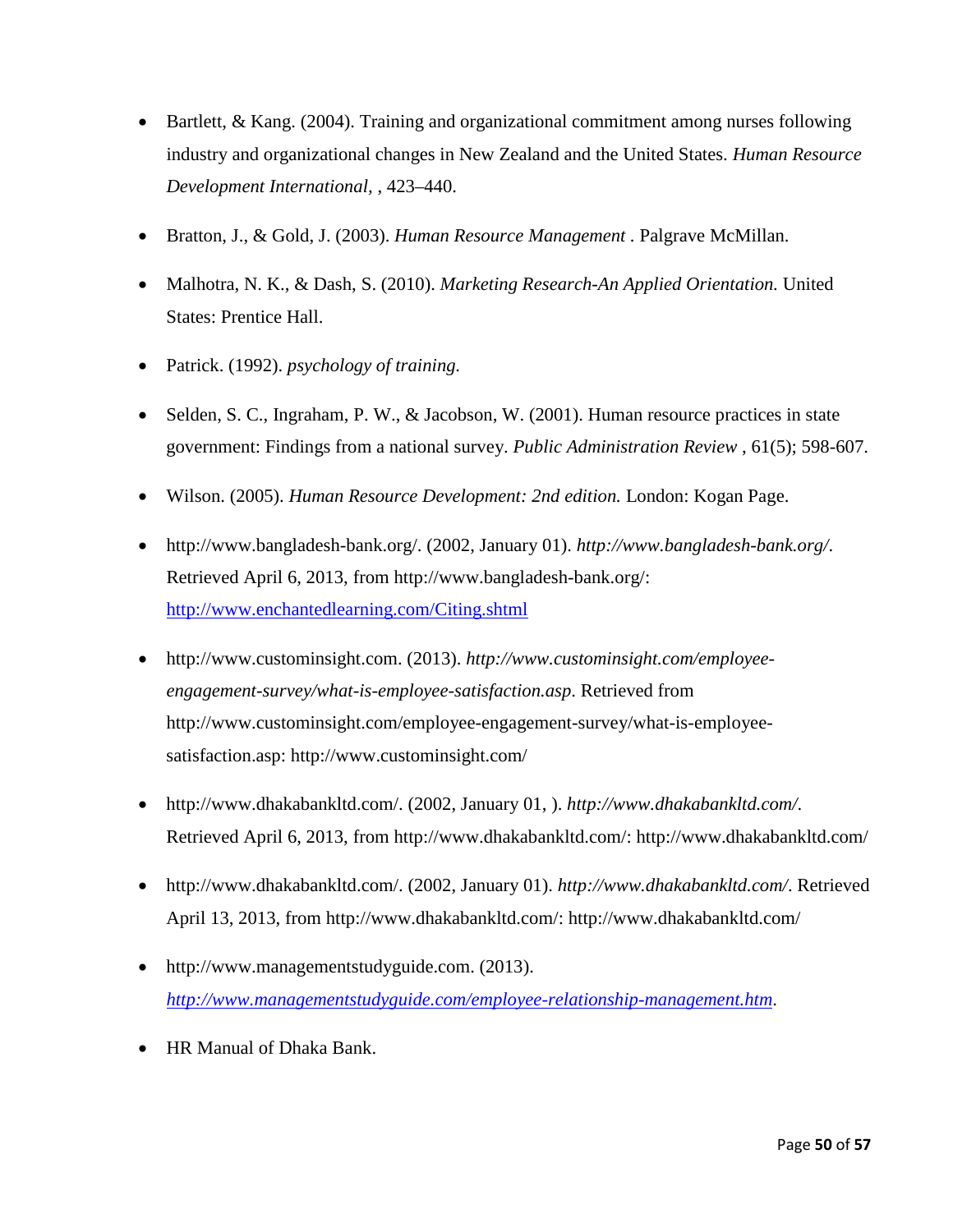- Fernando, P. Samaraweera, C. (2006), Sterling Dictionary of business Terms, Sterling Publisher,Limited.
- World Wide web : <http://www.dhakabankltd.com/>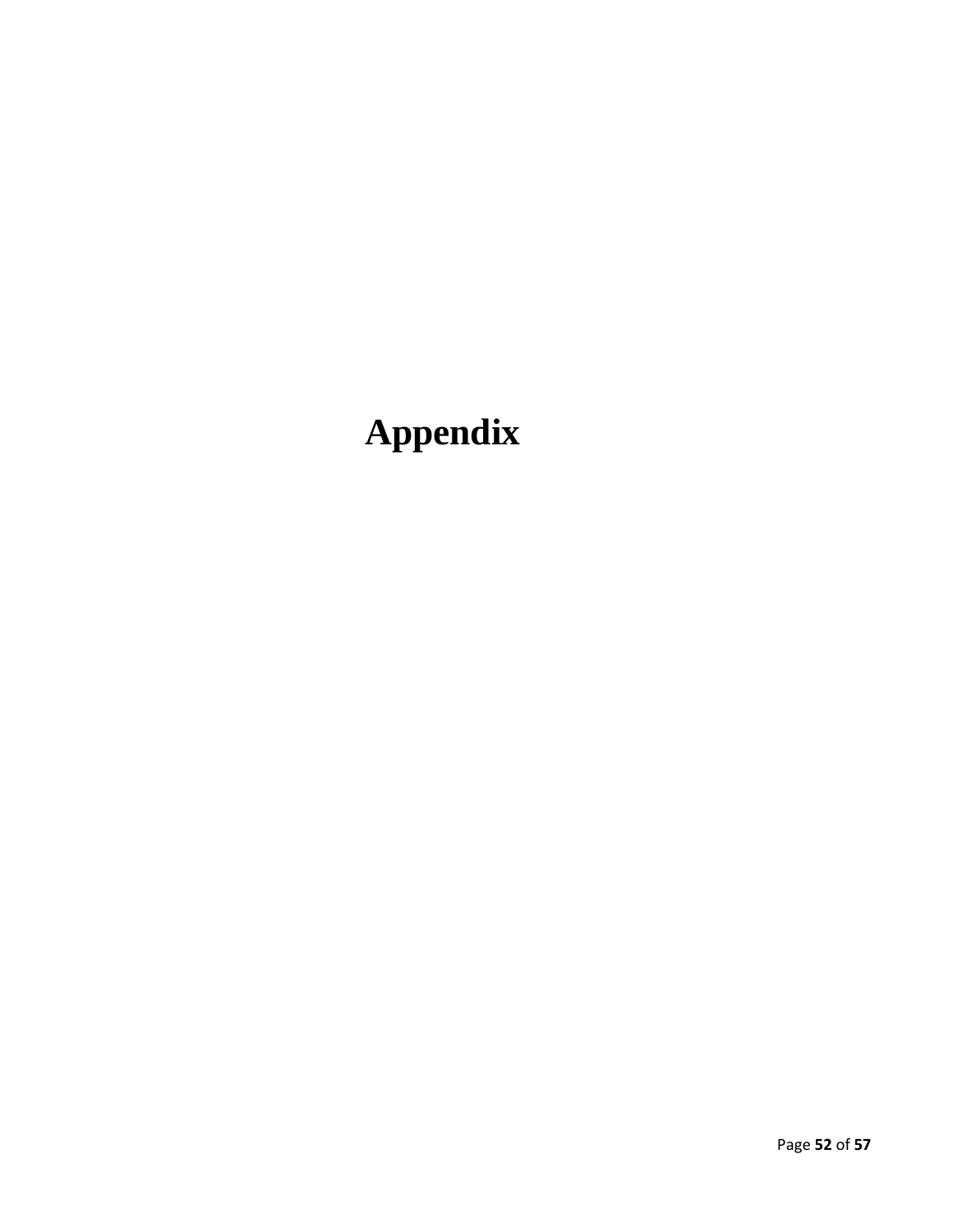# **(Appendix 1)**



Division of Dhaka Bank Ltd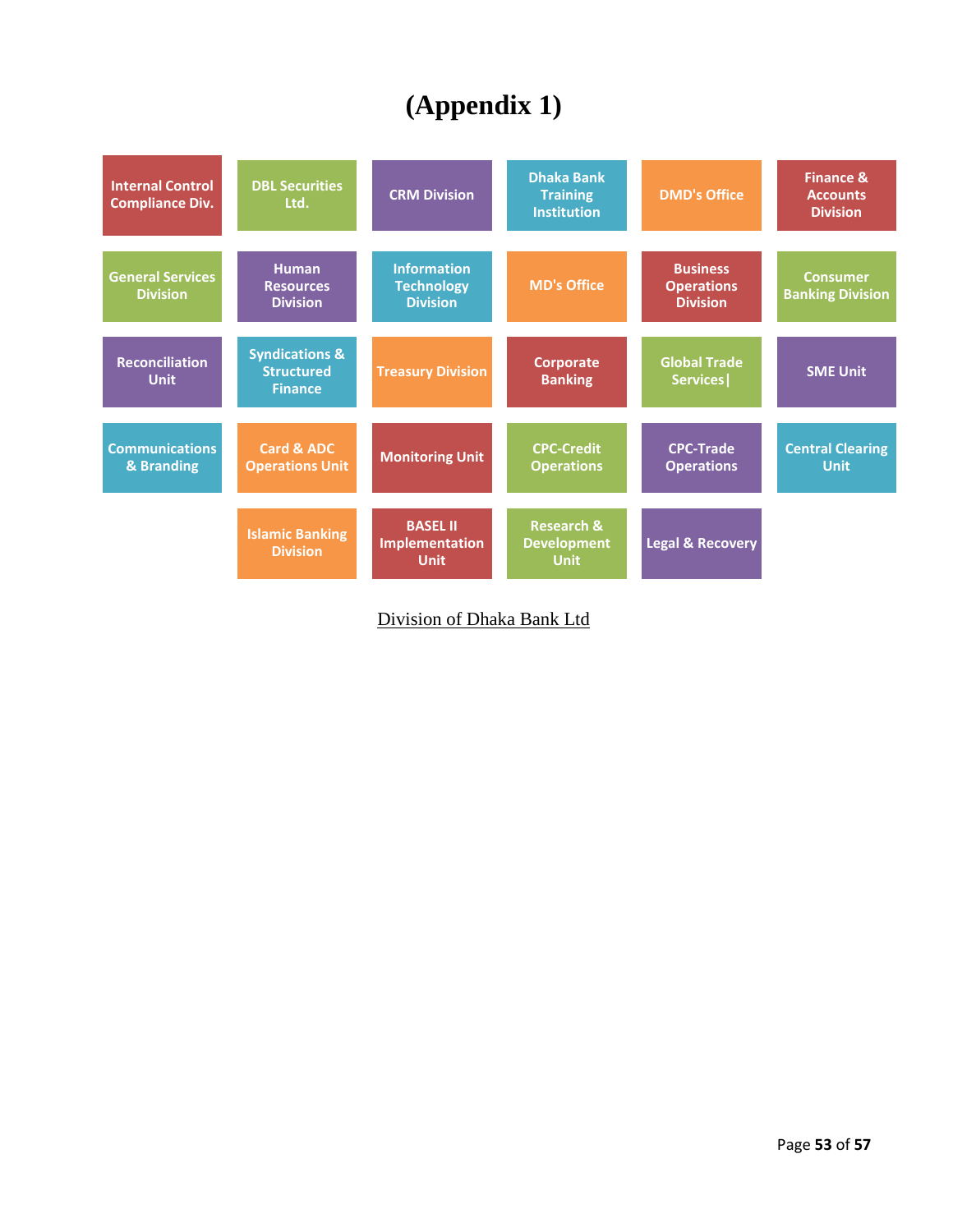# **(Appendix 2)**

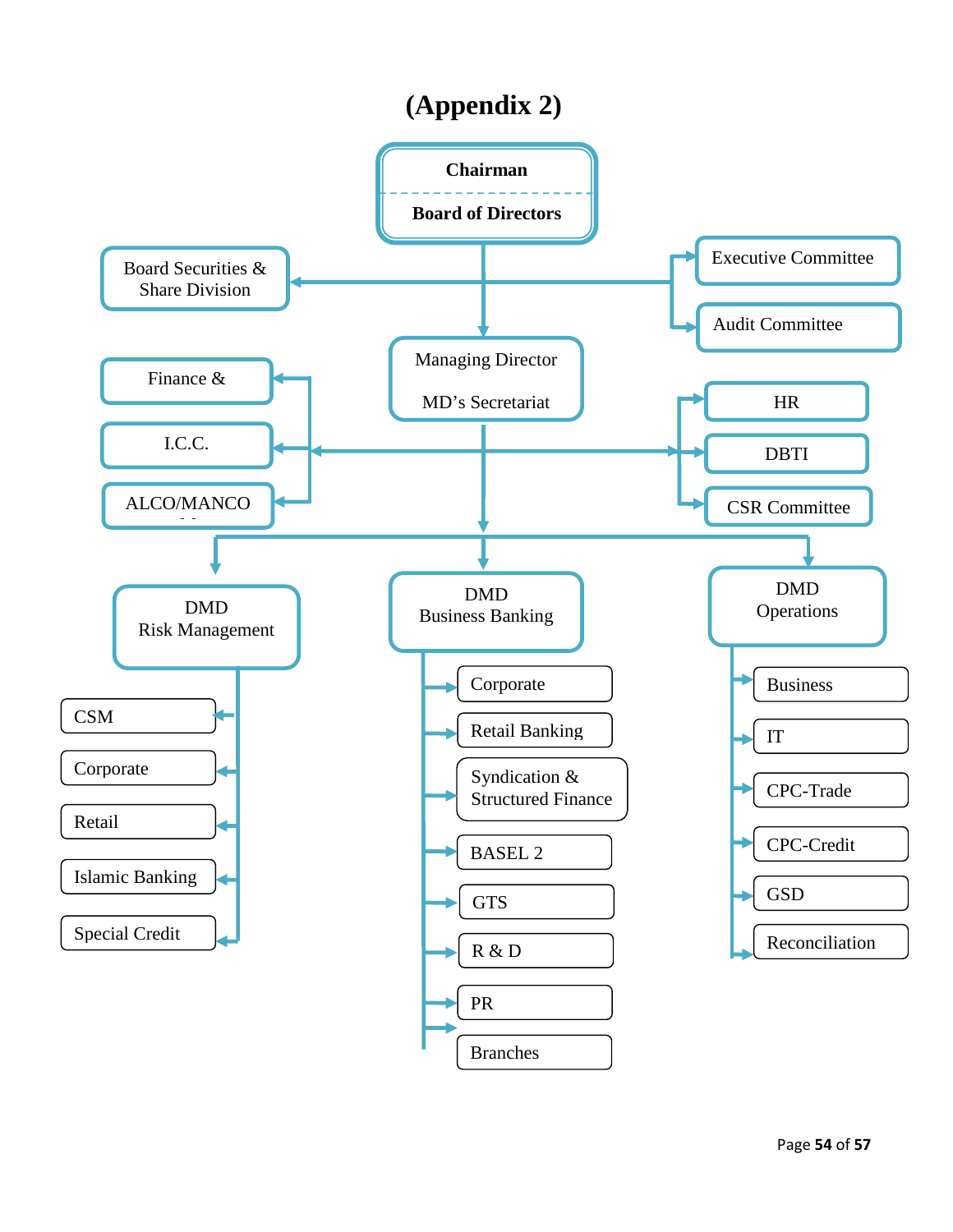**Local/ Regional Training**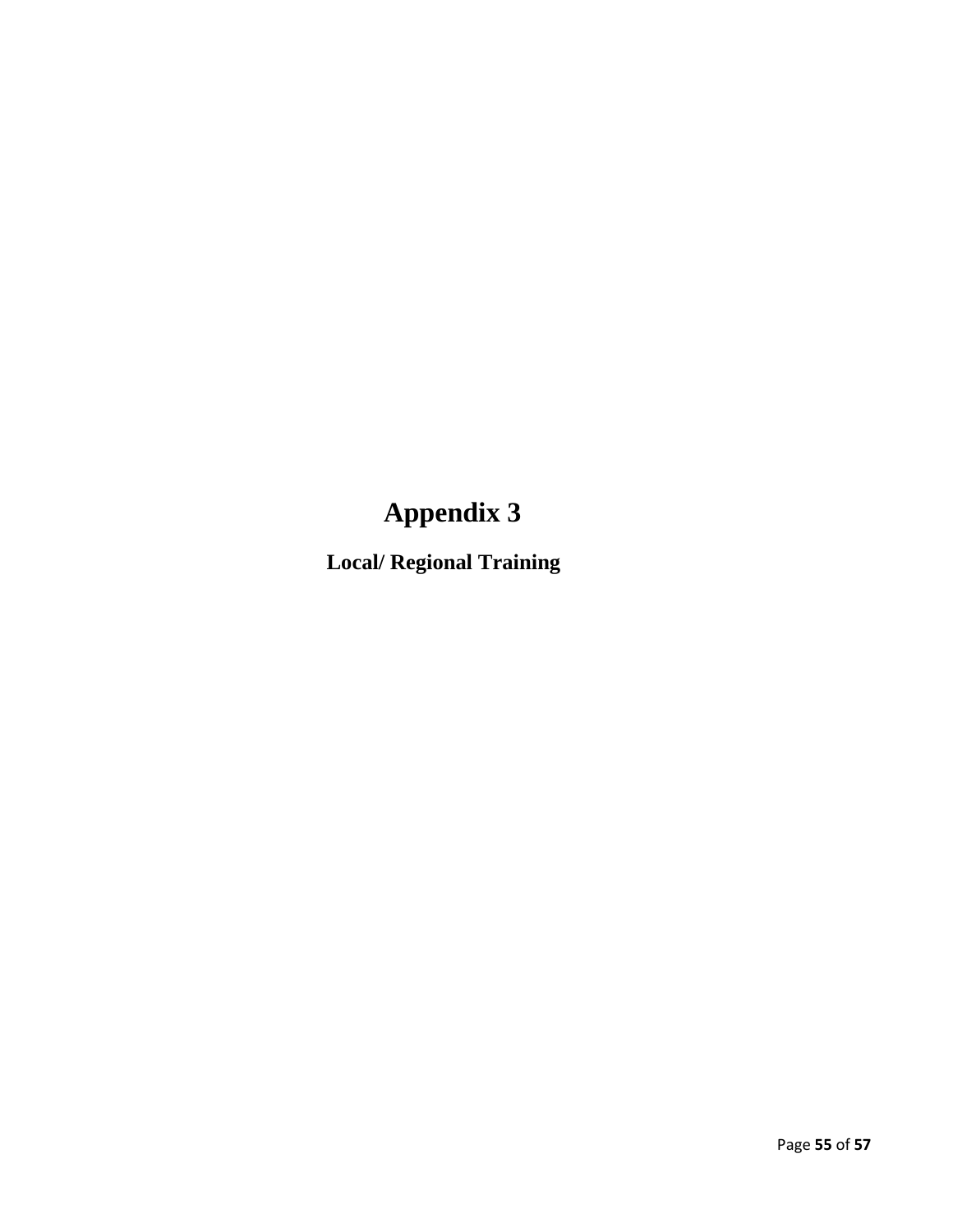**Overseas Training**